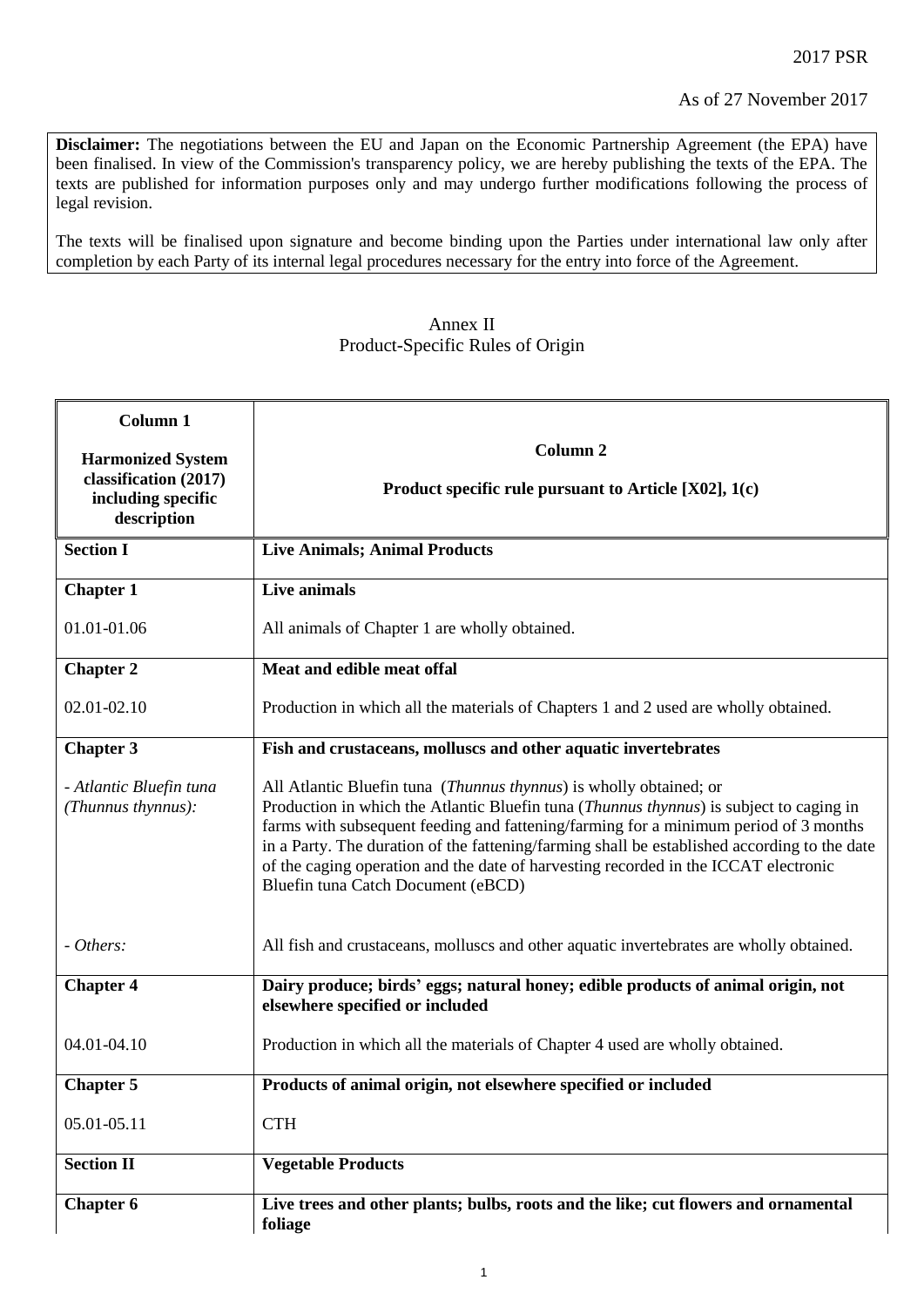Ĩ.

| Column 1                                                                               |                                                                                                                                                                                                  |
|----------------------------------------------------------------------------------------|--------------------------------------------------------------------------------------------------------------------------------------------------------------------------------------------------|
| <b>Harmonized System</b><br>classification (2017)<br>including specific<br>description | Column <sub>2</sub><br>Product specific rule pursuant to Article [X02], 1(c)                                                                                                                     |
| 06.01-06.04                                                                            | Production in which all the materials of Chapter 6 used are wholly obtained.                                                                                                                     |
| <b>Chapter 7</b>                                                                       | Edible vegetables and certain roots and tubers                                                                                                                                                   |
| 07.01-07.14                                                                            | Production in which all the materials of Chapter 7 used are wholly obtained.                                                                                                                     |
| <b>Chapter 8</b>                                                                       | Edible fruit and nuts; peel of citrus fruits or melons                                                                                                                                           |
| 08.01-08.14                                                                            | Production in which all the materials of Chapter 8 used are wholly obtained.                                                                                                                     |
| Chapter <sup>9</sup>                                                                   | Coffee, tea, maté and spices                                                                                                                                                                     |
| 09.01                                                                                  | CTSH; or<br>Blending                                                                                                                                                                             |
| 0902.10-0902.20                                                                        | Production in which all the materials of subheadings 0902.10 and 0902.20 used are<br>wholly obtained.                                                                                            |
| 0902.30-0903.00                                                                        | CTSH; or<br>Blending                                                                                                                                                                             |
| 09.04-09.10                                                                            | CTSH; or<br>Blending, crushing or grinding                                                                                                                                                       |
| <b>Chapter 10</b>                                                                      | <b>Cereals</b>                                                                                                                                                                                   |
| 10.01-10.08                                                                            | Production in which all the materials of Chapter 10 used are wholly obtained.                                                                                                                    |
| <b>Chapter 11</b>                                                                      | Products of the milling industry; malt; starches; inulin; wheat gluten                                                                                                                           |
| 11.01-11.09                                                                            | Production in which all the materials of Chapters 10 and 11, headings 07.01, 07.13, 07.14<br>and 23.03, subheading 0710.10 and dried potatoes of subheading 0712.90 used are wholly<br>obtained. |
| <b>Chapter 12</b>                                                                      | Oil seeds and oleaginous fruits; miscellaneous grains, seeds and fruit; industrial or<br>medicinal plants; straw and fodder                                                                      |
| 12.01                                                                                  | <b>CTH</b>                                                                                                                                                                                       |
| 12.02-12.14                                                                            | CTH except from heading 12.01.                                                                                                                                                                   |
| <b>Chapter 13</b>                                                                      | Lac; gums, resins and other vegetable saps and extracts                                                                                                                                          |
| 1301.20-1302.19                                                                        | <b>CTH</b>                                                                                                                                                                                       |
| 1302.20                                                                                | CTSH; however, non-originating pectic substances may be used.                                                                                                                                    |
| 1302.31                                                                                | <b>CTH</b>                                                                                                                                                                                       |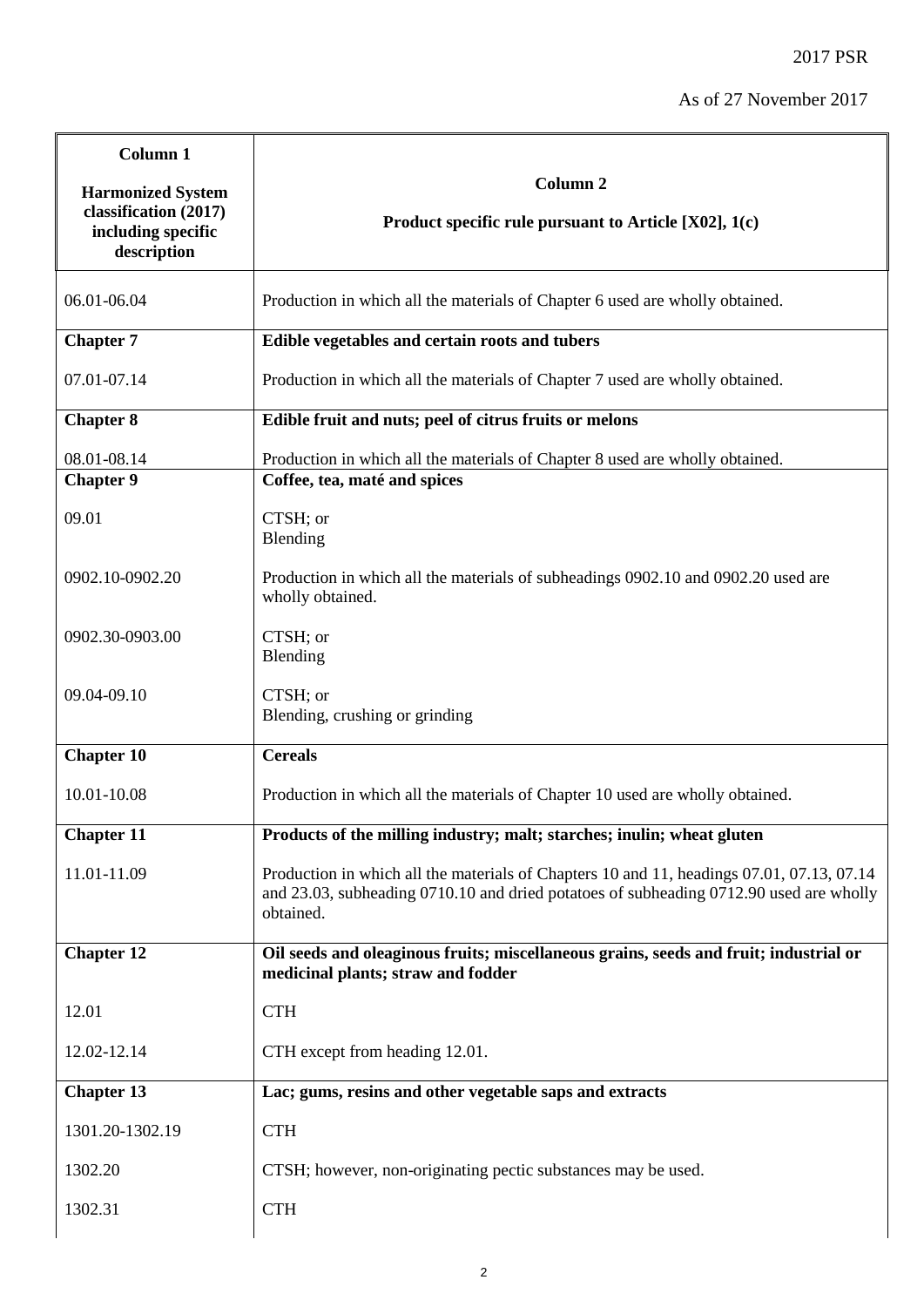| Column 1                                          |                                                                                                                              |
|---------------------------------------------------|------------------------------------------------------------------------------------------------------------------------------|
| <b>Harmonized System</b><br>classification (2017) | <b>Column 2</b><br>Product specific rule pursuant to Article $[X02]$ , 1(c)                                                  |
| including specific<br>description                 |                                                                                                                              |
| 1302.32                                           | CTSH; however, non-originating mucilages and thickeners derived from locust beans<br>may be used.                            |
| 1302.39                                           | <b>CTH</b>                                                                                                                   |
| <b>Chapter 14</b>                                 | Vegetable plaiting materials; vegetable products not elsewhere specified or included                                         |
| 14.01-14.04                                       | Production in which all the materials of Chapter 14 used are wholly obtained.                                                |
| <b>Section III</b>                                | Animal or Vegetable Fats and Oils and their Cleavage Products; Prepared Edible<br><b>Fats; Animal or Vegetable Waxes</b>     |
| <b>Chapter 15</b>                                 | Animal or vegetable fats and oils and their cleavage products; prepared edible fats;<br>animal or vegetable waxes            |
| 15.01-15.06                                       | <b>CTH</b>                                                                                                                   |
| 15.07                                             | Production in which all the materials of headings 12.01 and 15.07 used are wholly<br>obtained.                               |
| 15.08                                             | <b>CTH</b>                                                                                                                   |
| 15.09-15.10                                       | Production in which all the vegetable materials used are wholly obtained.                                                    |
| 15.11-15.13                                       | <b>CTH</b>                                                                                                                   |
| 15.14                                             |                                                                                                                              |
| fractions:                                        | - Rape or Colza oil and its   Production in which all the materials of headings 12.05 and 15.14 used are wholly<br>obtained. |
| - Mustard oil and its<br>fractions:               | <b>CTH</b>                                                                                                                   |
| 15.15                                             |                                                                                                                              |
| - Rice bran oil and its<br>fractions:             | Production in which all the materials of headings 10.06 and 15.15 used are wholly<br>obtained.                               |
| - Others:                                         | <b>CTH</b>                                                                                                                   |
| 1516.10-1517.10                                   | <b>CTH</b>                                                                                                                   |
| 1517.90                                           |                                                                                                                              |
| - Mixed vegetable oils not<br>further processed:  | CC                                                                                                                           |
| - Others:                                         | <b>CTH</b>                                                                                                                   |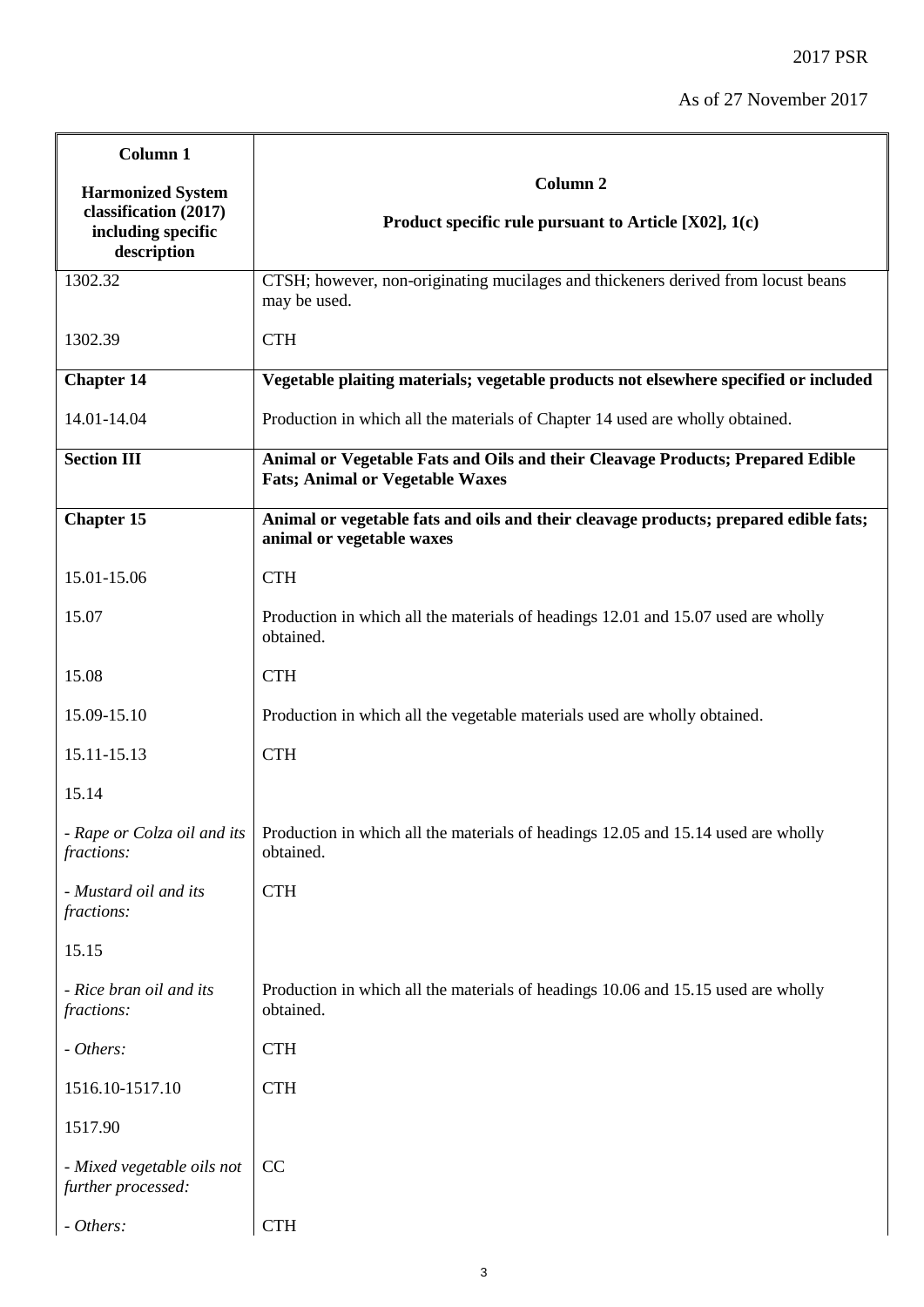| Column 1                                                                               |                                                                                                                                                                                                                                                                                                                                                                 |
|----------------------------------------------------------------------------------------|-----------------------------------------------------------------------------------------------------------------------------------------------------------------------------------------------------------------------------------------------------------------------------------------------------------------------------------------------------------------|
| <b>Harmonized System</b><br>classification (2017)<br>including specific<br>description | Column <sub>2</sub><br>Product specific rule pursuant to Article [X02], 1(c)                                                                                                                                                                                                                                                                                    |
| 15.18-15.22                                                                            | <b>CTH</b>                                                                                                                                                                                                                                                                                                                                                      |
| <b>Section IV</b>                                                                      | Prepared Foodstuffs; Beverages, Spirits and Vinegar; Tobacco and Manufactured<br><b>Tobacco Substitutes</b>                                                                                                                                                                                                                                                     |
| <b>Chapter 16</b>                                                                      | Preparations of meat, of fish or of crustaceans, molluscs or other aquatic<br>invertebrates                                                                                                                                                                                                                                                                     |
| 16.01-16.02                                                                            | Production in which all the materials of Chapters 2, 3 and 16, and heading 10.06 used are<br>wholly obtained.                                                                                                                                                                                                                                                   |
| 16.03                                                                                  | Production in which all the materials of Chapters 2, 3 and 16 used are wholly obtained.                                                                                                                                                                                                                                                                         |
| 16.04-16.05                                                                            | Production in which all the materials of Chapters 2, 3 and 16, and heading 10.06 used are<br>wholly obtained.                                                                                                                                                                                                                                                   |
| <b>Chapter 17</b>                                                                      | <b>Sugars and sugar confectionery</b>                                                                                                                                                                                                                                                                                                                           |
| 17.01                                                                                  | <b>CTH</b>                                                                                                                                                                                                                                                                                                                                                      |
| 17.02                                                                                  | CTH, provided that:<br>- the weight of non-originating materials of heading 04.04 used does not exceed 10%;<br>- the weight of non-originating materials of headings 11.01 through 11.08 used does not<br>exceed 10%; and<br>- the weight of non-originating materials of headings 17.01 and 17.03 used does not<br>exceed 20%<br>of the weight of the product. |
| 17.03                                                                                  | <b>CTH</b>                                                                                                                                                                                                                                                                                                                                                      |
| 17.04                                                                                  | CTH, provided that the weight of the non-originating materials of headings 17.01 and<br>17.02 used does not exceed 40% of the weight of the product.                                                                                                                                                                                                            |
| <b>Chapter 18</b>                                                                      | Cocoa and cocoa preparations                                                                                                                                                                                                                                                                                                                                    |
| 18.01-18.05                                                                            | <b>CTH</b>                                                                                                                                                                                                                                                                                                                                                      |
| 18.06                                                                                  | CTH, provided that:<br>- the weight of non-originating materials of Chapter 4 and heading 19.01 used does not<br>exceed 10%; and<br>- the weight of non-originating materials of headings 17.01 and 17.02 used does not<br>exceed 30%<br>of the weight of the product.                                                                                          |
| <b>Chapter 19</b>                                                                      | Preparations of cereals, flour, starch or milk; pastrycooks' products                                                                                                                                                                                                                                                                                           |
| 19.01                                                                                  | CC, provided that:<br>- the weight of non-originating materials of Chapter 4 used does not exceed 10%;                                                                                                                                                                                                                                                          |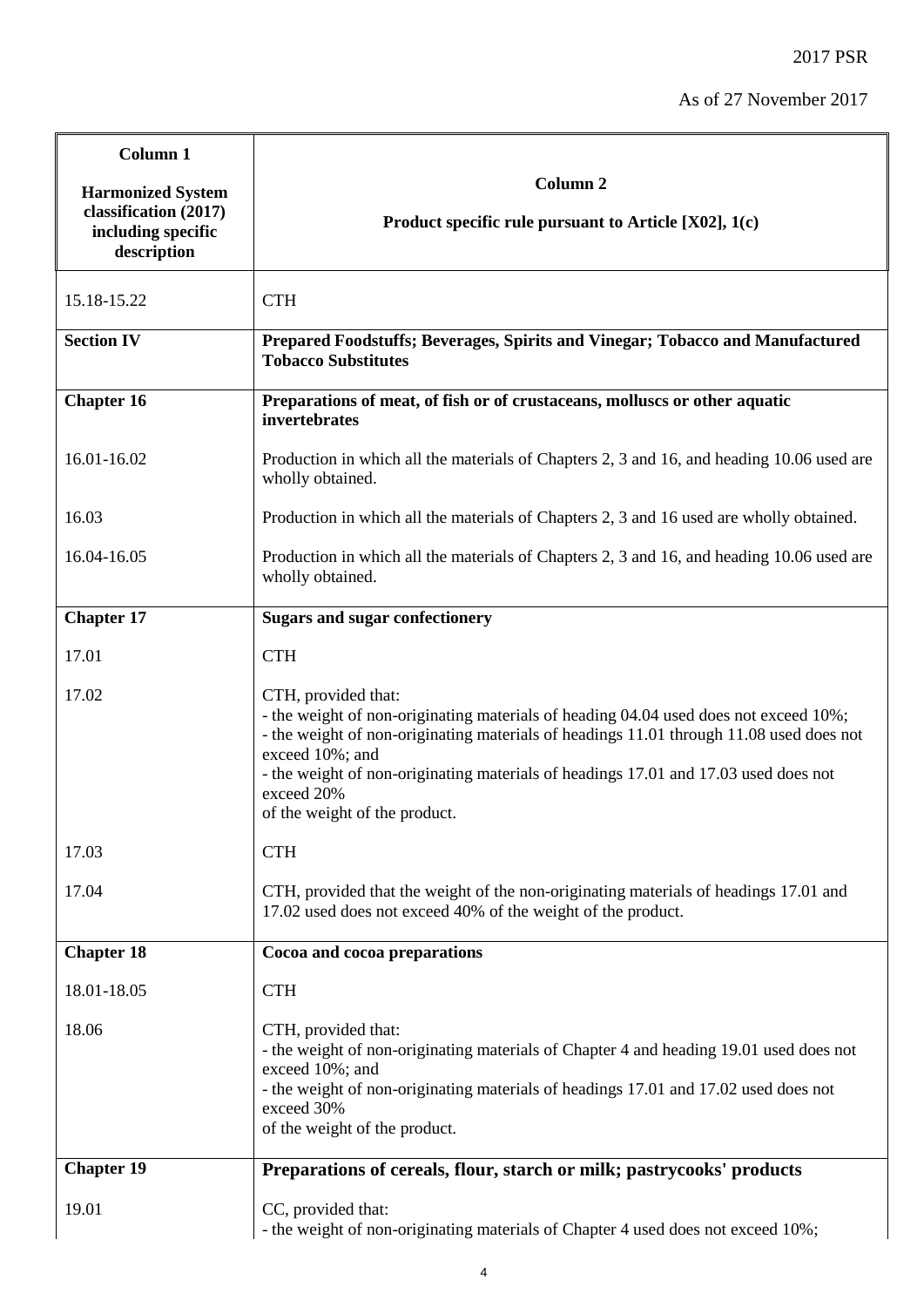| Column 1                                                                                                                   |                                                                                                                                                                                                                                                                                                                                                                                |
|----------------------------------------------------------------------------------------------------------------------------|--------------------------------------------------------------------------------------------------------------------------------------------------------------------------------------------------------------------------------------------------------------------------------------------------------------------------------------------------------------------------------|
| <b>Harmonized System</b><br>classification (2017)<br>including specific<br>$\label{eq:approximation} \textbf{description}$ | Column <sub>2</sub><br>Product specific rule pursuant to Article $[X02]$ , 1(c)                                                                                                                                                                                                                                                                                                |
|                                                                                                                            | - the weight of non-originating materials of headings 10.01, 10.03, 10.06, 11.01 through<br>11.08 used does not exceed 10%; and<br>- the weight of non-originating materials of headings 17.01 and 17.02 used does not<br>exceed 20%<br>of the weight of the product.                                                                                                          |
| 19.02                                                                                                                      | CC, provided that:<br>- the weight of non-originating materials of Chapters 2, 3 and 16 used does not exceed<br>$10\%$ ;<br>- the weight of non-originating materials of heading 10.01 used does not exceed 90%; and<br>- the weight of non-originating materials of headings 10.06, 11.01 through 11.08 used<br>does not exceed 10%<br>of the weight of the product.          |
| 19.03                                                                                                                      | CC, provided that the weight of non-originating materials of headings 10.06, 11.01<br>through 11.08 used does not exceed 10% of the weight of the product.                                                                                                                                                                                                                     |
| 19.04                                                                                                                      | CC, provided that:<br>- the weight of non-originating materials of Chapter 4 used does not exceed 10%;<br>- the weight of non-originating materials of headings 10.01 10.03, 10.06, 11.01 through<br>11.08 used does not exceed 10%; and<br>- the weight of non-originating materials of headings 17.01 and 17.02 used does not<br>exceed 30%<br>of the weight of the product. |
| 19.05                                                                                                                      | CTH, provided that:<br>- the weight of non-originating materials of Chapter 4 used does not exceed 10%;<br>- the weight of non-originating materials of headings 10.03, 10.06, 11.01 through 11.08<br>used does not exceed 10%; and<br>- the weight of non-originating materials of headings 17.01 and 17.02 used does not<br>exceed 30%<br>of the weight of the product.      |
| <b>Chapter 20</b>                                                                                                          | Preparations of vegetables, fruit, nuts or other parts of plants                                                                                                                                                                                                                                                                                                               |
| 20.01                                                                                                                      | CC                                                                                                                                                                                                                                                                                                                                                                             |
| 20.02-20.03                                                                                                                | Production in which all the materials of Chapter 7 used are wholly obtained.                                                                                                                                                                                                                                                                                                   |
| 20.04-20.08                                                                                                                | CTH, provided that beans (Vigna spp., Phaseolus spp.), peas (Pisum sativum), pineapples,<br>oranges, potatoes and asparagus used are wholly obtained.                                                                                                                                                                                                                          |
| 20.09                                                                                                                      | CTH, provided that pineapples, oranges, tomatoes, apples and grapes used are wholly<br>obtained.                                                                                                                                                                                                                                                                               |
| <b>Chapter 21</b>                                                                                                          | <b>Miscellaneous edible preparations</b>                                                                                                                                                                                                                                                                                                                                       |
| 21.01                                                                                                                      | CC, provided that:<br>- the weight of non-originating materials of Chapter 4 and heading 19.01 used does not                                                                                                                                                                                                                                                                   |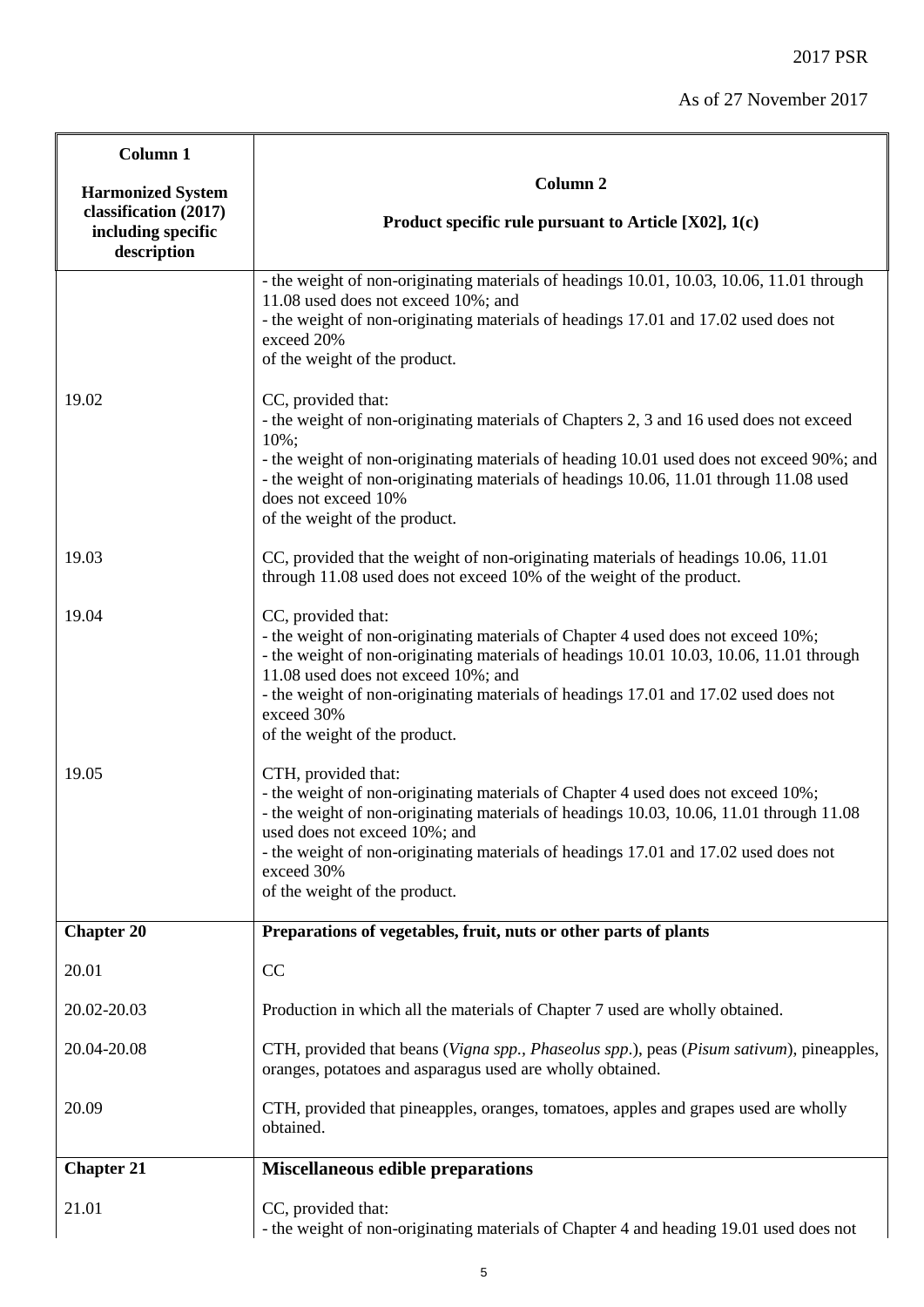| Column 1                                                   |                                                                                                                                                                                                                                                                                                                                                                                                                                                                                                                                                                                                                             |
|------------------------------------------------------------|-----------------------------------------------------------------------------------------------------------------------------------------------------------------------------------------------------------------------------------------------------------------------------------------------------------------------------------------------------------------------------------------------------------------------------------------------------------------------------------------------------------------------------------------------------------------------------------------------------------------------------|
| <b>Harmonized System</b>                                   | Column <sub>2</sub>                                                                                                                                                                                                                                                                                                                                                                                                                                                                                                                                                                                                         |
| classification (2017)<br>including specific<br>description | Product specific rule pursuant to Article [X02], 1(c)                                                                                                                                                                                                                                                                                                                                                                                                                                                                                                                                                                       |
|                                                            | exceed 10%;<br>- the weight of non-originating materials of heading 10.03 used does not exceed 10%; and<br>- the weight of non-originating materials of headings 17.01 and 17.02 used does not<br>exceed 40%<br>of the weight of the product.                                                                                                                                                                                                                                                                                                                                                                               |
| 2102.10-2103.10                                            | <b>CTH</b>                                                                                                                                                                                                                                                                                                                                                                                                                                                                                                                                                                                                                  |
| 2103.20                                                    | CC except from headings 07.02 and 20.02.                                                                                                                                                                                                                                                                                                                                                                                                                                                                                                                                                                                    |
| 2103.30                                                    | CTSH; however, non-originating mustard flour may be used.                                                                                                                                                                                                                                                                                                                                                                                                                                                                                                                                                                   |
| 2103.90                                                    | <b>CTSH</b>                                                                                                                                                                                                                                                                                                                                                                                                                                                                                                                                                                                                                 |
| 21.04                                                      | <b>CTH</b>                                                                                                                                                                                                                                                                                                                                                                                                                                                                                                                                                                                                                  |
| 21.05                                                      | CTH, provided that:<br>- the weight of non-originating materials of Chapter 4 and heading 19.01 used does not<br>exceed 10%; and<br>- the weight of non-originating materials of headings 17.01 and 17.02 used does not<br>exceed 20%<br>of the weight of the product.                                                                                                                                                                                                                                                                                                                                                      |
| 21.06                                                      | CTH, provided that:<br>- the materials of Konnyaku of subheading 1212.99 used are wholly obtained;<br>- the weight of non-originating materials of Chapter 4 and heading 19.01 used does not<br>exceed 10%;<br>- the weight of non-originating materials of heading 10.01 used does not exceed 30%;<br>the weight of non-originating materials of heading 10.03 used does not exceed 10%;<br>- the weight of non-originating materials of heading 10.06 used does not exceed 10%; and<br>- the weight of non-originating materials of headings 17.01 and 17.02 used does not<br>exceed 30%<br>of the weight of the product. |
| <b>Chapter 22</b>                                          | Beverages, spirits and vinegar                                                                                                                                                                                                                                                                                                                                                                                                                                                                                                                                                                                              |
| 22.01                                                      | <b>CTH</b>                                                                                                                                                                                                                                                                                                                                                                                                                                                                                                                                                                                                                  |
| 22.02                                                      | CTH, provided that:<br>- the weight of non-originating materials of Chapter 4 and heading 19.01 used does not<br>exceed 10%; and<br>- the weight of non-originating materials of headings 17.01 and 17.02 used does not<br>exceed 40%<br>of the weight of the product.                                                                                                                                                                                                                                                                                                                                                      |
| 22.03-22.08                                                | CTH except from headings 22.07 and 22.08, provided that:<br>- all the materials of subheadings 0806.10, 2009.61 and 2009.69 used are wholly<br>obtained;<br>- the weight of non-originating materials of Chapter 4 used does not exceed 40%; and                                                                                                                                                                                                                                                                                                                                                                            |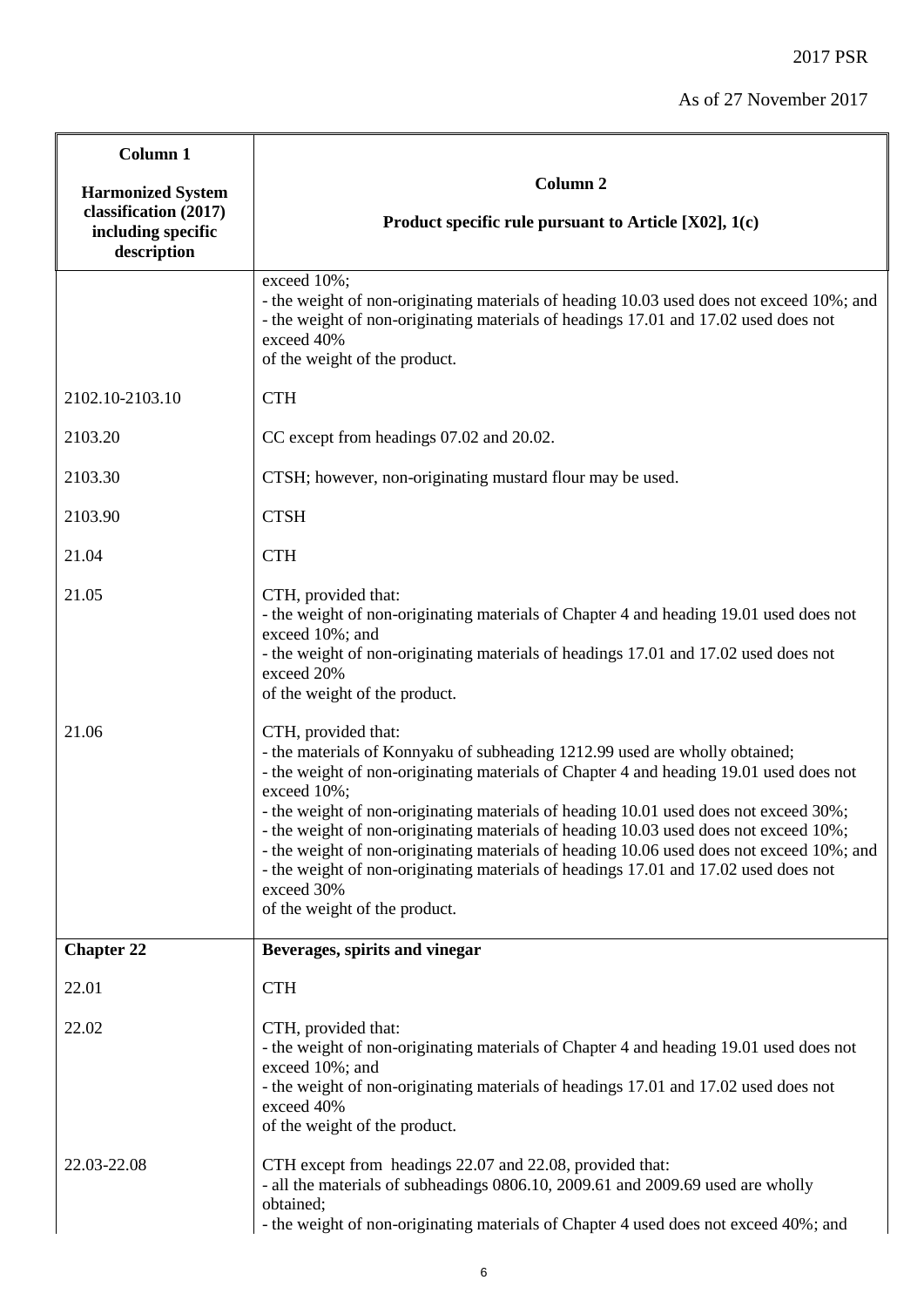| Column 1                                                                               |                                                                                                                                                                                                                                                                                                                                                                                                                                                                          |
|----------------------------------------------------------------------------------------|--------------------------------------------------------------------------------------------------------------------------------------------------------------------------------------------------------------------------------------------------------------------------------------------------------------------------------------------------------------------------------------------------------------------------------------------------------------------------|
| <b>Harmonized System</b><br>classification (2017)<br>including specific<br>description | Column <sub>2</sub><br>Product specific rule pursuant to Article $[X02]$ , 1(c)                                                                                                                                                                                                                                                                                                                                                                                          |
|                                                                                        | - the weight of non-originating materials of headings 17.01 and 17.02 used does not<br>exceed 40%<br>of the weight of the product.                                                                                                                                                                                                                                                                                                                                       |
| 22.09                                                                                  | CTH except from headings 22.07 and 22.08, provided that all the materials of heading<br>10.06 and subheadings 0806.10, 2009.61 and 2009.69 used are wholly obtained.                                                                                                                                                                                                                                                                                                     |
| <b>Chapter 23</b>                                                                      | Residues and waste from the food industries; prepared animal fodder                                                                                                                                                                                                                                                                                                                                                                                                      |
| 23.01                                                                                  | <b>CTH</b>                                                                                                                                                                                                                                                                                                                                                                                                                                                               |
| 23.02-23.03                                                                            | CTH, provided that the weight of non-originating materials of Chapter 10 used does not<br>exceed 20% of the weight of the product.                                                                                                                                                                                                                                                                                                                                       |
| 23.04-23.08                                                                            | <b>CTH</b>                                                                                                                                                                                                                                                                                                                                                                                                                                                               |
| 23.09                                                                                  | CTH, provided that:<br>- all the materials of Chapters 2 and 3 used are wholly obtained;<br>- the weight of non-originating materials of Chapter 4 and heading 19.01 used does not<br>exceed 10%;<br>- the weight of non-originating materials of Chapters 10 and 11 and headings 23.02 and<br>23.03 used does not exceed 10%; and<br>- the weight of non-originating materials of headings 17.01 and 17.02 used does not<br>exceed 30%<br>of the weight of the product. |
| <b>Chapter 24</b>                                                                      | <b>Tobacco and manufactured tobacco substitutes</b>                                                                                                                                                                                                                                                                                                                                                                                                                      |
| 24.01                                                                                  | CC                                                                                                                                                                                                                                                                                                                                                                                                                                                                       |
| 2402.10                                                                                | CTH, provided that the weight of non-originating materials of Chapter 24 used does not<br>exceed 30% of the weight of the product.                                                                                                                                                                                                                                                                                                                                       |
| 2402.20-2403.99                                                                        | CTH; [or]<br>MaxNOM 35% (EXW); or<br><b>RVC 70% (FOB)</b>                                                                                                                                                                                                                                                                                                                                                                                                                |
| <b>Section V</b>                                                                       | <b>Mineral Products</b><br><b>Section note:</b> For definitions of horizontal processing rules within this Section,<br>see Introductory Note 5.                                                                                                                                                                                                                                                                                                                          |
| <b>Chapter 25</b>                                                                      | Salt; sulphur; earths and stone; plastering materials, lime and cement                                                                                                                                                                                                                                                                                                                                                                                                   |
| 25.01                                                                                  | <b>CTH</b>                                                                                                                                                                                                                                                                                                                                                                                                                                                               |
| 25.02-25.30                                                                            | CTH; [or]<br>MaxNOM 70% (EXW); or<br><b>RVC 35% (FOB)</b>                                                                                                                                                                                                                                                                                                                                                                                                                |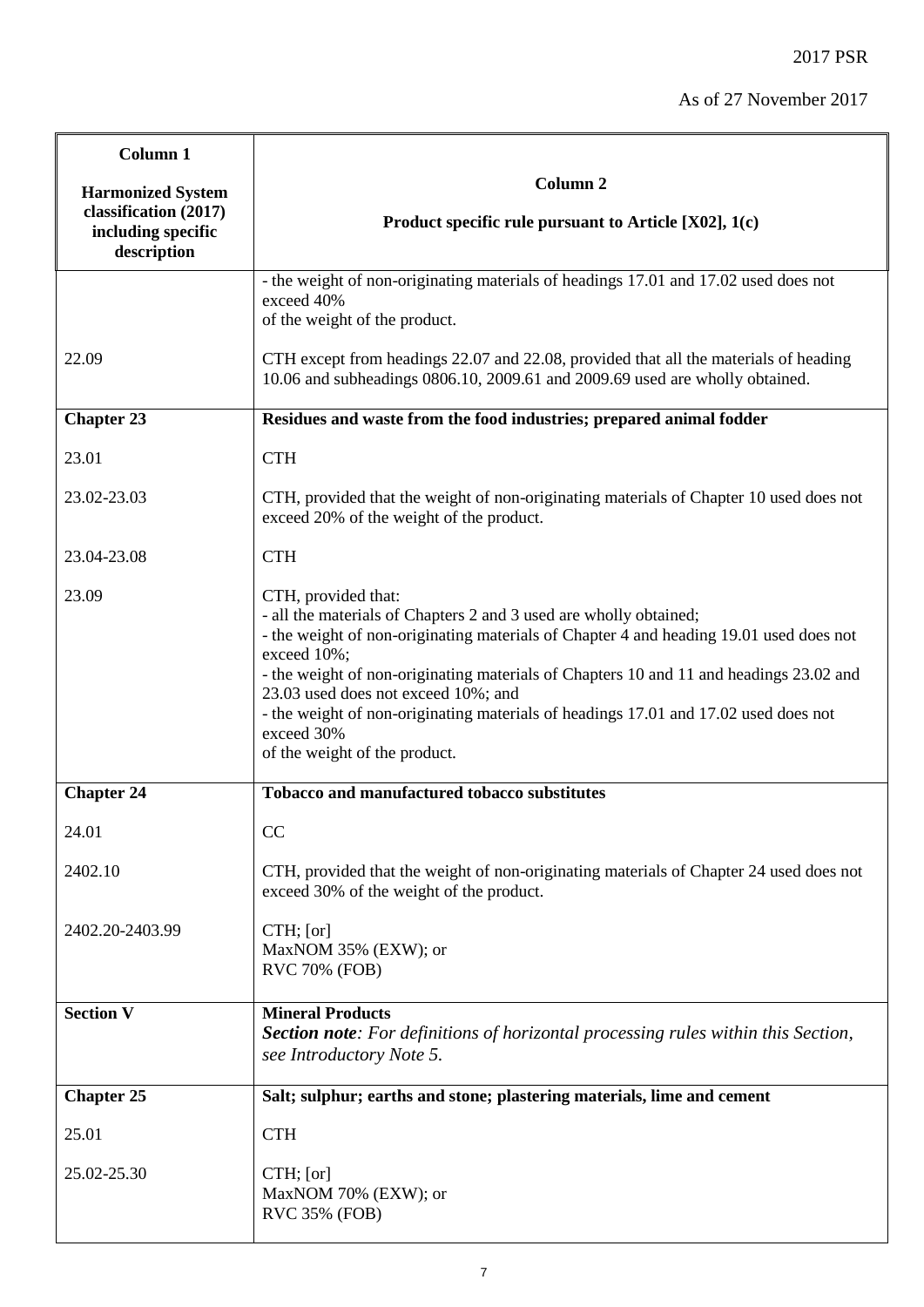| Column <sub>1</sub>                                                                    |                                                                                                                                                                                                                                                                                                                            |
|----------------------------------------------------------------------------------------|----------------------------------------------------------------------------------------------------------------------------------------------------------------------------------------------------------------------------------------------------------------------------------------------------------------------------|
| <b>Harmonized System</b><br>classification (2017)<br>including specific<br>description | Column <sub>2</sub><br>Product specific rule pursuant to Article [X02], 1(c)                                                                                                                                                                                                                                               |
| <b>Chapter 26</b>                                                                      | Ores, slag and ash                                                                                                                                                                                                                                                                                                         |
| 26.01-26.21                                                                            | <b>CTH</b>                                                                                                                                                                                                                                                                                                                 |
| <b>Chapter 27</b>                                                                      | Mineral fuels, mineral oils and products of their distillation; bituminous substances;<br>mineral waxes                                                                                                                                                                                                                    |
| 27.01-27.09                                                                            | $CTH$ ; [or]<br>a chemical reaction or mixing and blending is undergone; [or]<br>MaxNOM 50% (EXW); or<br><b>RVC 55% (FOB)</b>                                                                                                                                                                                              |
| 27.10                                                                                  | CTH except from biodiesel of subheadings 3824.99 or 3826.00; or<br>distillation or a chemical reaction is undergone, provided that biodiesel (including<br>hydrotreated vegetable oil) of heading 27.10 and, subheadings 3824.99 and 3826.00 used<br>is obtained by esterification, transesterification or hydrotreatment. |
| 27.11                                                                                  | CTSH; or<br>a chemical reaction is undergone.                                                                                                                                                                                                                                                                              |
| 27.12-27.15                                                                            | CTH; [or]<br>a chemical reaction or mixing and blending is undergone; [or]<br>MaxNOM 50% (EXW); or<br><b>RVC 55% (FOB)</b>                                                                                                                                                                                                 |
| <b>Section VI</b>                                                                      | <b>Products of the Chemical or Allied Industries</b><br>Section note: For definitions of horizontal processing rules within this Section,<br>see Introductory Note 5.                                                                                                                                                      |
| <b>Chapter 28</b>                                                                      | Inorganic chemicals; organic or inorganic compounds of precious metals, of rare-<br>earth metals, of radioactive elements or of isotope                                                                                                                                                                                    |
| 28.01-28.53                                                                            | CTSH; [or]<br>a chemical reaction, purification, production of standard materials, or isomer separation<br>is undergone; [or]<br>MaxNOM 50% (EXW); or<br><b>RVC 55% (FOB)</b>                                                                                                                                              |
| <b>Chapter 29</b>                                                                      | <b>Organic chemicals</b>                                                                                                                                                                                                                                                                                                   |
| 2901.10-2905.42                                                                        | CTSH; [or]<br>a chemical reaction, purification, a change in particle size, production of standard<br>materials, isomer separation or biotechnological processing is undergone; [or]<br>MaxNOM 50% (EXW); or<br><b>RVC 55% (FOB)</b>                                                                                       |
| 2905.43-2905.44                                                                        | CTH except from heading 17.02 and subheading 3824.60.                                                                                                                                                                                                                                                                      |
| 2905.45                                                                                | CTH; however, non-originating materials of subheading 2905.45 may be used, provided                                                                                                                                                                                                                                        |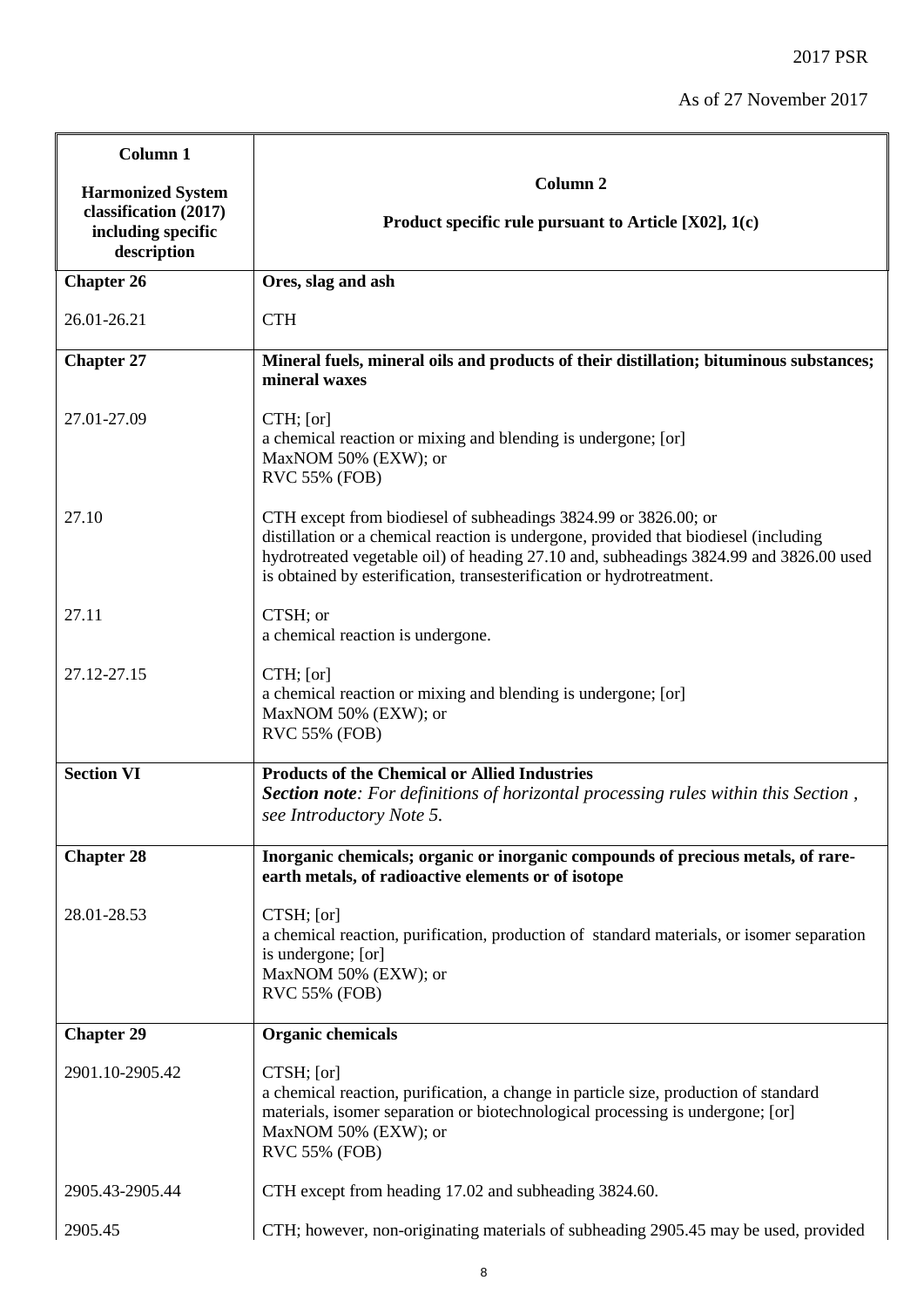| Column 1                                                                               |                                                                                                                                                                                                                                      |
|----------------------------------------------------------------------------------------|--------------------------------------------------------------------------------------------------------------------------------------------------------------------------------------------------------------------------------------|
| <b>Harmonized System</b><br>classification (2017)<br>including specific<br>description | Column <sub>2</sub><br>Product specific rule pursuant to Article [X02], 1(c)                                                                                                                                                         |
|                                                                                        | that their total value does not exceed 20% of the EXW or 15% of the FOB of the<br>product;[or]<br>MaxNOM 50% (EXW); or<br><b>RVC 55% (FOB)</b>                                                                                       |
| 2905.49-2905.59                                                                        | CTSH; [or]<br>a chemical reaction, purification, a change in particle size, production of standard<br>materials, isomer separation or biotechnological processing is undergone; [or]<br>MaxNOM 50% (EXW); or<br><b>RVC 55% (FOB)</b> |
| 2906.11                                                                                | <b>CTSH</b>                                                                                                                                                                                                                          |
| 2906.12-2918.13                                                                        | CTSH; [or]<br>a chemical reaction, purification, a change in particle size, production of standard<br>materials, isomer separation or biotechnological processing is undergone; [or]<br>MaxNOM 50% (EXW); or<br>RVC 55% (FOB)        |
| 2918.14-2918.15                                                                        | <b>CTSH</b>                                                                                                                                                                                                                          |
| 2918.16-2922.41                                                                        | CTSH; [or]<br>a chemical reaction, purification, a change in particle size, production of standard<br>materials, isomer separation or biotechnological processing is undergone; [or]<br>MaxNOM 50% (EXW); or<br>RVC 55% (FOB)        |
| 2922.42                                                                                | <b>CTSH</b>                                                                                                                                                                                                                          |
| 2922.43-2923.10                                                                        | CTSH; [or]<br>a chemical reaction, purification, a change in particle size, production of standard<br>materials, isomer separation or biotechnological processing is undergone; [or]<br>MaxNOM 50% (EXW); or<br>RVC 55% (FOB)        |
| 2923.20                                                                                | CTSH; [or]<br>MaxNOM 50% (EXW); or<br><b>RVC 55% (FOB)</b>                                                                                                                                                                           |
| 2923.30-2924.24                                                                        | CTSH; [or]<br>a chemical reaction, purification, a change in particle size, production of standard<br>materials, isomer separation or biotechnological processing is undergone; [or]<br>MaxNOM 50% (EXW); or<br>RVC 55% (FOB)        |
| 2924.25-2924.29                                                                        | CTSH; [or]<br>MaxNOM 50% (EXW); or<br>RVC 55% (FOB)                                                                                                                                                                                  |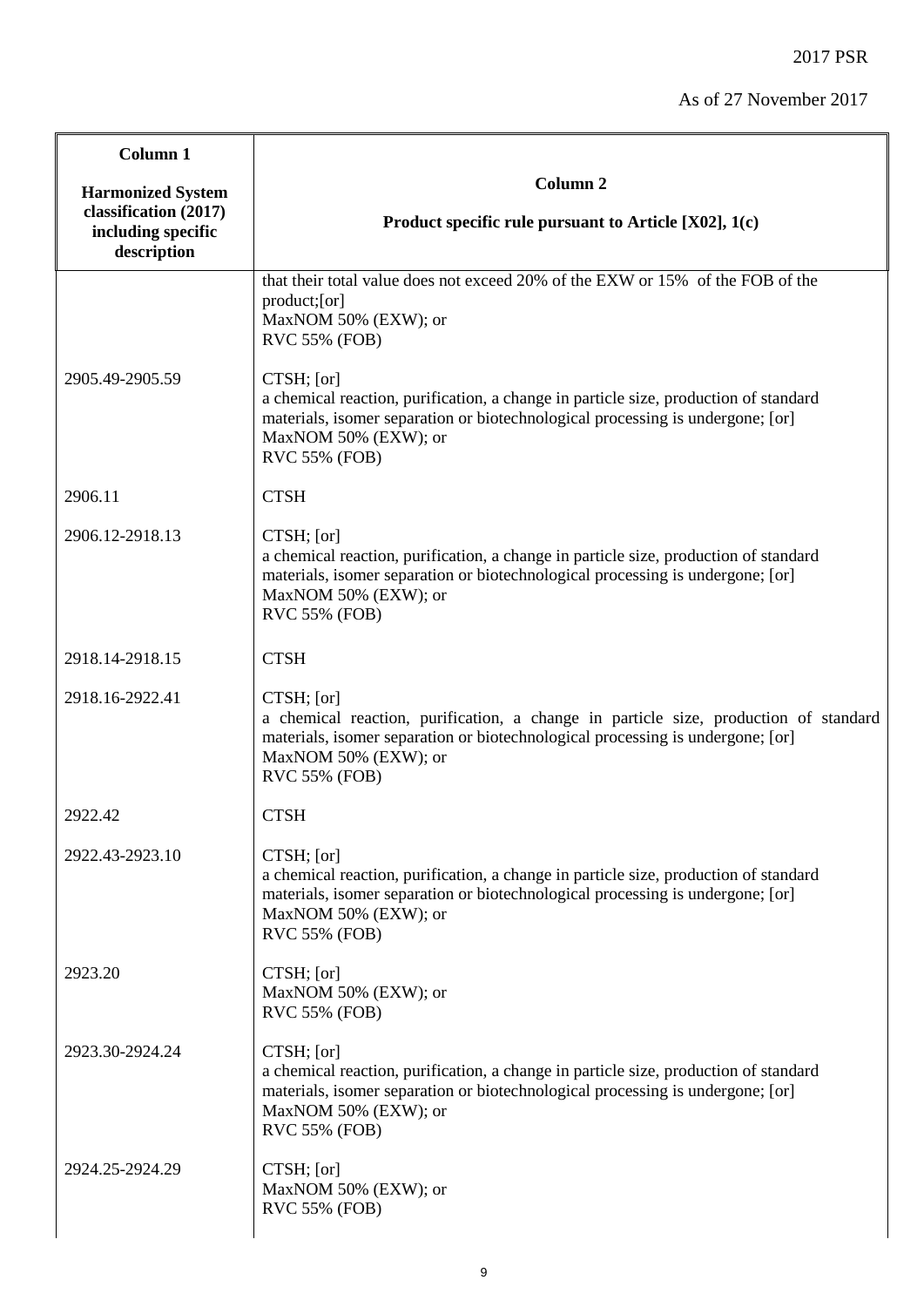| Column 1                                                                                         |                                                                                                                                                                                                                                                              |
|--------------------------------------------------------------------------------------------------|--------------------------------------------------------------------------------------------------------------------------------------------------------------------------------------------------------------------------------------------------------------|
| <b>Harmonized System</b>                                                                         | Column <sub>2</sub>                                                                                                                                                                                                                                          |
| classification (2017)<br>including specific<br>description                                       | Product specific rule pursuant to Article $[X02]$ , 1(c)                                                                                                                                                                                                     |
| 2925.11-2938.10                                                                                  | CTSH; [or]<br>a chemical reaction, purification, a change in particle size, production of standard<br>materials, isomer separation or biotechnological processing is undergone; [or]<br>MaxNOM 50% (EXW); or<br><b>RVC 55% (FOB)</b>                         |
| 2938.90                                                                                          | CTSH; [or]<br>MaxNOM 50% (EXW); or<br>RVC 55% (FOB)                                                                                                                                                                                                          |
| 29.39                                                                                            | CTSH; [or]<br>a chemical reaction, purification, a change in particle size, production of standard<br>materials, isomer separation or biotechnological processing is undergone; [or]<br>MaxNOM 50% (EXW); or<br>RVC 55% (FOB)                                |
| 29.40                                                                                            | <b>CTSH</b>                                                                                                                                                                                                                                                  |
| 29.41-29.42                                                                                      | CTSH; [or]<br>a chemical reaction, purification, a change in particle size, production of standard<br>materials, isomer separation or biotechnological processing is undergone; [or]<br>MaxNOM 50% (EXW); or<br><b>RVC 55% (FOB)</b>                         |
| <b>Chapter 30</b>                                                                                | <b>Pharmaceutical products</b>                                                                                                                                                                                                                               |
| 30.01-30.06                                                                                      | CTSH; [or]<br>a chemical reaction, purification, mixing and blending, production of standard materials, a<br>change in particle size, isomer separation or biotechnological processing is<br>undergone; [or]<br>MaxNOM 50% (EXW); or<br><b>RVC 55% (FOB)</b> |
| <b>Chapter 31</b>                                                                                | <b>Fertilisers</b>                                                                                                                                                                                                                                           |
| 31.01-31.04                                                                                      | $CTH$ ; [or]<br>MaxNOM 50% (EXW); or<br><b>RVC 55% (FOB)</b>                                                                                                                                                                                                 |
| 31.05                                                                                            |                                                                                                                                                                                                                                                              |
| -Sodium nitrate<br>-Calcium cyanamide<br>-Potassium sulphate<br>-Magnesium potassium<br>sulphate | $CTH$ ; [or]<br>MaxNOM 50% (EXW); or<br>RVC 55% (FOB)                                                                                                                                                                                                        |
| $-Others$                                                                                        | CTH and MaxNOM 50% (EXW); or CTH and RVC 55% (FOB); however, non-<br>originating materials of heading 31.05 may be used, provided that their total value does                                                                                                |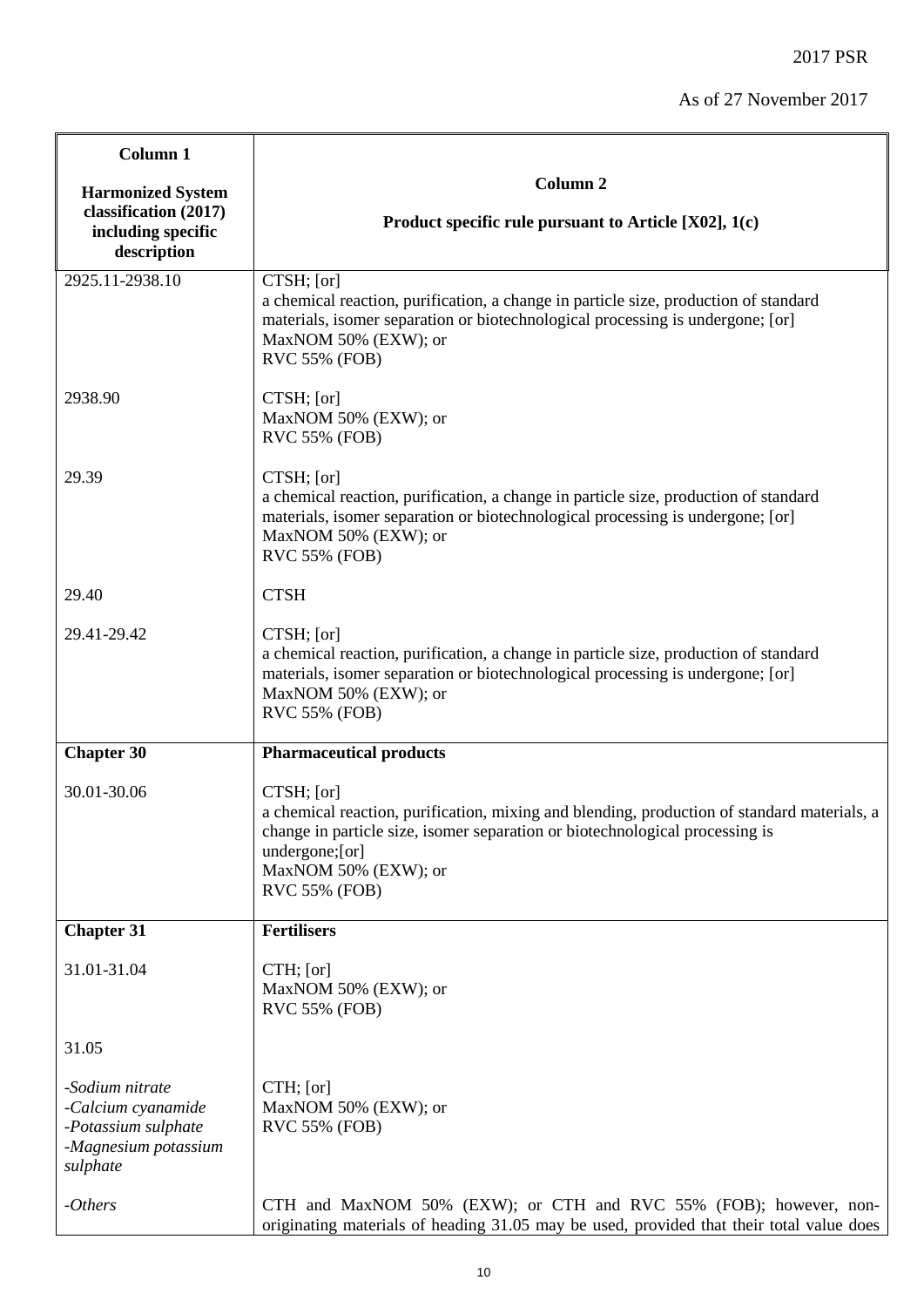| Column 1                                                                               |                                                                                                                                                                                                                                                              |
|----------------------------------------------------------------------------------------|--------------------------------------------------------------------------------------------------------------------------------------------------------------------------------------------------------------------------------------------------------------|
| <b>Harmonized System</b><br>classification (2017)<br>including specific<br>description | Column <sub>2</sub><br>Product specific rule pursuant to Article $[X02]$ , 1(c)                                                                                                                                                                              |
|                                                                                        | not exceed 20% of the EXW or 15% of the FOB of the product; [or]<br>MaxNOM 40% (EXW); or<br>RVC 65% (FOB)                                                                                                                                                    |
| <b>Chapter 32</b>                                                                      | Tanning or dyeing extracts; tannins and their derivatives; dyes, pigments and other<br>colouring matter; paints and varnishes; putty and other mastics; inks                                                                                                 |
| 32.01-32.05                                                                            | CTSH; [or]<br>a chemical reaction, purification, mixing and blending, a change in particle size,<br>production of standard materials, isomer separation or biotechnological processing is<br>undergone; [or]<br>MaxNOM 50% (EXW); or<br><b>RVC 55% (FOB)</b> |
| 3206.11-3206.19                                                                        | CTH; however, non-originating materials of heading 32.06 may be used, provided that<br>their total value does not exceed 20% of the EXW or 15% of the FOB of the product; [or]<br>MaxNOM 40% (EXW); or<br><b>RVC 65% (FOB)</b>                               |
| 3206.20-3215.90                                                                        | CTSH; [or]<br>a chemical reaction, purification, mixing and blending, a change in particle size,<br>production of standard materials, isomer separation or biotechnological processing is<br>undergone; [or]<br>MaxNOM 50% (EXW); or<br><b>RVC 55% (FOB)</b> |
| <b>Chapter 33</b>                                                                      | Essential oils and resinoids; perfumery, cosmetic or toilet preparations                                                                                                                                                                                     |
| 3301.12-3302.10                                                                        | CTH; [or]<br>MaxNOM 50% (EXW); or<br><b>RVC 55% (FOB)</b>                                                                                                                                                                                                    |
| 3302.90-3303.00                                                                        | CTSH; [or]<br>a chemical reaction, purification, mixing and blending, production of standard materials,<br>isomer separation or biotechnological processing is undergone; [or]<br>MaxNOM 50% (EXW); or<br>RVC 55% (FOB)                                      |
| 33.04                                                                                  | CTSH; [or]<br>a chemical reaction, purification, mixing and blending, a change in particle size,<br>production of standard materials, isomer separation or biotechnological processing is<br>undergone; [or]<br>MaxNOM 50% (EXW); or<br><b>RVC 55% (FOB)</b> |
| 33.05-33.07                                                                            | CTSH; [or]<br>a chemical reaction, purification, production of standard materials, isomer separation or<br>biotechnological processing is undergone; [or]<br>MaxNOM 50% (EXW); or                                                                            |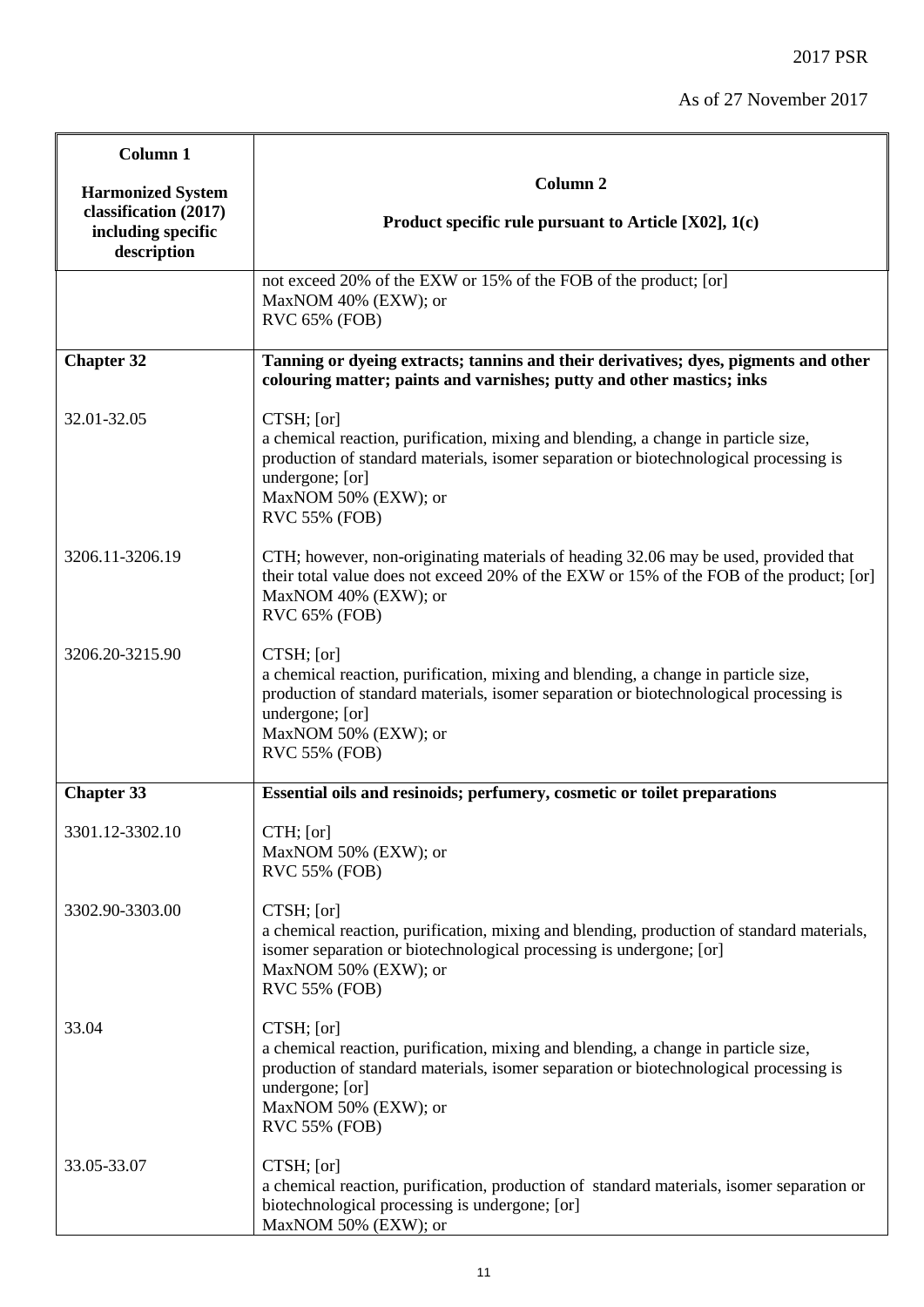| Column 1                                                                               |                                                                                                                                                                                                                                                                                    |
|----------------------------------------------------------------------------------------|------------------------------------------------------------------------------------------------------------------------------------------------------------------------------------------------------------------------------------------------------------------------------------|
| <b>Harmonized System</b><br>classification (2017)<br>including specific<br>description | Column <sub>2</sub><br>Product specific rule pursuant to Article $[X02]$ , 1(c)                                                                                                                                                                                                    |
|                                                                                        | <b>RVC 55% (FOB)</b>                                                                                                                                                                                                                                                               |
| <b>Chapter 34</b>                                                                      | Soap, organic surface-active agents, washing preparations, lubricating preparations,<br>artificial waxes, prepared waxes, polishing or scouring preparations, candles and<br>similar articles, modelling pastes, "dental waxes" and dental preparations with a<br>basis of plaster |
| 34.01-34.07                                                                            | CTSH; [or]<br>a chemical reaction, purification, production of standard materials or isomer separation is<br>undergone; [or]<br>MaxNOM 50% (EXW); or<br><b>RVC 55% (FOB)</b>                                                                                                       |
| <b>Chapter 35</b>                                                                      | Albuminoidal substances; modified starches; glues; enzymes                                                                                                                                                                                                                         |
| 35.01                                                                                  | <b>CTH</b>                                                                                                                                                                                                                                                                         |
| 3502.11 - 3502.19                                                                      | CTH except from headings 04.07 and 04.08.                                                                                                                                                                                                                                          |
| $3502.20 - 3504.00$                                                                    | <b>CTH</b>                                                                                                                                                                                                                                                                         |
| 35.05                                                                                  | CC except from heading 11.08.                                                                                                                                                                                                                                                      |
| 35.06-35.07                                                                            | CTSH; [or]<br>a chemical reaction, purification, production of standard materials, isomer separation or<br>biotechnological processing is undergone; [or]<br>MaxNOM 50% (EXW); or<br><b>RVC 55% (FOB)</b>                                                                          |
| <b>Chapter 36</b>                                                                      | Explosives; pyrotechnic products; matches; pyrophoric alloys; certain combustible<br>preparations                                                                                                                                                                                  |
| 36.01-36.06                                                                            | CTSH; [or]<br>a chemical reaction, production of standard materials or isomer separation is undergone;<br>[or]<br>MaxNOM 50% (EXW); or<br><b>RVC 55% (FOB)</b>                                                                                                                     |
| Chapter 37                                                                             | Photographic or cinematographic goods                                                                                                                                                                                                                                              |
| 37.01-37.07                                                                            | CTSH; [or]<br>a chemical reaction, production of standard materials or isomer separation is undergone;<br>[or]<br>MaxNOM 50% (EXW); or<br><b>RVC 55% (FOB)</b>                                                                                                                     |
| <b>Chapter 38</b>                                                                      | <b>Miscellaneous chemical products</b>                                                                                                                                                                                                                                             |
| 38.01-38.08                                                                            | CTSH; [or]                                                                                                                                                                                                                                                                         |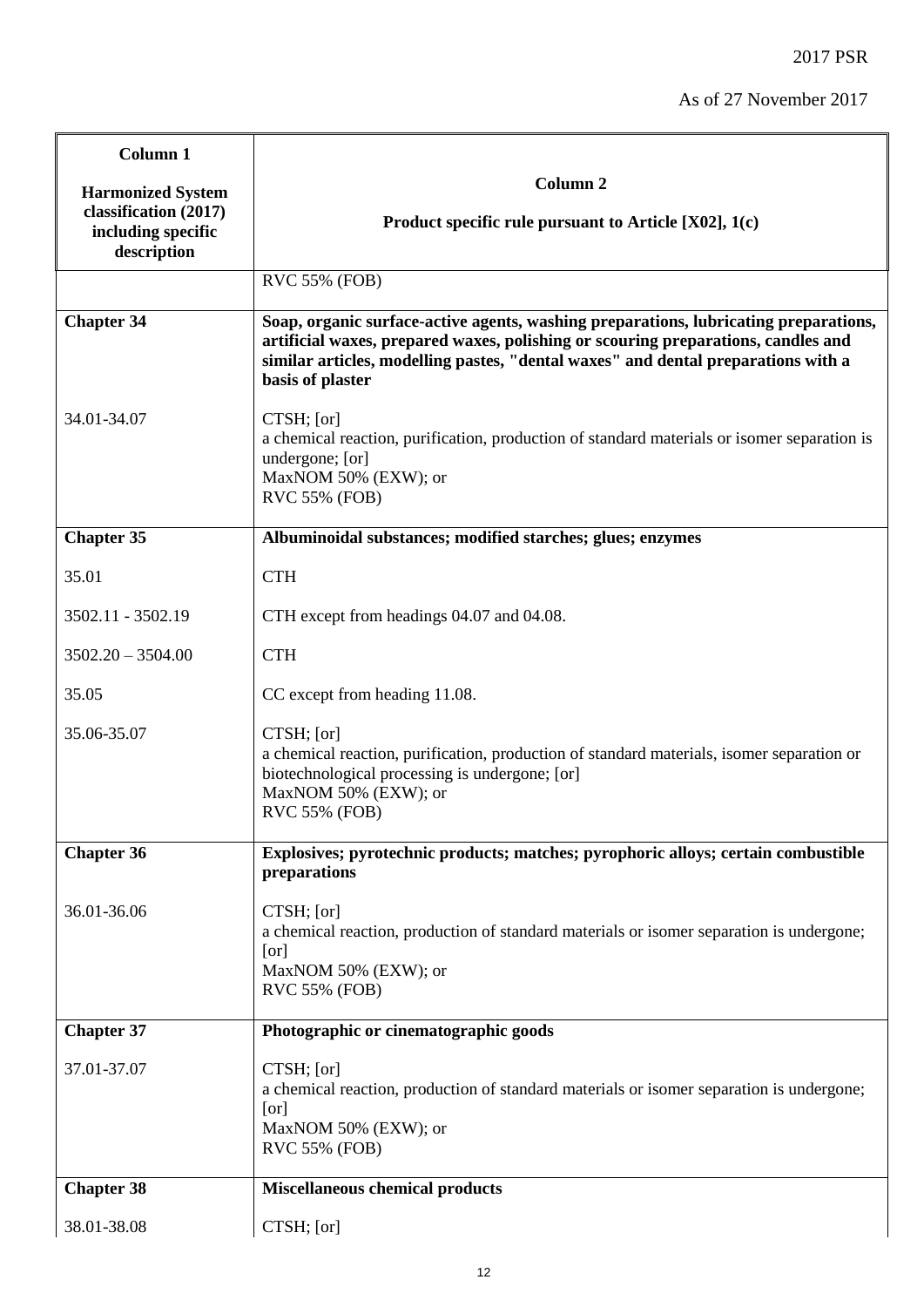| Column 1                                                                               |                                                                                                                                                                                                           |
|----------------------------------------------------------------------------------------|-----------------------------------------------------------------------------------------------------------------------------------------------------------------------------------------------------------|
| <b>Harmonized System</b><br>classification (2017)<br>including specific<br>description | Column <sub>2</sub><br>Product specific rule pursuant to Article [X02], 1(c)                                                                                                                              |
|                                                                                        | a chemical reaction, purification, production of standard materials, isomer separation or<br>biotechnological processing is undergone; [or]<br>MaxNOM 50% (EXW); or<br><b>RVC 55% (FOB)</b>               |
| 3809.10                                                                                | CTH except from headings 11.08 and 35.05.                                                                                                                                                                 |
| 3809.91-3822.00                                                                        | CTSH; [or]<br>a chemical reaction, purification, production of standard materials, isomer separation or<br>biotechnological processing is undergone; [or]<br>MaxNOM 50% (EXW); or<br>RVC 55% (FOB)        |
| 38.23                                                                                  | <b>CTSH</b>                                                                                                                                                                                               |
| 3824.10-3824.50                                                                        | CTSH; [or]<br>a chemical reaction, purification, production of standard materials, isomer separation or<br>biotechnological processing is undergone; [or]<br>MaxNOM 50% (EXW); or<br><b>RVC 55% (FOB)</b> |
| 3824.60                                                                                | CTH except from heading 17.02 and subheadings 2905.43 and 2905.44.                                                                                                                                        |
| 3824.71-3824.91                                                                        | CTSH; [or]<br>a chemical reaction, purification, production of standard materials, isomer separation or<br>biotechnological processing is undergone; [or]<br>MaxNOM 50% (EXW); or<br><b>RVC 55% (FOB)</b> |
| 3824.99                                                                                |                                                                                                                                                                                                           |
| -Biodiesel                                                                             | Production in which biodiesel is obtained through transesterification and/or<br>esterification or through hydro-treatment.                                                                                |
| $- Others$                                                                             | CTSH; [or]<br>a chemical reaction, purification, production of standard materials, isomer separation or<br>biotechnological processing is undergone; [or]<br>MaxNOM 50% (EXW); or<br>RVC 55% (FOB)        |
| 38.25                                                                                  | CTSH; [or]<br>a chemical reaction, purification, production of standard materials, isomer separation or<br>biotechnological processing is undergone; [or]<br>MaxNOM 50% (EXW); or<br><b>RVC 55% (FOB)</b> |
| 38.26                                                                                  | Production in which biodiesel is obtained through transesterification and/or esterification<br>or through hydro-treatment.                                                                                |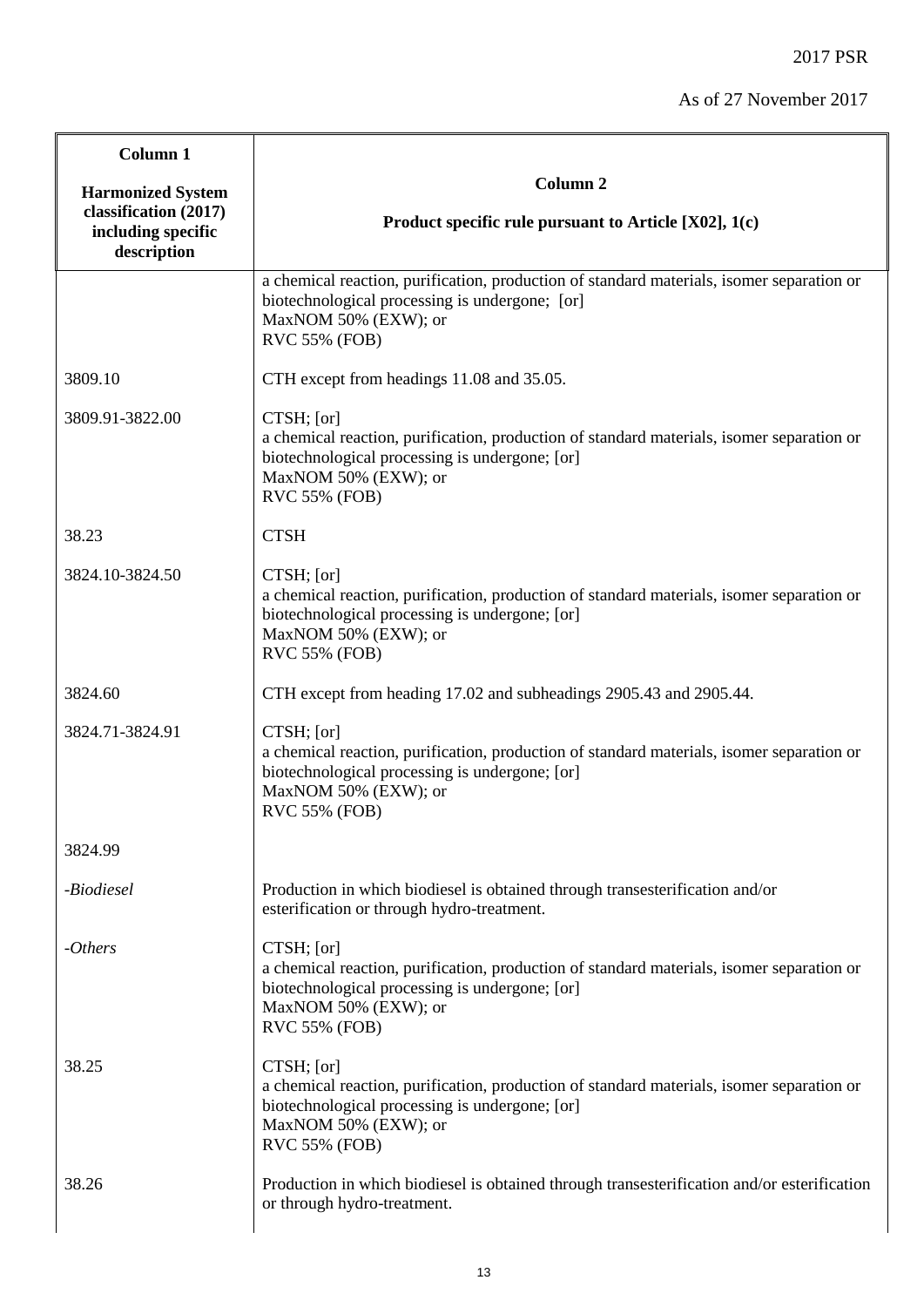| Column 1                                                                               |                                                                                                                                                                                          |
|----------------------------------------------------------------------------------------|------------------------------------------------------------------------------------------------------------------------------------------------------------------------------------------|
| <b>Harmonized System</b><br>classification (2017)<br>including specific<br>description | <b>Column 2</b><br>Product specific rule pursuant to Article $[X02]$ , 1(c)                                                                                                              |
| <b>Section VII</b>                                                                     | <b>Plastics and Articles Thereof; Rubber and Articles Thereof</b><br><b>Section note:</b> For definitions of horizontal processing rules within this Section,<br>see Introductory Note 5 |
| <b>Chapter 39</b>                                                                      | <b>Plastics and articles thereof</b>                                                                                                                                                     |
| 39.01-39.03                                                                            | CTSH; [or]<br>a chemical reaction is undergone; [or]<br>MaxNOM 50% (EXW); or<br><b>RVC 55% (FOB)</b>                                                                                     |
| 39.04-39.06                                                                            | CTSH; [or]<br>a chemical reaction or biotechnological processing is undergone; [or]<br>MaxNOM 50% (EXW); or<br><b>RVC 55% (FOB)</b>                                                      |
| 39.07-39.08                                                                            | CTH; [or]<br>MaxNOM 50% (EXW); or<br><b>RVC 55% (FOB)</b>                                                                                                                                |
| 39.09-39.10                                                                            | CTSH; [or]<br>a chemical reaction or biotechnological processing is undergone; [or]<br>MaxNOM 50% (EXW); or<br><b>RVC 55% (FOB)</b>                                                      |
| 39.11                                                                                  | CTSH; [or]<br>a chemical reaction is undergone; [or]<br>MaxNOM 50% (EXW); or<br><b>RVC 55% (FOB)</b>                                                                                     |
| 39.12-39.15                                                                            | CTSH; [or]<br>a chemical reaction or biotechnological processing is undergone; [or]<br>MaxNOM 50% (EXW); or<br>RVC 55% (FOB)                                                             |
| 39.16-39.26                                                                            | CTH; [or]<br>MaxNOM 50% (EXW); or<br><b>RVC 55% (FOB)</b>                                                                                                                                |
| <b>Chapter 40</b>                                                                      | <b>Rubber and articles thereof</b>                                                                                                                                                       |
| $40.01 - 40.11$                                                                        | $CTH$ ; [or]<br>MaxNOM 50% (EXW); or<br><b>RVC 55% (FOB)</b>                                                                                                                             |
| 4012.11-4012.19                                                                        | CTSH; [or]<br>Retreading of used tyres; [or]<br>MaxNOM 50% (EXW); or<br><b>RVC 55% (FOB)</b>                                                                                             |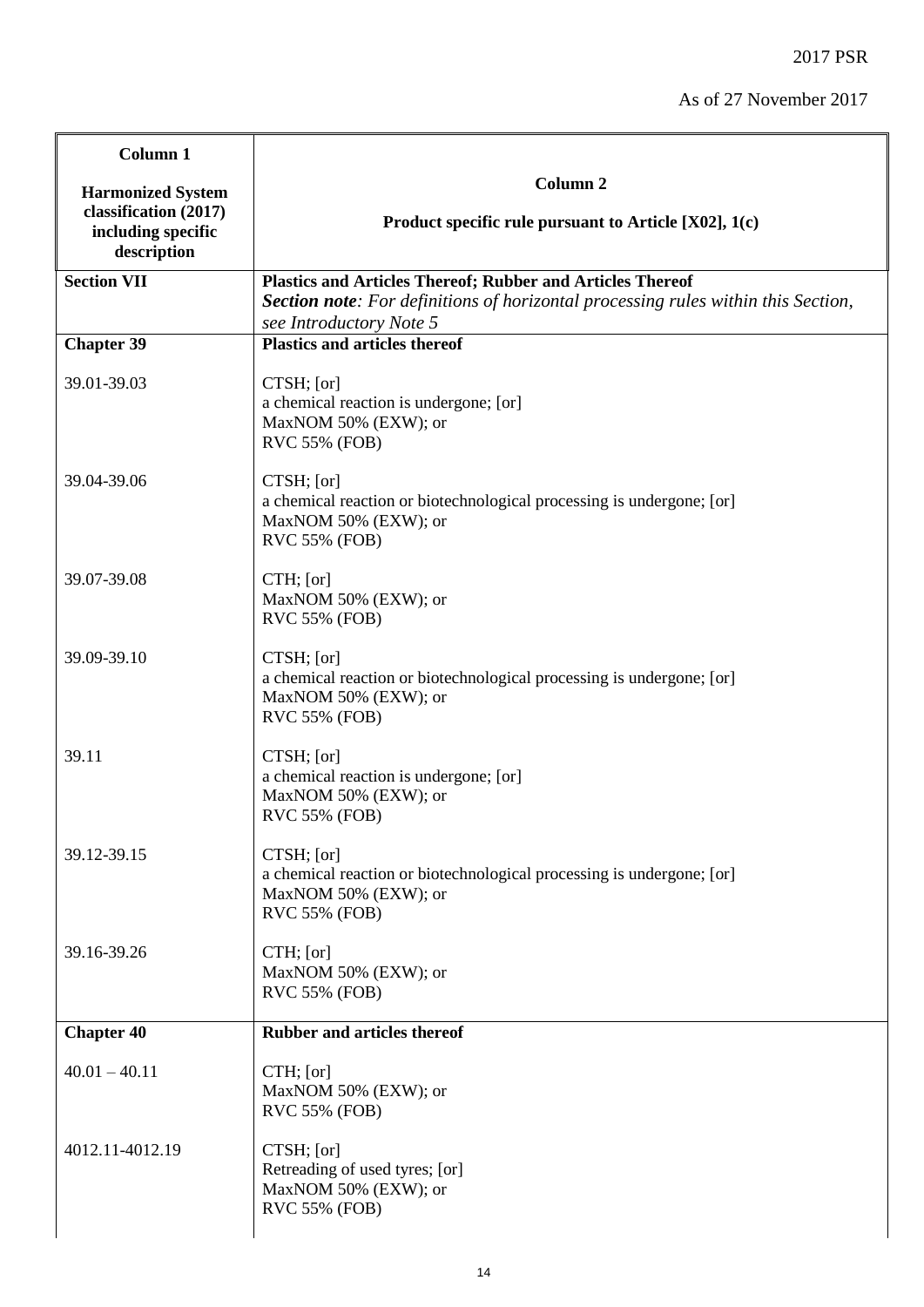2017 PSR

| Column 1                                                                               |                                                                                                                                                                                                                                             |
|----------------------------------------------------------------------------------------|---------------------------------------------------------------------------------------------------------------------------------------------------------------------------------------------------------------------------------------------|
| <b>Harmonized System</b><br>classification (2017)<br>including specific<br>description | Column <sub>2</sub><br>Product specific rule pursuant to Article [X02], 1(c)                                                                                                                                                                |
| 4012.20-4017.00                                                                        | CTH; [or]<br>MaxNOM 50% (EXW); or<br>RVC 55% (FOB)                                                                                                                                                                                          |
| <b>Section VIII</b>                                                                    | Raw Hides and Skins, Leather, Furskins and Articles Thereof; Saddlery and<br>Harness; Travel Goods, Handbags and Similar Containers; Article of Animal Gut<br>(Other than Silk-worm Gut)                                                    |
| <b>Chapter 41</b>                                                                      | Raw hides and skins (other than furskins) and leather                                                                                                                                                                                       |
| 41.01-41.03                                                                            | CC                                                                                                                                                                                                                                          |
| 4104.11-4104.19                                                                        | <b>CTH</b>                                                                                                                                                                                                                                  |
| 4104.41-4104.49                                                                        | CTSH except from subheadings 4104.41 through 4104.49.                                                                                                                                                                                       |
| 4105.10                                                                                | <b>CTH</b>                                                                                                                                                                                                                                  |
| 4105.30                                                                                | <b>CTSH</b>                                                                                                                                                                                                                                 |
| 4106.21                                                                                | <b>CTH</b>                                                                                                                                                                                                                                  |
| 4106.22                                                                                | <b>CTSH</b>                                                                                                                                                                                                                                 |
| 4106.31                                                                                | <b>CTH</b>                                                                                                                                                                                                                                  |
| 4106.32                                                                                | <b>CTSH</b>                                                                                                                                                                                                                                 |
| 4106.40                                                                                |                                                                                                                                                                                                                                             |
| - A product in the wet<br>state:                                                       | <b>CTH</b>                                                                                                                                                                                                                                  |
| - A product in the dry<br>state:                                                       | CTH; or<br>Production from non-originating materials in the wet state.                                                                                                                                                                      |
| 4106.91                                                                                | <b>CTH</b>                                                                                                                                                                                                                                  |
| 4106.92                                                                                | <b>CTSH</b>                                                                                                                                                                                                                                 |
| 41.07-41.13                                                                            | CTH; however, non-originating materials of subheadings 4104.41, 4104.49, 4105.30,<br>4106.22, 4106.32 and 4106.92 may be used, provided that a re-tanning operation of the<br>tanned or crust hides and skins in the dry state takes place. |
| 41.14-41.15                                                                            | <b>CTH</b>                                                                                                                                                                                                                                  |
| <b>Chapter 42</b>                                                                      | Articles of leather; saddlery and harness; travel goods, handbags and similar<br>containers; articles of animal gut (other than silk-worm gut)                                                                                              |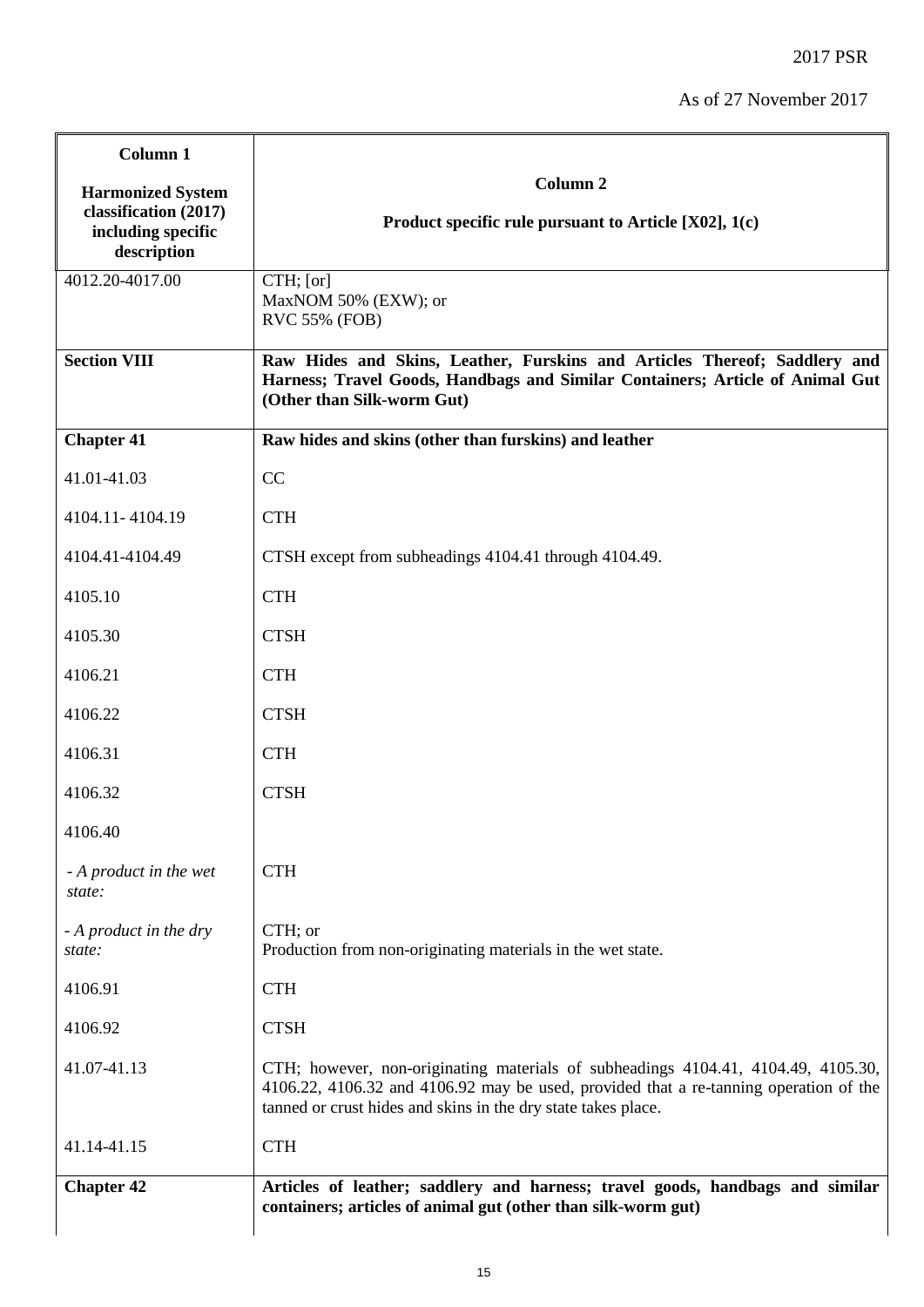| Column 1                                                                               |                                                                                                                                                                               |
|----------------------------------------------------------------------------------------|-------------------------------------------------------------------------------------------------------------------------------------------------------------------------------|
| <b>Harmonized System</b><br>classification (2017)<br>including specific<br>description | <b>Column 2</b><br>Product specific rule pursuant to Article $[X02]$ , 1(c)                                                                                                   |
| 42.01-42.06                                                                            | $CC$ ; [or]<br>CTH and MaxNOM45% (EXW); or<br>CTH and RVC60% (FOB)                                                                                                            |
| <b>Chapter 43</b>                                                                      | Furskins and artificial fur; manufactures thereof                                                                                                                             |
| 43.01                                                                                  | CC                                                                                                                                                                            |
| 43.02-43.04                                                                            | <b>CTH</b>                                                                                                                                                                    |
| <b>Section IX</b>                                                                      | Wood and Articles of Wood; Wood Charcoal; Cork and Articles of Cork;<br>Manufactures of Straw, of Esparto or of Other Plaiting Materials; Basketware and<br><b>Wickerwork</b> |
| <b>Chapter 44</b>                                                                      | Wood and articles of wood; wood charcoal                                                                                                                                      |
| 44.01-44.21                                                                            | CTH; [or]<br>MaxNOM 50% (EXW); or<br>RVC 55% (FOB)                                                                                                                            |
| <b>Chapter 45</b>                                                                      | Cork and articles of cork                                                                                                                                                     |
| 45.01-45.04                                                                            | CTH; [or]<br>MaxNOM 50% (EXW); or<br>RVC 55% (FOB)                                                                                                                            |
| <b>Chapter 46</b>                                                                      | Manufactures of straw, of esparto or of other plaiting materials; basketware and<br>wickerwork                                                                                |
| 4601.21-4601.22                                                                        | $CTH$ ; [or]<br>MaxNOM 50% (EXW); or<br>RVC 55% (FOB)                                                                                                                         |
| 4601.29                                                                                | CC except from Chapter 14.                                                                                                                                                    |
| 4601.92-4601.93                                                                        | CTH; [or]<br>MaxNOM 50% (EXW); or<br><b>RVC 55% (FOB)</b>                                                                                                                     |
| 4601.94                                                                                | CC except from Chapter 14.                                                                                                                                                    |
| 4601.99-4602.12                                                                        | CTH; [or]<br>MaxNOM 50% (EXW); or<br>RVC 55% (FOB)                                                                                                                            |
| 4602.19                                                                                | CC except from Chapter 14.                                                                                                                                                    |
| 4602.90                                                                                | CTH; [or]<br>MaxNOM 50% (EXW); or                                                                                                                                             |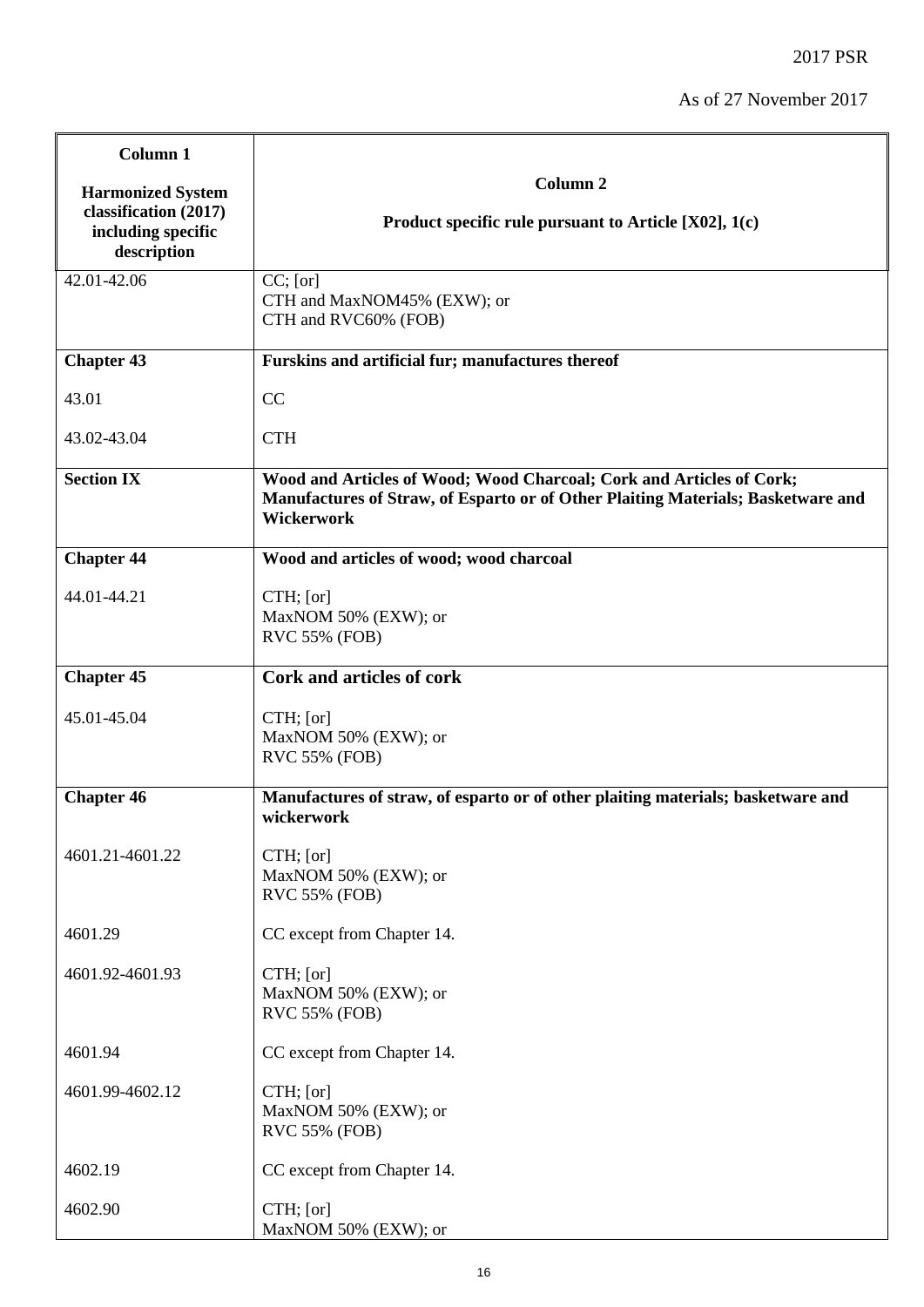÷

| Column 1                                                   |                                                                                                                                                                                                                                        |
|------------------------------------------------------------|----------------------------------------------------------------------------------------------------------------------------------------------------------------------------------------------------------------------------------------|
| <b>Harmonized System</b>                                   | Column <sub>2</sub>                                                                                                                                                                                                                    |
| classification (2017)<br>including specific<br>description | Product specific rule pursuant to Article $[X02]$ , 1(c)                                                                                                                                                                               |
|                                                            | <b>RVC 55% (FOB)</b>                                                                                                                                                                                                                   |
| <b>Section X</b>                                           | Pulp of Wood or of Other Fibrous Cellulosic Material; Recovered (Waste and<br>Scrap) Paper or Paperboard; Paper and Paperboard and Articles Thereof                                                                                    |
| <b>Chapter 47</b>                                          | Pulp of wood or of other fibrous cellulosic material; recovered (waste and<br>scrap) paper or paperboard                                                                                                                               |
| 47.01-47.07                                                | $CTH$ ; [or]<br>MaxNOM 50% (EXW); or<br><b>RVC 55% (FOB)</b>                                                                                                                                                                           |
| <b>Chapter 48</b>                                          | Paper and paperboard; articles of paper pulp, of paper or of paperboard                                                                                                                                                                |
| 48.01-48.23                                                | $CTH$ ; [or]<br>MaxNOM 50% (EXW); or<br><b>RVC 55% (FOB)</b>                                                                                                                                                                           |
| <b>Chapter 49</b>                                          | Printed books, newspapers, pictures and other products of the printing                                                                                                                                                                 |
|                                                            | industry; manuscripts, typescripts and plans                                                                                                                                                                                           |
| 49.01-49.11                                                | CTH; [or]<br>MaxNOM 50% (EXW); or<br><b>RVC 55% (FOB)</b>                                                                                                                                                                              |
| <b>Section XI</b>                                          | <b>Textiles and Textile Articles</b><br><b>Section note:</b> For definitions of terms used for and tolerances applicable to certain<br>products made of textile materials, see Introductory Notes 6, 7 and 8.                          |
| <b>Chapter 50</b>                                          | <b>Silk</b>                                                                                                                                                                                                                            |
| 50.01                                                      | <b>CTH</b>                                                                                                                                                                                                                             |
| 50.02                                                      | CTH except from heading 50.01.                                                                                                                                                                                                         |
| 50.03                                                      |                                                                                                                                                                                                                                        |
| - Carded or combed:                                        | Carding or combing of silk waste.                                                                                                                                                                                                      |
| - Others:                                                  | <b>CTH</b>                                                                                                                                                                                                                             |
| 50.04-50.05                                                | Spinning of natural fibres; [or]<br>Extrusion of man-made continuous filament combined with spinning; [or]<br>Extrusion of man-made continuous filament combined with twisting; or<br>Twisting combined with any mechanical operation. |
| 50.06                                                      |                                                                                                                                                                                                                                        |
| - Silk yarn and yarn spun                                  | Spinning of natural fibres; [or]                                                                                                                                                                                                       |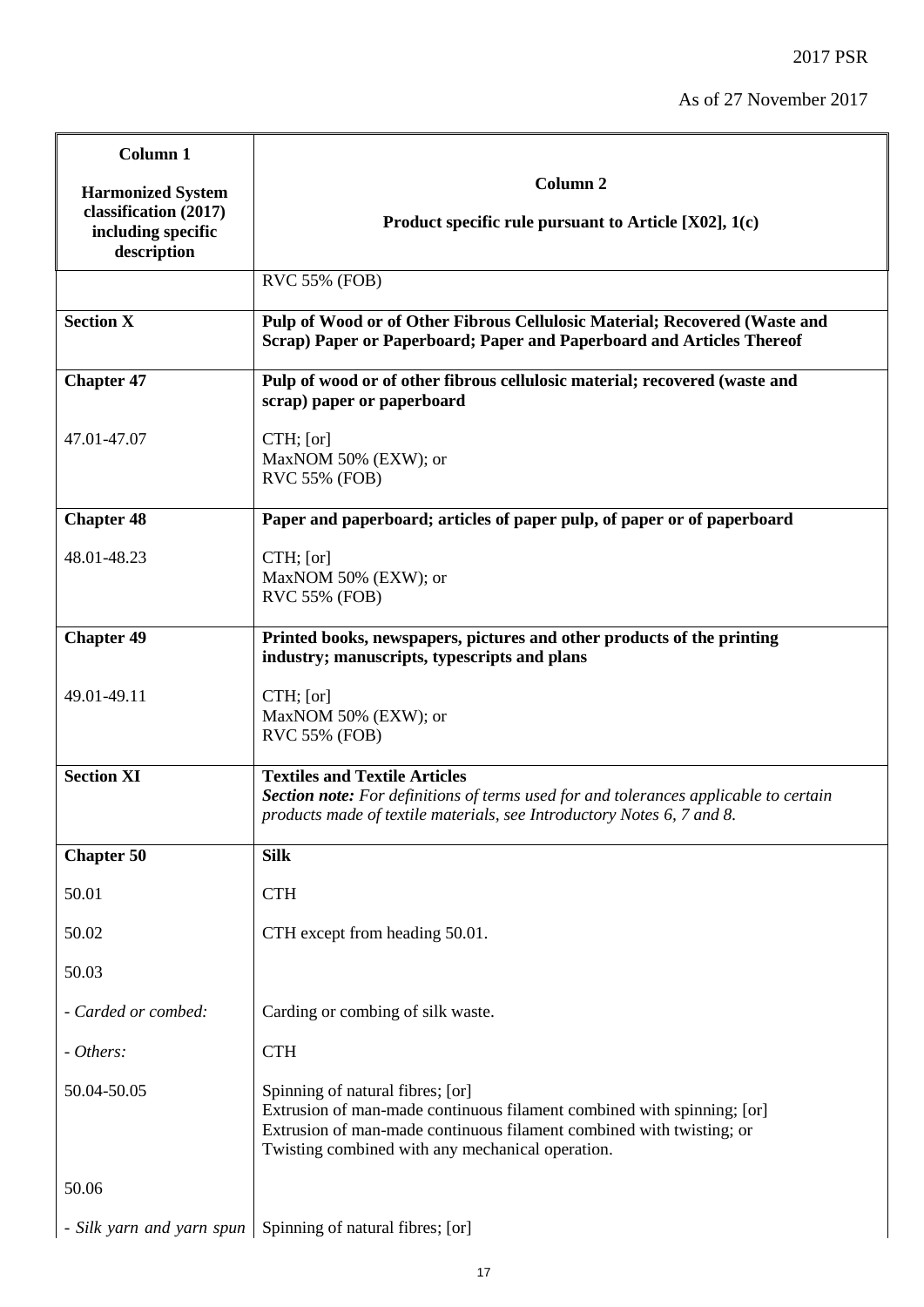| Column 1                                                   |                                                                                                                                                                                                                                                                                                                                                                                                                       |
|------------------------------------------------------------|-----------------------------------------------------------------------------------------------------------------------------------------------------------------------------------------------------------------------------------------------------------------------------------------------------------------------------------------------------------------------------------------------------------------------|
| <b>Harmonized System</b>                                   | Column <sub>2</sub>                                                                                                                                                                                                                                                                                                                                                                                                   |
| classification (2017)<br>including specific<br>description | Product specific rule pursuant to Article $[X02]$ , 1(c)                                                                                                                                                                                                                                                                                                                                                              |
| from silk waste:                                           | Extrusion of man-made continuous filament combined with spinning; [or]<br>Extrusion of man-made continuous filament combined with twisting; or<br>Twisting combined with any mechanical operation.                                                                                                                                                                                                                    |
| - Silk-worm gut:                                           | <b>CTH</b>                                                                                                                                                                                                                                                                                                                                                                                                            |
| 50.07                                                      | Spinning of natural and/or man-made staple fibres combined with weaving; [or]<br>Extrusion of man-made filament yarn combined with weaving; [or]<br>Twisting or any mechanical operation combined with weaving; [or]<br>Weaving combined with dyeing; [or]<br>Yarn dyeing combined with weaving; [or]<br>Weaving combined with printing; or<br>Printing (as standalone operation).                                    |
| <b>Chapter 51</b>                                          | Wool, fine or coarse animal hair; horsehair yarn and woven fabric                                                                                                                                                                                                                                                                                                                                                     |
| 51.01-51.05                                                | <b>CTH</b>                                                                                                                                                                                                                                                                                                                                                                                                            |
| 51.06-51.10                                                | Spinning of natural fibres; [or]<br>Extrusion of man-made fibres combined with spinning; or<br>Twisting combined with any mechanical operation.                                                                                                                                                                                                                                                                       |
| 51.11-51.13                                                | Spinning of natural and/or man-made staple fibres combined with weaving; [or]<br>Extrusion of man-made filament yarn combined with weaving; [or]<br>Weaving combined with dyeing; [or]<br>Yarn dyeing combined with weaving; [or]<br>Weaving combined with printing; or<br>Printing (as standalone operation).                                                                                                        |
| <b>Chapter 52</b>                                          | <b>Cotton</b>                                                                                                                                                                                                                                                                                                                                                                                                         |
| 52.01-52.03                                                | <b>CTH</b>                                                                                                                                                                                                                                                                                                                                                                                                            |
| 52.04-52.07                                                | Spinning of natural fibres; [or]<br>Extrusion of man-made fibres combined with spinning; or<br>Twisting combined with any mechanical operation.                                                                                                                                                                                                                                                                       |
| 52.08-52.12                                                | Spinning of natural and/or man-made staple fibres combined with weaving; [or]<br>Extrusion of man-made filament yarn combined with weaving; [or]<br>Twisting or any mechanical operation combined with weaving; [or]<br>Weaving combined with dyeing or with coating or with laminating; [or]<br>Yarn dyeing combined with weaving; [or]<br>Weaving combined with printing; or<br>Printing (as standalone operation). |
| <b>Chapter 53</b>                                          | Other vegetable textile fibres; paper yarn and woven fabrics of paper yarn                                                                                                                                                                                                                                                                                                                                            |
| 53.01-53.05                                                | <b>CTH</b>                                                                                                                                                                                                                                                                                                                                                                                                            |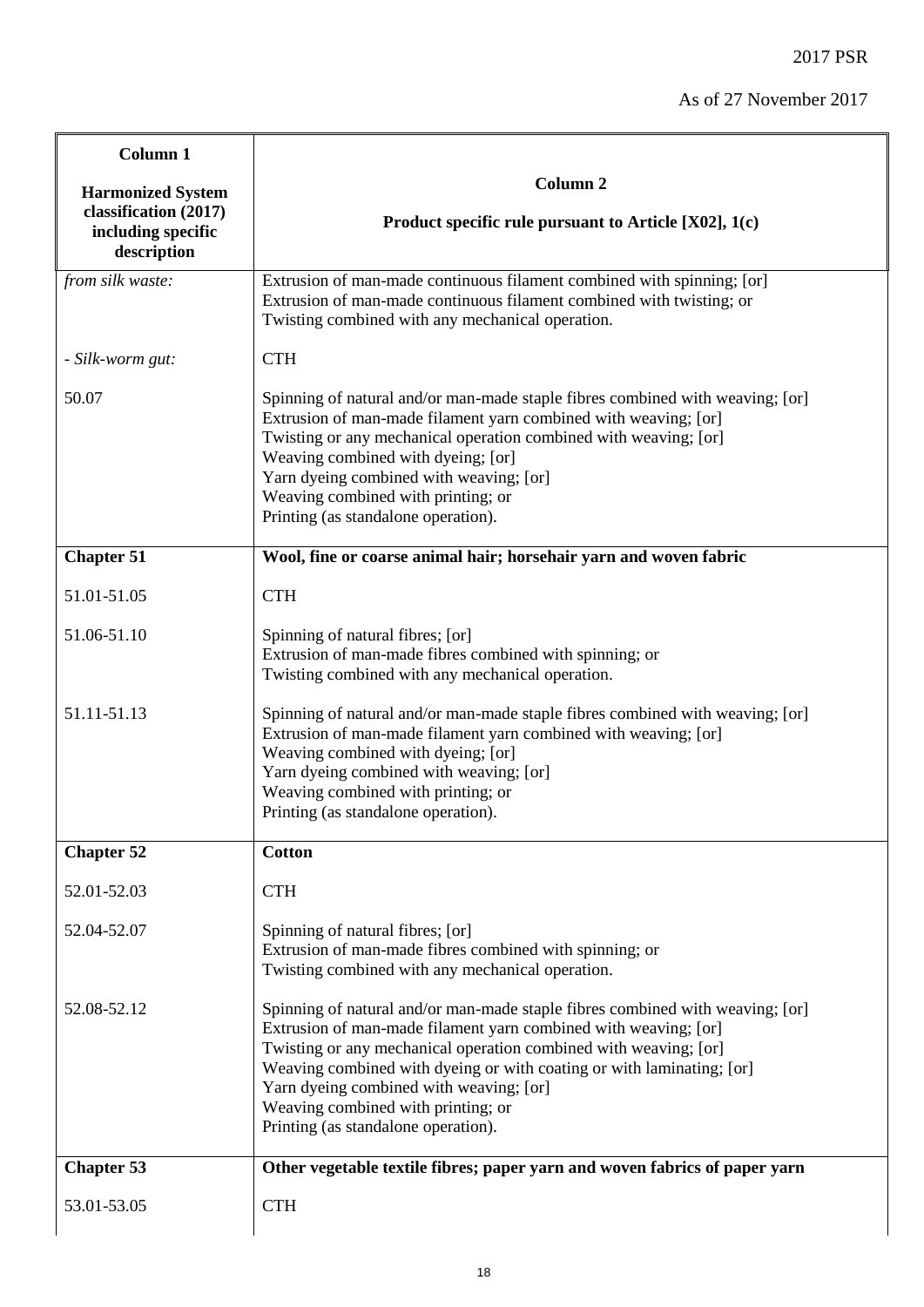| Column 1                                                   |                                                                                                                                                                                                                                                                                                                                                                                                                       |
|------------------------------------------------------------|-----------------------------------------------------------------------------------------------------------------------------------------------------------------------------------------------------------------------------------------------------------------------------------------------------------------------------------------------------------------------------------------------------------------------|
| <b>Harmonized System</b>                                   | Column <sub>2</sub>                                                                                                                                                                                                                                                                                                                                                                                                   |
| classification (2017)<br>including specific<br>description | Product specific rule pursuant to Article $[X02]$ , 1(c)                                                                                                                                                                                                                                                                                                                                                              |
| 53.06-53.08                                                | Spinning of natural fibres; [or]<br>Extrusion of man-made fibres combined with spinning; or<br>Twisting combined with any mechanical operation.                                                                                                                                                                                                                                                                       |
| 53.09-53.11                                                | Spinning of natural and/or man-made staple fibres combined with weaving; [or]<br>Extrusion of man-made filament yarn combined with weaving; [or]<br>Weaving combined with dyeing or with coating or with laminating: [or]<br>Yarn dyeing combined with weaving: [or]<br>Weaving combined with printing; or<br>Printing (as standalone operation).                                                                     |
| <b>Chapter 54</b>                                          | Man-made filaments; strip and the like of man-made textile materials                                                                                                                                                                                                                                                                                                                                                  |
| 54.01-54.06                                                | Spinning of natural fibres; [or]<br>Extrusion of man-made fibres combined with spinning; or<br>Twisting combined with any mechanical operation.                                                                                                                                                                                                                                                                       |
| 54.07-54.08                                                | Spinning of natural and/or man-made staple fibres combined with weaving; [or]<br>Extrusion of man-made filament yarn combined with weaving; [or]<br>Yarn dyeing combined with weaving; [or]<br>Weaving combined with dyeing or with coating or with laminating; [or]<br>Twisting or any mechanical operation combined with weaving; [or]<br>Weaving combined with printing; or<br>Printing (as standalone operation). |
| <b>Chapter 55</b>                                          | <b>Man-made staple fibres</b>                                                                                                                                                                                                                                                                                                                                                                                         |
| 55.01-55.07                                                | Extrusion of man-made fibres.                                                                                                                                                                                                                                                                                                                                                                                         |
| 55.08-55.11                                                | Spinning of natural fibres; [or]<br>Extrusion of man-made fibres combined with spinning; or<br>Twisting combined with any mechanical operation.                                                                                                                                                                                                                                                                       |
| 55.12-55.16                                                | Spinning of natural and/or man-made staple fibres combined with weaving; [or]<br>Extrusion of man-made filament yarn combined with weaving; [or]<br>Twisting or any mechanical operation combined with weaving; [or]<br>Weaving combined with dyeing or with coating or with laminating; [or]<br>Yarn dyeing combined with weaving; [or]<br>Weaving combined with printing; or<br>Printing (as standalone operation). |
| <b>Chapter 56</b>                                          | Wadding, felt and nonwovens; special yarns; twine, cordage, ropes and cables and<br>articles thereof                                                                                                                                                                                                                                                                                                                  |
| 56.01                                                      | Spinning of natural fibres; [or]<br>Extrusion of man-made fibres combined with spinning; [or]<br>Flocking combined with dyeing or with printing; or<br>Coating, flocking, laminating, or metalizing combined with at least two other main<br>preparatory or finishing operations (such as calendering, shrink-resistance processes, heat                                                                              |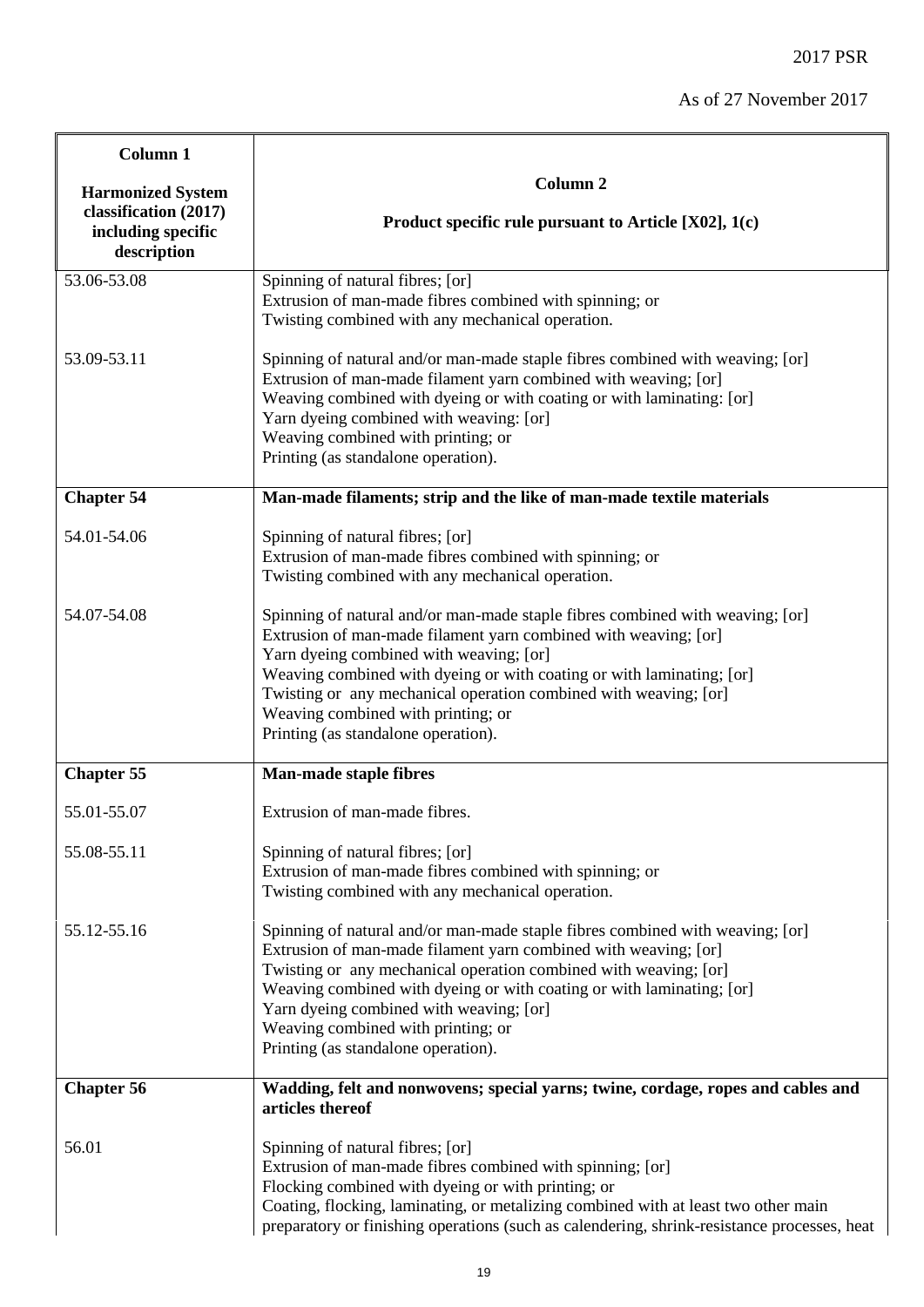| Column 1                                          |                                                                                                                                                                                                                                                                                                                                                                                                                                                                                                                                                                                             |
|---------------------------------------------------|---------------------------------------------------------------------------------------------------------------------------------------------------------------------------------------------------------------------------------------------------------------------------------------------------------------------------------------------------------------------------------------------------------------------------------------------------------------------------------------------------------------------------------------------------------------------------------------------|
| <b>Harmonized System</b><br>classification (2017) | <b>Column 2</b><br>Product specific rule pursuant to Article $[X02]$ , 1(c)                                                                                                                                                                                                                                                                                                                                                                                                                                                                                                                 |
| including specific<br>description                 |                                                                                                                                                                                                                                                                                                                                                                                                                                                                                                                                                                                             |
|                                                   | setting, permanent finishing), provided that the value of non-originating materials used<br>does not exceed 50% of the EXW or 45% of the FOB of the product.                                                                                                                                                                                                                                                                                                                                                                                                                                |
| 56.02                                             |                                                                                                                                                                                                                                                                                                                                                                                                                                                                                                                                                                                             |
| - Needleloom Felt:                                | Extrusion of man-made fibres combined with fabric formation; however:<br>- non-originating polypropylene filament of heading 54.02; [or]<br>- non-originating polypropylene fibres of heading 55.03 or 55.06; or<br>- non-originating polypropylene filament tow of heading 55.01;<br>of which the denomination in all cases of a single filament or fibre is less than 9 decitex,<br>may be used, provided that their total value does not exceed 40% of the EXW or 35% of<br>the FOB of the product; or<br>Non-woven fabric formation alone in the case of felt made from natural fibres. |
| - Others:                                         | Extrusion of man-made fibres combined with fabric formation; or<br>Non-woven fabric formation alone in the case of other felt made from natural fibres.                                                                                                                                                                                                                                                                                                                                                                                                                                     |
| 5603.11-5603.14                                   | Production from<br>- directionally or randomly oriented filaments; or<br>- substances or polymers of natural or man-made origin;<br>followed in both cases by bonding into a nonwoven.                                                                                                                                                                                                                                                                                                                                                                                                      |
| 5603.91-5603.94                                   | Production from<br>- directionally or randomly oriented staple fibres; and/or<br>- chopped yarns, of natural or man-made origin;<br>followed in both cases by bonding into a nonwoven.                                                                                                                                                                                                                                                                                                                                                                                                      |
| 5604.10                                           | Production from rubber thread or cord, not textile covered.                                                                                                                                                                                                                                                                                                                                                                                                                                                                                                                                 |
| 5604.90                                           | Spinning of natural fibres; [or]<br>Extrusion of man-made fibres combined with spinning; or<br>Twisting combined with any mechanical operation.                                                                                                                                                                                                                                                                                                                                                                                                                                             |
| 56.05                                             | Spinning of natural and/or man-made staple fibres; [or]<br>Extrusion of man-made fibres combined with spinning; or<br>Twisting combined with any mechanical operation.                                                                                                                                                                                                                                                                                                                                                                                                                      |
| 56.06                                             | Extrusion of man-made fibres combined with spinning; [or]<br>Twisting combined with gimping; [or]<br>Spinning of natural and/or man-made staple fibres; or<br>Flocking combined with dyeing.                                                                                                                                                                                                                                                                                                                                                                                                |
| 56.07-56.09                                       | Spinning of natural fibres; or<br>Extrusion of man-made fibres combined with spinning.                                                                                                                                                                                                                                                                                                                                                                                                                                                                                                      |
| <b>Chapter 57</b>                                 | Carpets and other textile floor coverings<br><b>Chapter note:</b> For products of this Chapter jute fabric may be used as a backing.                                                                                                                                                                                                                                                                                                                                                                                                                                                        |
| 57.01-57.05                                       | Spinning of natural and/or man-made staple fibres combined with weaving or with                                                                                                                                                                                                                                                                                                                                                                                                                                                                                                             |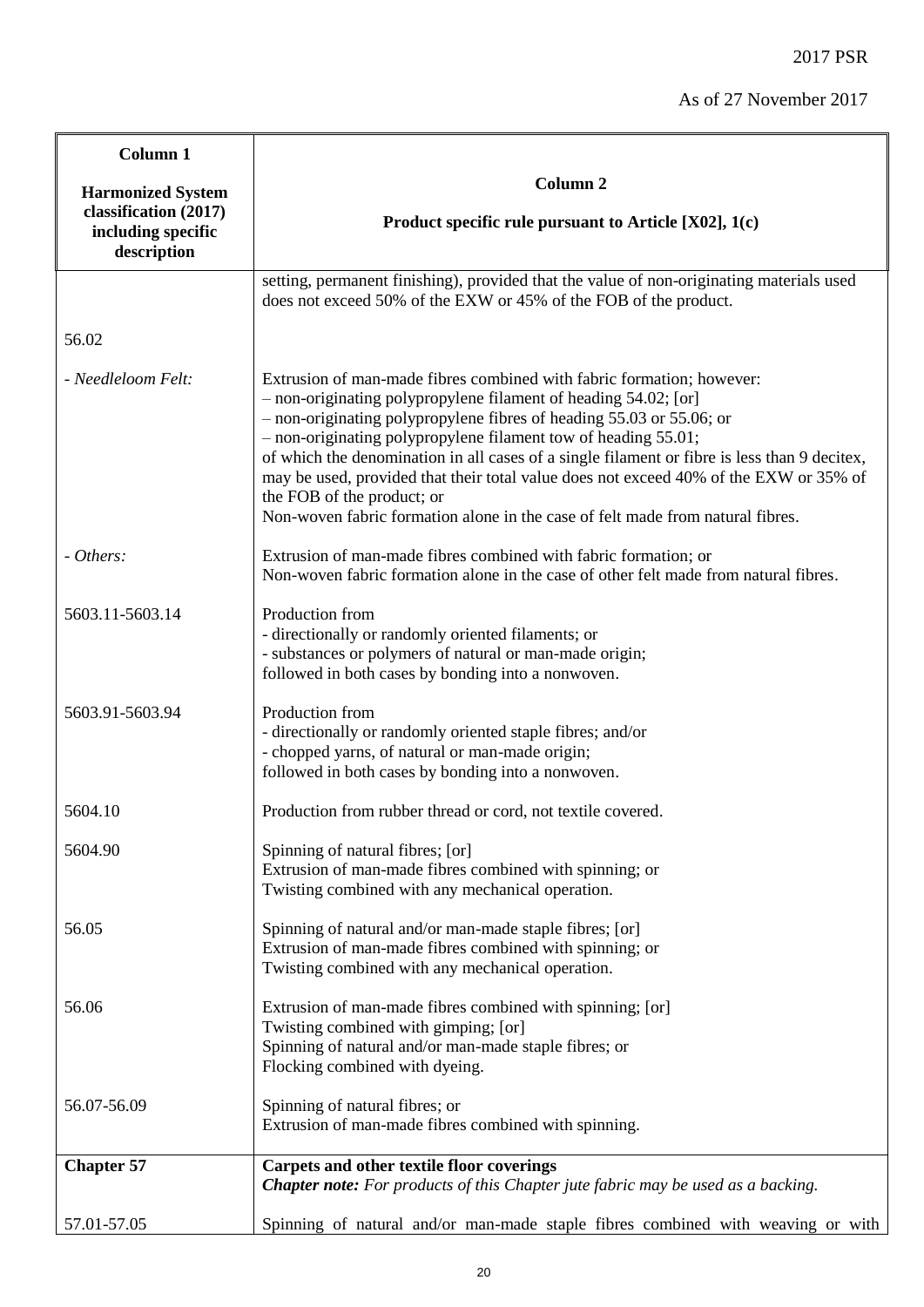| <b>Column 1</b>                                            |                                                                                                                                                                                                                                                                                                                                                                                                                                                                                                                                            |
|------------------------------------------------------------|--------------------------------------------------------------------------------------------------------------------------------------------------------------------------------------------------------------------------------------------------------------------------------------------------------------------------------------------------------------------------------------------------------------------------------------------------------------------------------------------------------------------------------------------|
| <b>Harmonized System</b>                                   | Column <sub>2</sub>                                                                                                                                                                                                                                                                                                                                                                                                                                                                                                                        |
| classification (2017)<br>including specific<br>description | Product specific rule pursuant to Article $[X02]$ , 1(c)                                                                                                                                                                                                                                                                                                                                                                                                                                                                                   |
|                                                            | tufting; [or]<br>Extrusion of man-made filament yarn combined with weaving or with tufting; [or]<br>Production from coir yarn or sisal yarn or jute yarn or classical ring spun viscose yarn;<br>[or]<br>Tufting combined with dyeing or with printing; [or]<br>Flocking combined with dyeing or with printing; or<br>Extrusion of man-made fibres combined with nonwoven techniques including needle<br>punching.                                                                                                                         |
| <b>Chapter 58</b>                                          | Special woven fabrics; tufted textile fabrics; lace; tapestries; trimmings; embroidery                                                                                                                                                                                                                                                                                                                                                                                                                                                     |
| 58.01-58.04                                                | Spinning of natural and/or man-made staple fibres combined with weaving or with<br>tufting; [or]<br>Extrusion of man-made filament yarn combined with weaving or with tufting; [or]<br>Weaving combined with dyeing or with flocking or with coating or with laminating or<br>with metalizing; [or]<br>Tufting combined with dyeing or with printing; [or]<br>Flocking combined with dyeing or with printing; [or]<br>Yarn dyeing combined with weaving; [or]<br>Weaving combined with printing; or<br>Printing (as standalone operation). |
| 58.05                                                      | <b>CTH</b>                                                                                                                                                                                                                                                                                                                                                                                                                                                                                                                                 |
| 58.06-58.09                                                | Spinning of natural and/or man-made staple fibres combined with weaving or with<br>tufting; [or]<br>Extrusion of man-made filament yarn combined with weaving or with tufting; [or]<br>Weaving combined with dyeing or with flocking or with coating or with laminating or<br>with metalizing; [or]<br>Tufting combined with dyeing or with printing; [or]<br>Flocking combined with dyeing or with printing; [or]<br>Yarn dyeing combined with weaving; [or]<br>Weaving combined with printing; or<br>Printing (as standalone operation). |
| 58.10                                                      | Embroidering in which the value of non-originating materials of any heading, except that<br>of the product, used does not exceed 50% of the EXW or 45% of the FOB of the product.                                                                                                                                                                                                                                                                                                                                                          |
| 58.11                                                      | Spinning of natural and/or man-made staple fibres combined with weaving or with<br>tufting; [or]<br>Extrusion of man-made filament yarn combined with weaving or with tufting; [or]<br>Weaving combined with dyeing or with flocking or with coating or with laminating or<br>with metalizing; [or]<br>Tufting combined with dyeing or with printing; [or]<br>Flocking combined with dyeing or with printing; [or]<br>Yarn dyeing combined with weaving; [or]<br>Weaving combined with printing; or<br>Printing (as standalone operation). |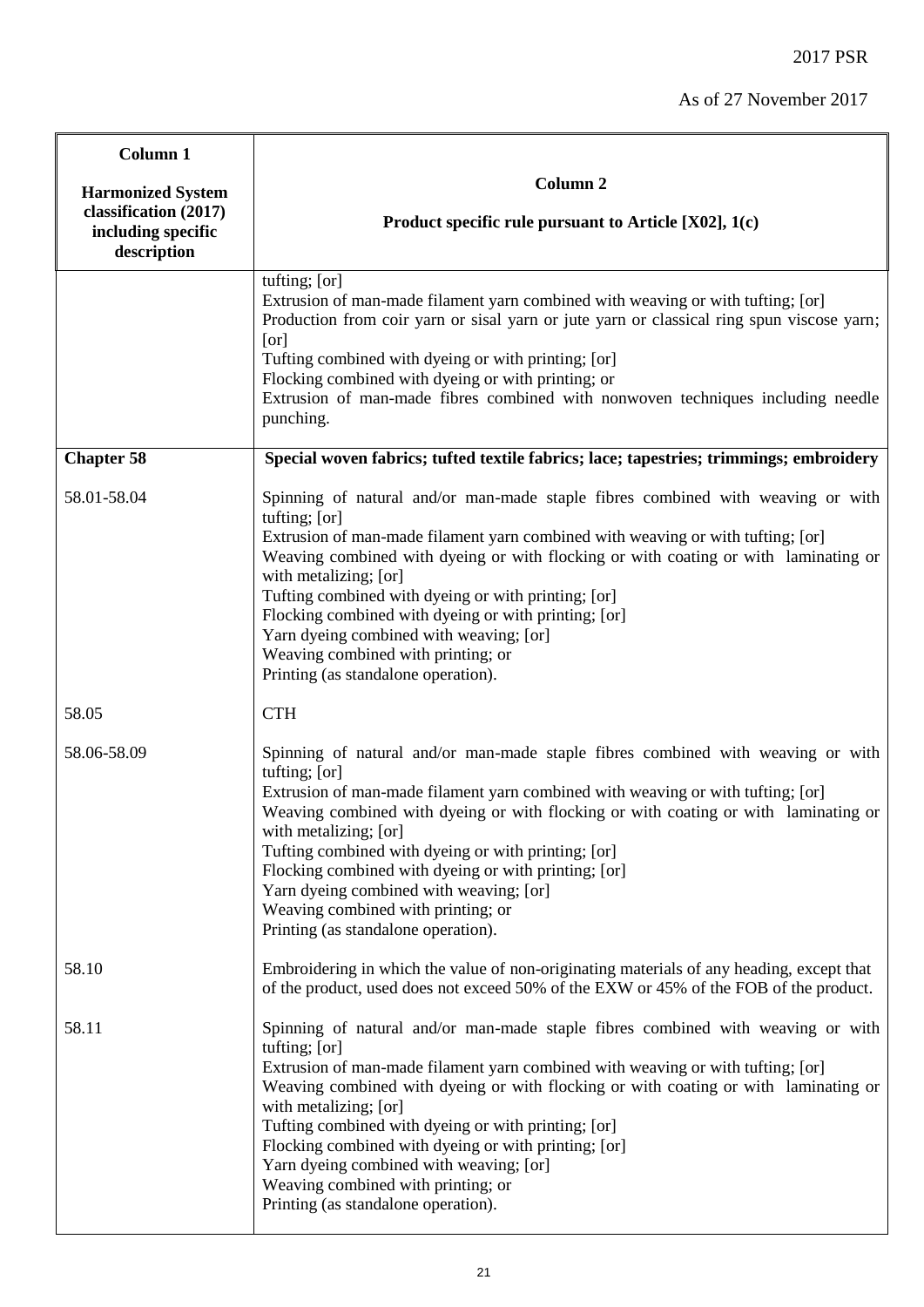| Column 1                                                                                       |                                                                                                                                                                                                                                                                                                                                                                                                                                                                                                                                                                        |
|------------------------------------------------------------------------------------------------|------------------------------------------------------------------------------------------------------------------------------------------------------------------------------------------------------------------------------------------------------------------------------------------------------------------------------------------------------------------------------------------------------------------------------------------------------------------------------------------------------------------------------------------------------------------------|
| <b>Harmonized System</b><br>classification (2017)<br>including specific<br>description         | Column <sub>2</sub>                                                                                                                                                                                                                                                                                                                                                                                                                                                                                                                                                    |
|                                                                                                | Product specific rule pursuant to Article $[X02]$ , 1(c)                                                                                                                                                                                                                                                                                                                                                                                                                                                                                                               |
| <b>Chapter 59</b>                                                                              | Impregnated, coated, covered or laminated textile fabrics; textile articles of a kind<br>suitable for industrial use                                                                                                                                                                                                                                                                                                                                                                                                                                                   |
|                                                                                                |                                                                                                                                                                                                                                                                                                                                                                                                                                                                                                                                                                        |
| 59.01                                                                                          | Weaving combined with dyeing or with flocking or with coating or with laminating or<br>with metalizing; or<br>Flocking combined with dyeing or with printing.                                                                                                                                                                                                                                                                                                                                                                                                          |
| 59.02                                                                                          |                                                                                                                                                                                                                                                                                                                                                                                                                                                                                                                                                                        |
| - Containing not more<br>than 90% by weight of<br>textile materials:                           | Weaving                                                                                                                                                                                                                                                                                                                                                                                                                                                                                                                                                                |
| - Others:                                                                                      | Extrusion of man-made fibres combined with weaving.                                                                                                                                                                                                                                                                                                                                                                                                                                                                                                                    |
| 59.03                                                                                          | Weaving combined with impregnating or with coating or with covering or with<br>laminating or with metalizing; [or]<br>Weaving combined with printing; or<br>Printing (as standalone operation).                                                                                                                                                                                                                                                                                                                                                                        |
| 59.04                                                                                          | Weaving combined with dyeing or with coating or with laminating or with metalizing.                                                                                                                                                                                                                                                                                                                                                                                                                                                                                    |
| 59.05                                                                                          |                                                                                                                                                                                                                                                                                                                                                                                                                                                                                                                                                                        |
| - Impregnated, coated,<br>covered or laminated with<br>rubber, plastics or other<br>materials: | Weaving, knitting or non-woven fabric formation combined with impregnating or with<br>coating or with covering or with laminating or with metalizing.                                                                                                                                                                                                                                                                                                                                                                                                                  |
| - Others:                                                                                      | Spinning of natural and/or man-made staple fibres combined with weaving; [or]<br>Extrusion of man-made filament yarn combined with weaving; [or]<br>Weaving, knitting or nonwoven fabric formation combined with dyeing or with coating or<br>with laminating; [or]<br>Weaving combined with printing; or<br>Printing (as standalone operation)                                                                                                                                                                                                                        |
| 59.06                                                                                          |                                                                                                                                                                                                                                                                                                                                                                                                                                                                                                                                                                        |
| - Knitted or crocheted<br><i>fabrics:</i>                                                      | Spinning of natural and/or man-made staple fibres combined with knitting or with<br>crocheting; [or]<br>Extrusion of man-made filament yarn combined with knitting or with crocheting; [or]<br>Knitting or crocheting combined with rubberising; or<br>Rubberising combined with at least two other main preparatory or finishing operations<br>(such as calendering, shrink-resistance processes, heat setting, permanent finishing)<br>provided that the value of non-originating materials used does not exceed 50% of the<br>EXW or 45% of the FOB of the product. |
| - Other fabrics made of<br>synthetic filament yarn,                                            | Extrusion of man-made fibres combined with weaving.                                                                                                                                                                                                                                                                                                                                                                                                                                                                                                                    |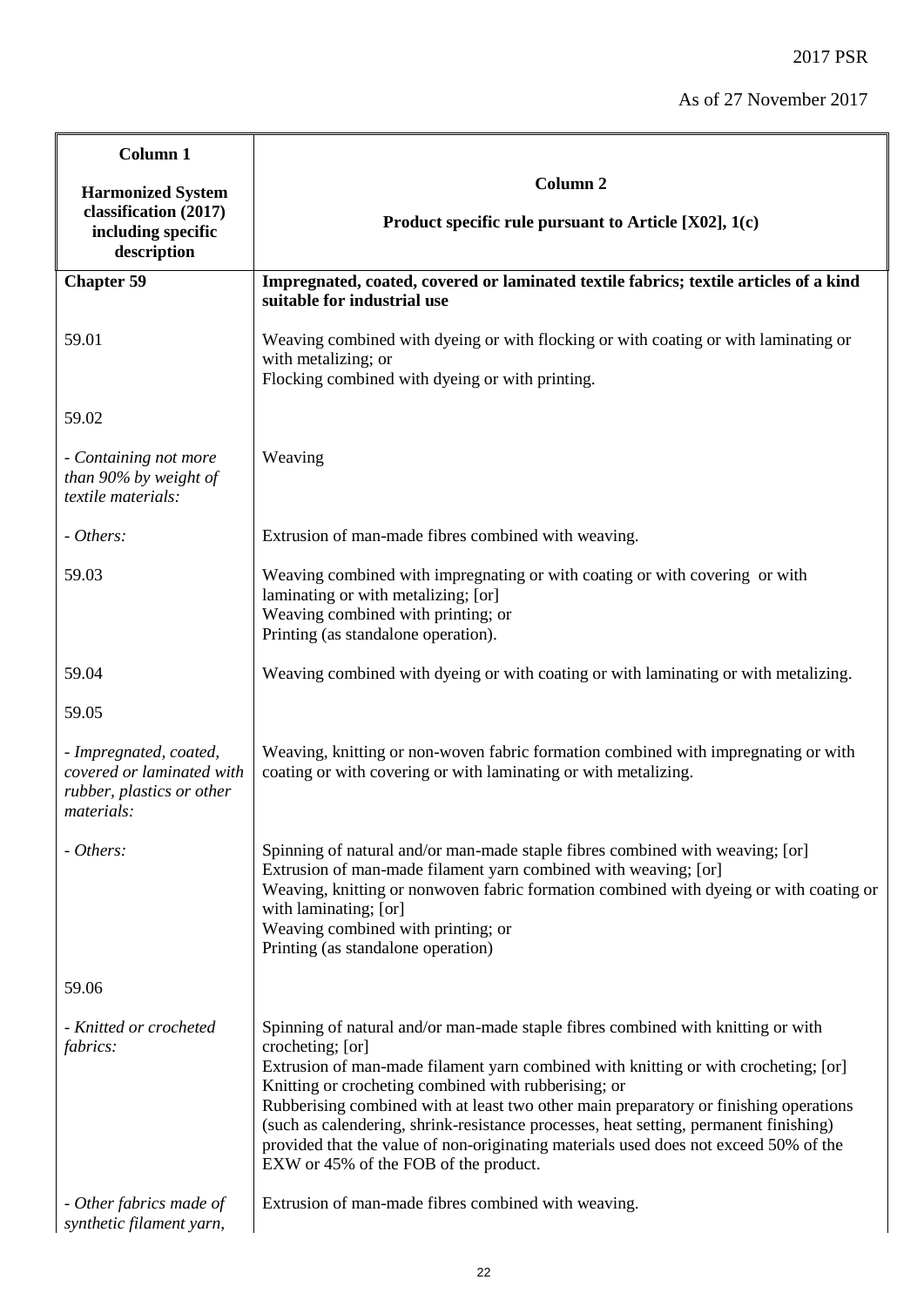| Column 1                                                                               |                                                                                                                                                                                                                                                                                                                                                                                                                                                                                                                                                                                                                                                                           |
|----------------------------------------------------------------------------------------|---------------------------------------------------------------------------------------------------------------------------------------------------------------------------------------------------------------------------------------------------------------------------------------------------------------------------------------------------------------------------------------------------------------------------------------------------------------------------------------------------------------------------------------------------------------------------------------------------------------------------------------------------------------------------|
| <b>Harmonized System</b><br>classification (2017)<br>including specific<br>description | Column <sub>2</sub><br>Product specific rule pursuant to Article $[X02]$ , 1(c)                                                                                                                                                                                                                                                                                                                                                                                                                                                                                                                                                                                           |
| containing more than<br>90% by weight of textile<br>materials:                         |                                                                                                                                                                                                                                                                                                                                                                                                                                                                                                                                                                                                                                                                           |
| - Others:                                                                              | Weaving, knitting or nonwoven process combined with dyeing or with coating or with<br>rubberising; [or]<br>Yarn dyeing combined with weaving, knitting or nonwoven process; or<br>Rubberising combined with at least two other main preparatory or finishing operations<br>(such as calendering, shrink-resistance processes, heat setting, permanent finishing)<br>provided that the value of non-originating materials used does not exceed 50% of the<br>EXW or 45% of the FOB of the product.                                                                                                                                                                         |
| 59.07                                                                                  | Weaving or knitting or nonwoven fabric formation combined with dyeing or with printing<br>or with coating or with impregnating or with covering; [or]<br>Flocking combined with dyeing or with printing; or<br>Printing (as standalone operation)                                                                                                                                                                                                                                                                                                                                                                                                                         |
| 59.08                                                                                  |                                                                                                                                                                                                                                                                                                                                                                                                                                                                                                                                                                                                                                                                           |
| - Incandescent gas<br>mantles, impregnated:                                            | Production from tubular knitted or crocheted gas-mantle fabric.                                                                                                                                                                                                                                                                                                                                                                                                                                                                                                                                                                                                           |
| - Others:                                                                              | <b>CTH</b>                                                                                                                                                                                                                                                                                                                                                                                                                                                                                                                                                                                                                                                                |
| 59.09-59.11                                                                            | Spinning of natural and/or of man-made staple fibres combined with weaving; [or]<br>Extrusion of man-made fibres combined with weaving; [or]<br>Weaving combined with dyeing or with coating or with laminating; or<br>Coating, flocking, laminating or metalizing combined with at least two other main<br>preparatory or finishing operations (such as calendering, shrink-resistance processes, heat<br>setting, permanent finishing) provided that the value of non-originating materials used<br>does not exceed 50% of the EXW or 45% of the FOB of the product.                                                                                                    |
| <b>Chapter 60</b>                                                                      | <b>Knitted or crocheted fabrics</b>                                                                                                                                                                                                                                                                                                                                                                                                                                                                                                                                                                                                                                       |
| 60.01-60.06                                                                            | Spinning of natural and/or man-made staple fibres combined with knitting or with<br>crocheting; [or]<br>Extrusion of man-made filament yarn combined with knitting or with crocheting; [or]<br>Knitting or crocheting combined with dyeing or with flocking or with coating or with<br>laminating or with printing; [or]<br>Flocking combined with dyeing or with printing; [or]<br>Yarn dyeing combined with knitting or with crocheting; or<br>Twisting or texturing combined with knitting or with crocheting provided that the value<br>of non-originating non-twisted or non-textured yarns used does not exceed 50% of the<br>EXW or 45% of the FOB of the product. |
| <b>Chapter 61</b>                                                                      | Articles of apparel and clothing accessories, knitted or crocheted                                                                                                                                                                                                                                                                                                                                                                                                                                                                                                                                                                                                        |
| 61.01-61.17                                                                            |                                                                                                                                                                                                                                                                                                                                                                                                                                                                                                                                                                                                                                                                           |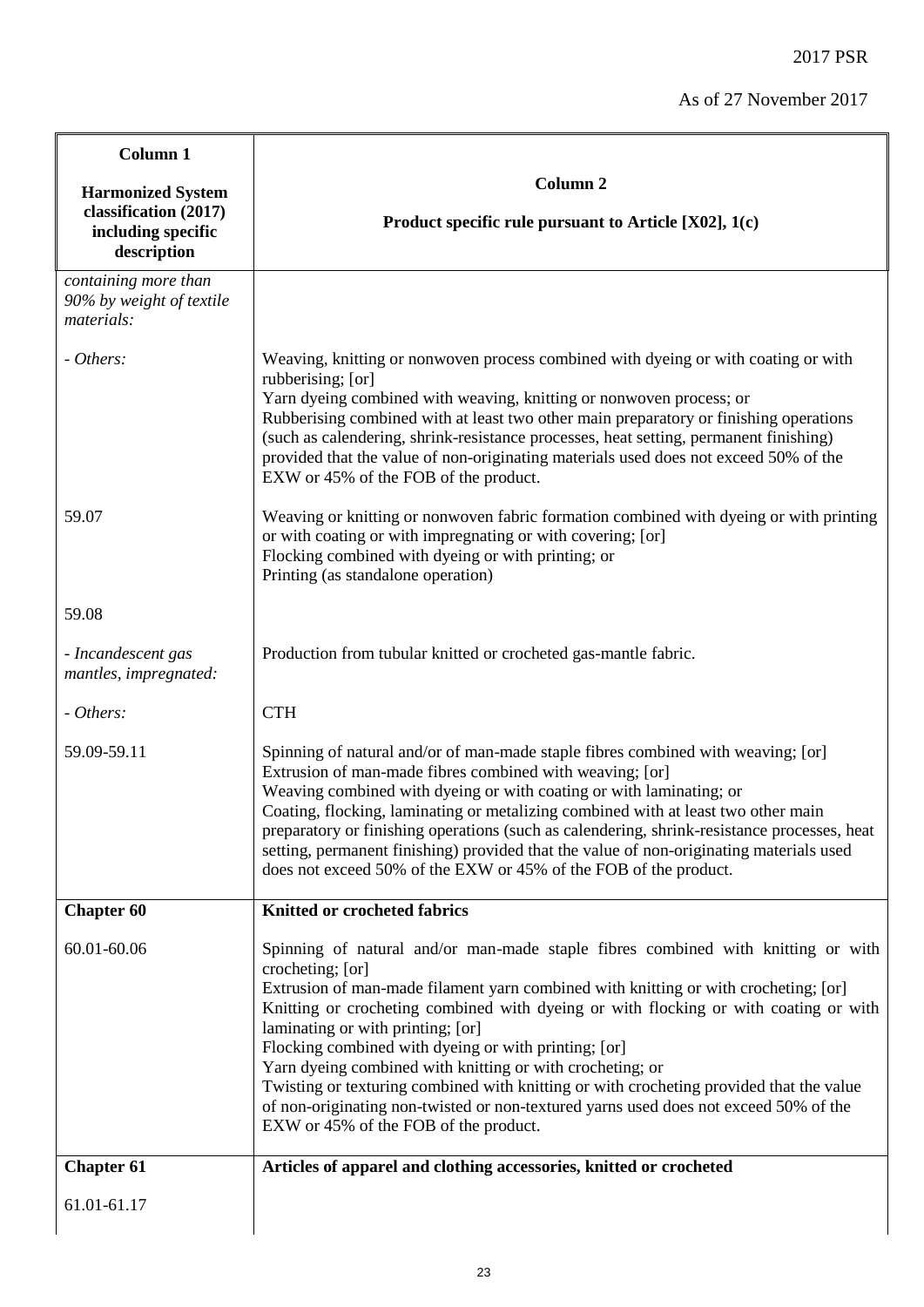| Column 1                                                                                                                                                                                       |                                                                                                                                                                                                                                                      |
|------------------------------------------------------------------------------------------------------------------------------------------------------------------------------------------------|------------------------------------------------------------------------------------------------------------------------------------------------------------------------------------------------------------------------------------------------------|
| <b>Harmonized System</b>                                                                                                                                                                       | Column <sub>2</sub>                                                                                                                                                                                                                                  |
| classification (2017)<br>including specific<br>description                                                                                                                                     | Product specific rule pursuant to Article [X02], 1(c)                                                                                                                                                                                                |
| - Obtained by sewing<br>together or otherwise<br>assembling, two or more<br>pieces of knitted or<br>crocheted fabric which<br>have been either cut to<br>form or obtained directly<br>to form: | Knitting or crocheting combined with making-up including cutting of fabric.                                                                                                                                                                          |
| - Others:                                                                                                                                                                                      | Spinning of natural and/or man-made staple fibres combined with knitting or with<br>crocheting; [or]                                                                                                                                                 |
|                                                                                                                                                                                                | Extrusion of man-made filament yarn combined with knitting or with crocheting; or<br>Knitting and making-up in one operation.                                                                                                                        |
| <b>Chapter 62</b>                                                                                                                                                                              | Articles of apparel and clothing accessories, not knitted or crocheted                                                                                                                                                                               |
| 62.01                                                                                                                                                                                          | Weaving combined with making-up including cutting of fabric; or<br>Making-up including cutting of fabric preceded by printing (as standalone operation).                                                                                             |
| 62.02                                                                                                                                                                                          |                                                                                                                                                                                                                                                      |
| - Embroidered:                                                                                                                                                                                 | Weaving combined with making-up including cutting of fabric; or<br>Production from unembroidered fabric, provided that the value of non-originating<br>unembroidered fabric used does not exceed 40% of the EXW or 35% of the FOB of the<br>product. |
| - Others:                                                                                                                                                                                      | Weaving combined with making-up including cutting of fabric; or<br>Making-up including cutting of fabric preceded by printing (as standalone operation).                                                                                             |
| 62.03                                                                                                                                                                                          | Weaving combined with making-up including cutting of fabric; or<br>Making-up including cutting of fabric preceded by printing (as standalone operation).                                                                                             |
| 62.04                                                                                                                                                                                          |                                                                                                                                                                                                                                                      |
| - Embroidered:                                                                                                                                                                                 | Weaving combined with making-up including cutting of fabric; or<br>Production from unembroidered fabric, provided that the value of non-originating<br>unembroidered fabric used does not exceed 40% of the EXW or 35% of the FOB of the<br>product. |
| - Others:                                                                                                                                                                                      | Weaving combined with making-up including cutting of fabric; or<br>Making-up including cutting of fabric preceded by printing (as standalone operation).                                                                                             |
| 62.05                                                                                                                                                                                          | Weaving combined with making-up including cutting of fabric; or<br>Making-up including cutting of fabric preceded by printing (as standalone operation).                                                                                             |
| 62.06                                                                                                                                                                                          |                                                                                                                                                                                                                                                      |
| - Embroidered:                                                                                                                                                                                 | Weaving combined with making-up including cutting of fabric; or<br>Production from unembroidered fabric, provided that the value of non-originating                                                                                                  |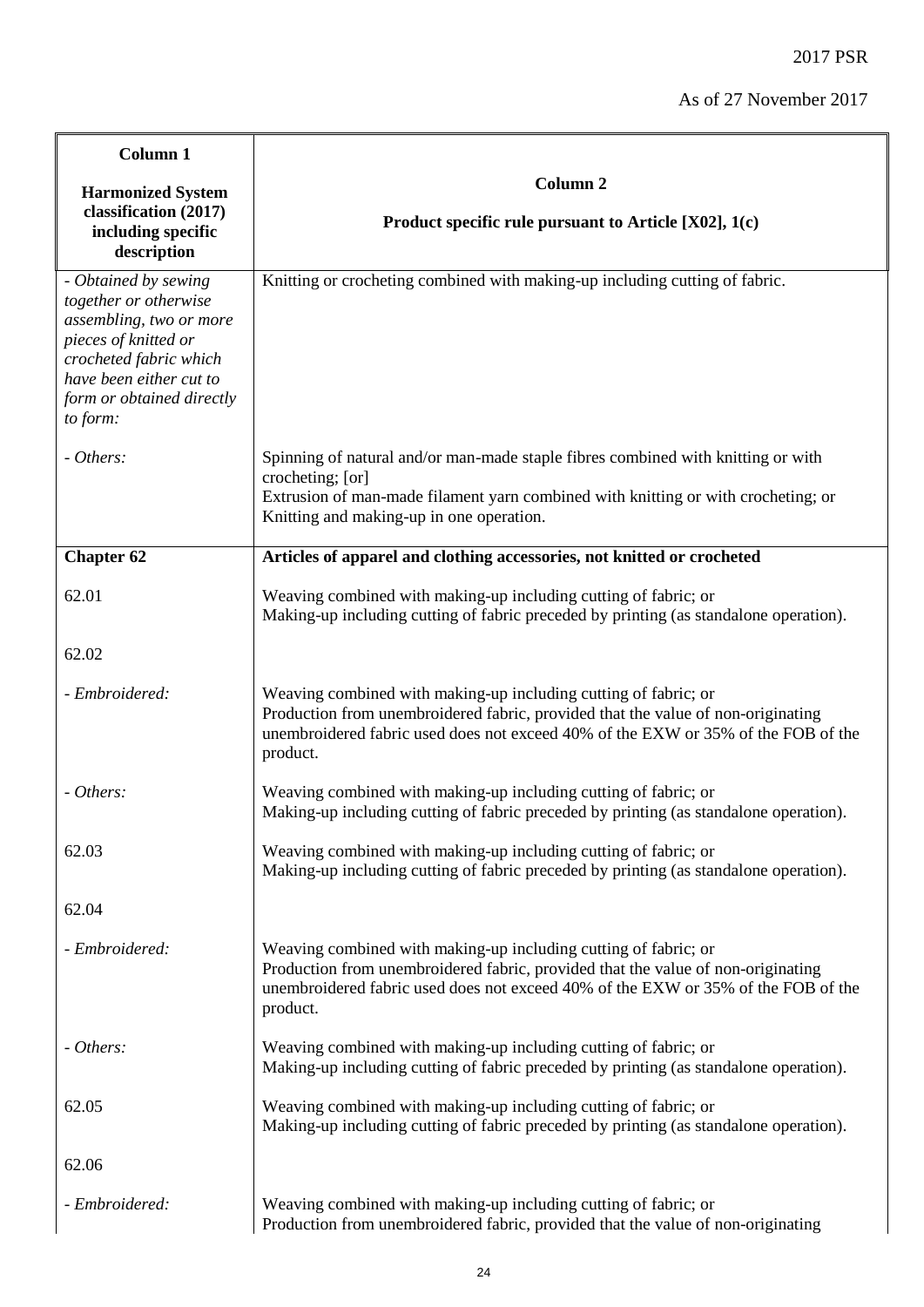| Column 1                                                                                                                                                                      |                                                                                                                                                                                                                                                                                                      |
|-------------------------------------------------------------------------------------------------------------------------------------------------------------------------------|------------------------------------------------------------------------------------------------------------------------------------------------------------------------------------------------------------------------------------------------------------------------------------------------------|
| <b>Harmonized System</b>                                                                                                                                                      | Column <sub>2</sub>                                                                                                                                                                                                                                                                                  |
| classification (2017)<br>including specific<br>description                                                                                                                    | Product specific rule pursuant to Article [X02], 1(c)                                                                                                                                                                                                                                                |
|                                                                                                                                                                               | unembroidered fabric used does not exceed 40% of the EXW or 35% of the FOB of the<br>product.                                                                                                                                                                                                        |
| - Others:                                                                                                                                                                     | Weaving combined with making-up including cutting of fabric; or<br>Making-up including cutting of fabric preceded by printing (as standalone operation).                                                                                                                                             |
| 62.07-62.08                                                                                                                                                                   | Weaving combined with making-up including cutting of fabric; or<br>Making-up including cutting of fabric preceded by printing (as standalone operation).                                                                                                                                             |
| 62.09                                                                                                                                                                         |                                                                                                                                                                                                                                                                                                      |
| - Embroidered:                                                                                                                                                                | Weaving combined with making-up including cutting of fabric; or<br>Production from unembroidered fabric, provided that the value of non-originating<br>unembroidered fabric used does not exceed 40% of the EXW or 35% of the FOB of the<br>product.                                                 |
| - Others:                                                                                                                                                                     | Weaving combined with making-up including cutting of fabric; or<br>Making-up including cutting of fabric preceded by printing (as standalone operation).                                                                                                                                             |
| 62.10                                                                                                                                                                         |                                                                                                                                                                                                                                                                                                      |
| - Fire-resistant equipment<br>of fabric covered with foil<br>of aluminised polyester:                                                                                         | Weaving combined with making-up including cutting of fabric; or<br>Coating or laminating provided that the value of non-originating uncoated or unlaminated<br>fabric used does not exceed 40 % of the EXW or 35% of the FOB of the product,<br>combined with making-up including cutting of fabric. |
| - Others:                                                                                                                                                                     | Weaving combined with making-up including cutting of fabric; or<br>Making-up including cutting of fabric preceded by printing (as standalone operation).                                                                                                                                             |
| 62.11                                                                                                                                                                         |                                                                                                                                                                                                                                                                                                      |
| - Women's, or girls'<br>garments, embroidered:                                                                                                                                | Weaving combined with making-up including cutting of fabric; or<br>Production from unembroidered fabric, provided that the value of non-originating<br>unembroidered fabric used does not exceed 40% of the EWX or 35% of the FOB of the<br>product.                                                 |
| - Others:                                                                                                                                                                     | Weaving combined with making-up including cutting of fabric; or<br>Making-up including cutting of fabric preceded by printing (as standalone operation).                                                                                                                                             |
| 62.12                                                                                                                                                                         |                                                                                                                                                                                                                                                                                                      |
| - Knitted or crocheted<br>obtained by sewing<br>together or otherwise<br>assembling, two or more<br>pieces of knitted or<br>crocheted fabric which<br>have been either cut to | Knitting combined with making-up including cutting of fabric; or<br>Making-up including cutting of fabric preceded by printing (as standalone operation).                                                                                                                                            |

*form or obtained directly*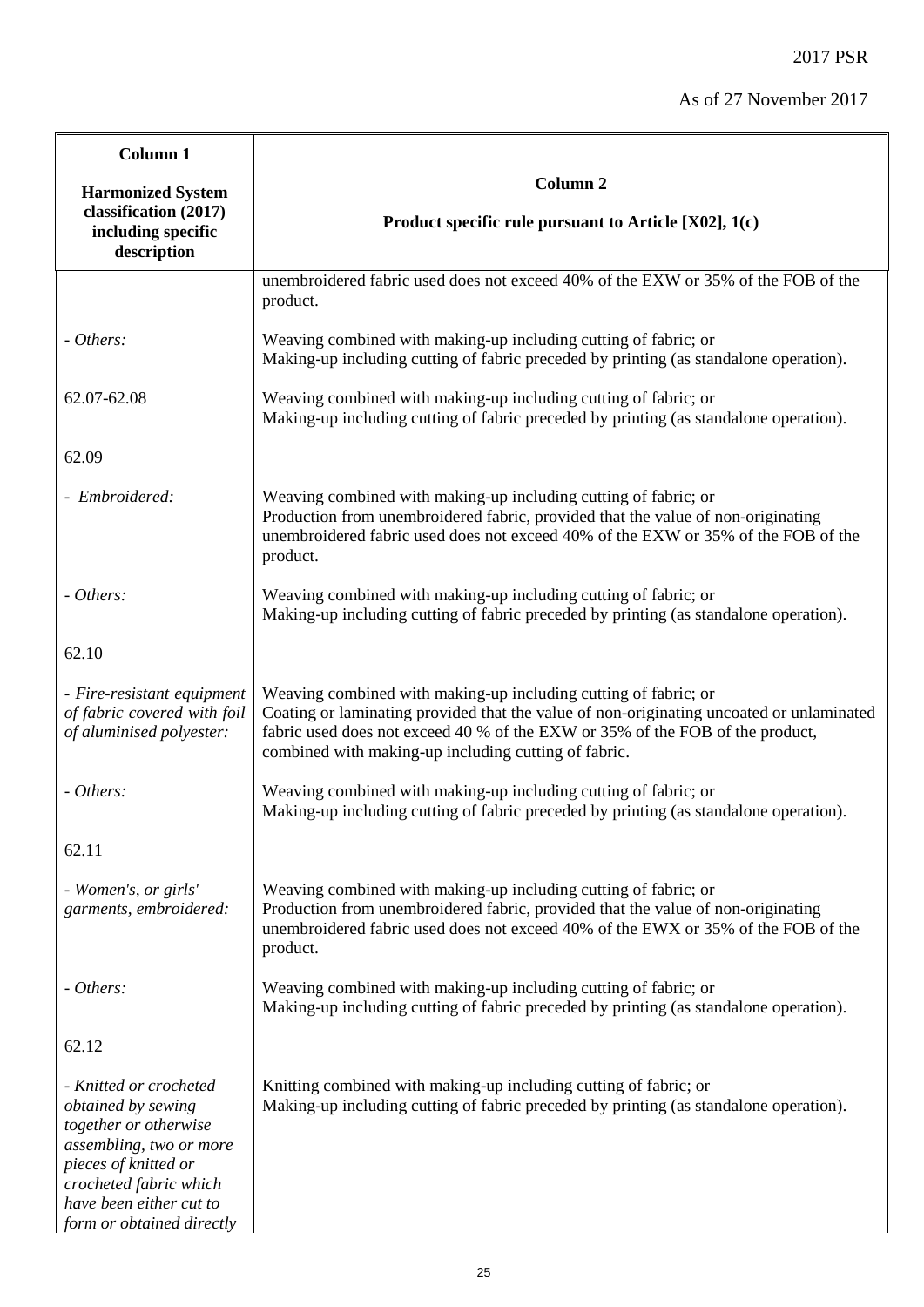| Column <sub>1</sub>                                                                    |                                                                                                                                                                                                                                                                                                                                                    |
|----------------------------------------------------------------------------------------|----------------------------------------------------------------------------------------------------------------------------------------------------------------------------------------------------------------------------------------------------------------------------------------------------------------------------------------------------|
| <b>Harmonized System</b><br>classification (2017)<br>including specific<br>description | Column <sub>2</sub><br>Product specific rule pursuant to Article [X02], 1(c)                                                                                                                                                                                                                                                                       |
| to form:                                                                               |                                                                                                                                                                                                                                                                                                                                                    |
| - Others:                                                                              | Weaving combined with making-up including cutting of fabric; or<br>Making-up including cutting of fabric preceded by printing (as standalone operation).                                                                                                                                                                                           |
| 62.13-62.14                                                                            |                                                                                                                                                                                                                                                                                                                                                    |
| - Embroidered                                                                          | Weaving combined with making-up including cutting of fabric; [or]<br>Production from unembroidered fabric, provided that the value of non-originating<br>unembroidered fabric used does not exceed 40% of the EXW or 35% of the FOB of the<br>product; or<br>Making-up including cutting of fabric preceded by printing (as standalone operation). |
| - Others:                                                                              | Weaving combined with making-up including cutting of fabric; or<br>Making-up including cutting of fabric preceded by printing (as standalone operation).                                                                                                                                                                                           |
| 62.15                                                                                  | Weaving combined with making-up including cutting of fabric; or<br>Making-up including cutting of fabric preceded by printing (as standalone operation).                                                                                                                                                                                           |
| 62.16                                                                                  |                                                                                                                                                                                                                                                                                                                                                    |
| - Fire-resistant equipment<br>of fabric covered with foil<br>of aluminised polyester:  | Weaving combined with making-up including cutting of fabric; or<br>Coating or laminating provided that the value of non-originating uncoated or unlaminated<br>fabric used does not exceed 40% of the EXW or 35% of the FOB of the product,<br>combined with making-up including cutting of fabric.                                                |
| - Others:                                                                              | Weaving combined with making-up including cutting of fabric: or<br>Making-up including cutting of fabric preceded by printing (as standalone operation).                                                                                                                                                                                           |
| 62.17                                                                                  |                                                                                                                                                                                                                                                                                                                                                    |
| - Embroidered:                                                                         | Weaving combined with making-up including cutting of fabric; [or]<br>Production from unembroidered fabric, provided that the value of non-originating<br>unembroidered fabric used does not exceed 40% of the EXW or 35% of the FOB of the<br>product; or<br>Making-up including cutting of fabric preceded by printing (as standalone operation). |
| - Fire-resistant equipment<br>of fabric covered with foil<br>of aluminised polyester:  | Weaving combined with making-up including cutting of fabric; or<br>Coating or laminating provided that the value of non-originating uncoated or unlaminated<br>fabric used does not exceed 40% of the EXW or 35% of the FOB of the product<br>combined with making-up including cutting of fabric.                                                 |
| - Interlinings for collars<br>and cuffs, cut out:                                      | CTH, provided that the value of all the non-originating materials used does not exceed<br>40% of the EXW or 35% of the FOB of the product.                                                                                                                                                                                                         |
| - Others:                                                                              | Weaving combined with making-up including cutting of fabric.                                                                                                                                                                                                                                                                                       |
| <b>Chapter 63</b>                                                                      | Other made up textile articles; sets; worn clothing and worn textile articles; rags                                                                                                                                                                                                                                                                |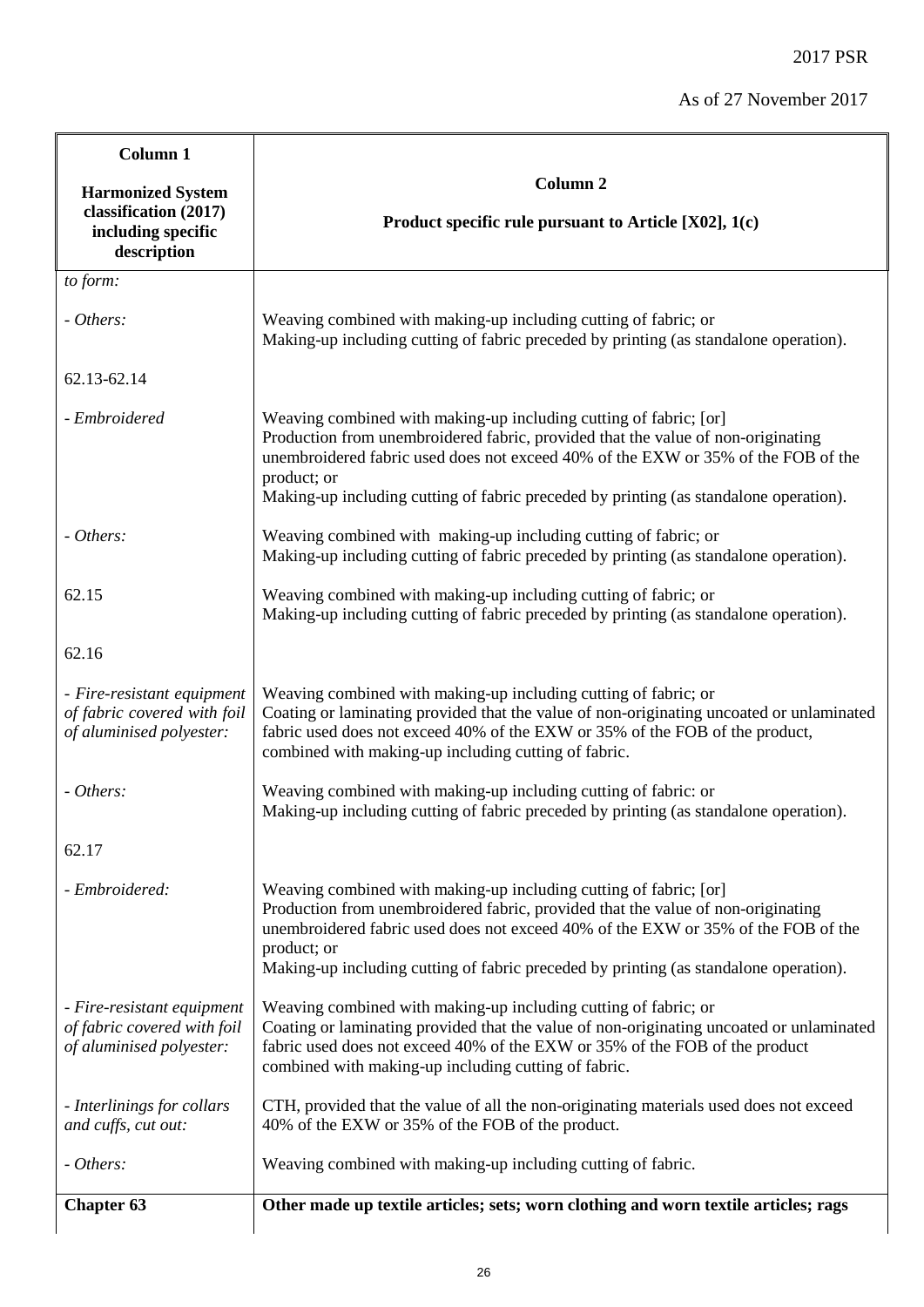| Column 1                                                                               |                                                                                                                                                                                                                                                                                                                   |
|----------------------------------------------------------------------------------------|-------------------------------------------------------------------------------------------------------------------------------------------------------------------------------------------------------------------------------------------------------------------------------------------------------------------|
| <b>Harmonized System</b><br>classification (2017)<br>including specific<br>description | Column <sub>2</sub><br>Product specific rule pursuant to Article [X02], 1(c)                                                                                                                                                                                                                                      |
| 63.01-63.04                                                                            |                                                                                                                                                                                                                                                                                                                   |
| - Of felt, of nonwovens:                                                               | Nonwoven Fabric formation combined with making-up including cutting of fabric.                                                                                                                                                                                                                                    |
| - Others:<br>-- Embroidered:                                                           | Weaving or knitting or crocheting combined with making-up including cutting of fabric;<br><b>or</b>                                                                                                                                                                                                               |
|                                                                                        | Production from unembroidered fabric (other than knitted or crocheted), provided that the<br>value of non-originating unembroidered fabric used does not exceed 40% of the EXW or<br>35% of the FOB of the product.                                                                                               |
| -- Others:                                                                             | Weaving or knitting or crocheting combined with making-up including cutting of fabric.                                                                                                                                                                                                                            |
| 63.05                                                                                  | Extrusion of man-made fibres or spinning of natural and/or man-made staple fibres,<br>combined with weaving or with knitting and making-up including cutting of fabric.                                                                                                                                           |
| 63.06                                                                                  |                                                                                                                                                                                                                                                                                                                   |
| - Of nonwovens:                                                                        | Nonwoven fabric formation combined with making-up including cutting of fabric.                                                                                                                                                                                                                                    |
| - Others:                                                                              | Weaving combined with making-up including cutting of fabric.                                                                                                                                                                                                                                                      |
| 63.07                                                                                  | MaxNOM 40% (EXW); or<br>RVC 65% (FOB)                                                                                                                                                                                                                                                                             |
| 63.08                                                                                  | Each item in the set must satisfy the rule which would apply to it if it were not included in<br>the set; however, non-originating articles may be incorporated, provided that their total<br>value does not exceed 15% of the EXW or FOB of the set.                                                             |
| 63.09-63.10                                                                            | <b>CTH</b>                                                                                                                                                                                                                                                                                                        |
| <b>Section XII</b>                                                                     | Footwear, Headgear, Umbrellas, Sun Umbrellas, Walking-Sticks, Seat-Sticks,<br>Whips, Riding-Crops and Parts Thereof; Prepared Feathers and Articles Made<br>Therewith; Artificial Flowers; Articles of Human Hair                                                                                                 |
| <b>Chapter 64</b>                                                                      | Footwear, gaiters and the like; parts of such articles                                                                                                                                                                                                                                                            |
| 64.01-64.06                                                                            | $CC$ ; [or]<br>CTH except from headings 64.01 through 64.05 or from assemblies of uppers affixed to<br>inner soles of subheading 6406.90 and MaxNOM 50% (EXW); or<br>CTH except from headings 64.01 through 64.05 or from assemblies of uppers affixed to<br>inner soles of subheading 6406.90 and RVC 55% (FOB). |
| <b>Chapter 65</b>                                                                      | <b>Headgear and Parts Thereof</b>                                                                                                                                                                                                                                                                                 |
| 65.01-65.07                                                                            | <b>CTH</b>                                                                                                                                                                                                                                                                                                        |
| <b>Chapter 66</b>                                                                      | Umbrellas, sun umbrellas, walking-sticks, seat-sticks, whips, riding-crops and parts<br>thereof                                                                                                                                                                                                                   |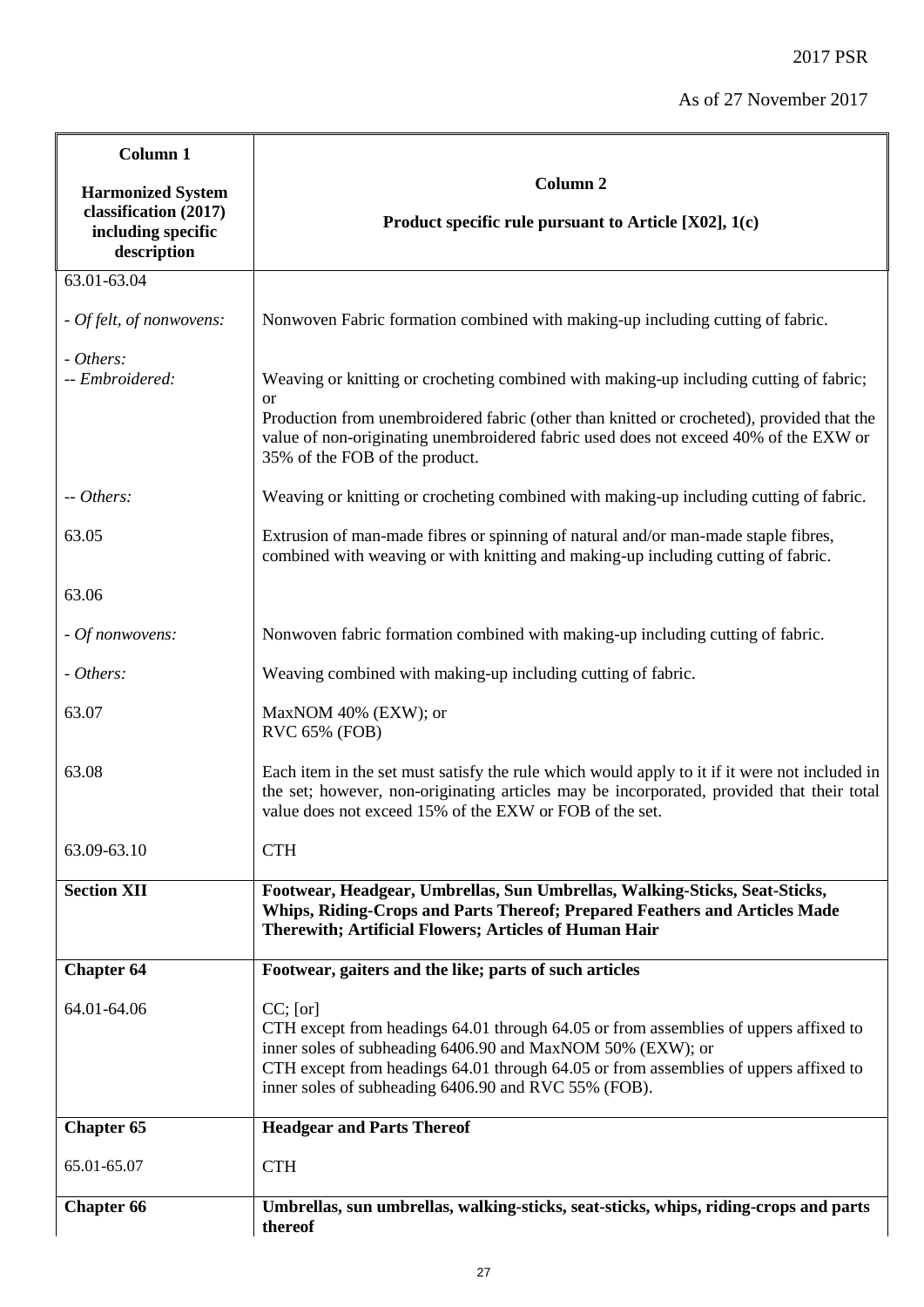2017 PSR

| Column 1                                                                               |                                                                                                                                                                    |
|----------------------------------------------------------------------------------------|--------------------------------------------------------------------------------------------------------------------------------------------------------------------|
| <b>Harmonized System</b><br>classification (2017)<br>including specific<br>description | Column <sub>2</sub><br>Product specific rule pursuant to Article [X02], 1(c)                                                                                       |
| 66.01-66.03                                                                            | $CTH$ ; [or]<br>MaxNOM 50% (EXW); or<br>RVC 55% (FOB)                                                                                                              |
| <b>Chapter 67</b>                                                                      | Prepared feathers and down and articles made of feathers or of down; artificial<br>flowers; articles of human hair                                                 |
| 67.01-67.04                                                                            | <b>CTH</b>                                                                                                                                                         |
| <b>Section XIII</b>                                                                    | Articles of Stone, Plaster, Cement, Asbestos, Mica or Similar Materials; Ceramic<br><b>Products; Glass and Glassware</b>                                           |
| Chapter 68                                                                             | Articles of stone, plaster, cement, asbestos, mica or similar materials                                                                                            |
| 68.01-68.15                                                                            | $CTH$ ; [or]<br>MaxNOM 70% (EXW); or<br>RVC 35% (FOB)                                                                                                              |
| <b>Chapter 69</b>                                                                      | <b>Ceramic products</b>                                                                                                                                            |
| 69.01-69.14                                                                            | <b>CTH</b>                                                                                                                                                         |
| <b>Chapter 70</b>                                                                      | <b>Glass and glassware</b>                                                                                                                                         |
| 70.01-70.05                                                                            | $CTH$ ; [or]<br>MaxNOM 50% (EXW); or<br><b>RVC 55% (FOB)</b>                                                                                                       |
| 70.06                                                                                  |                                                                                                                                                                    |
| - Coated glass-plate<br>substrates:                                                    | CTH; or<br>Production from non-coated glass-plate substrate of heading 70.06.                                                                                      |
| - Others:                                                                              | CTH except from headings 70.02 through 70.05.                                                                                                                      |
| $70.07(\dagger)^1$ -70.09                                                              | CTH; [or]<br>MaxNOM 50% (EXW); or<br><b>RVC 55% (FOB)</b>                                                                                                          |
| 70.10                                                                                  |                                                                                                                                                                    |
| - Glass and glass wear,<br>container made of glass:                                    | CTH; however, non-originating materials of heading 70.10 may be used, provided that<br>their total value does not exceed 15% of the EXW or the FOB of the product. |

<sup>1</sup> <sup>1</sup> *For the products of subheadings 7007.11 and 7007.21 which is marked with* (†)*, see also Appendix 1 (Provisions Related to Certain Vehicles and Parts of Vehicles)*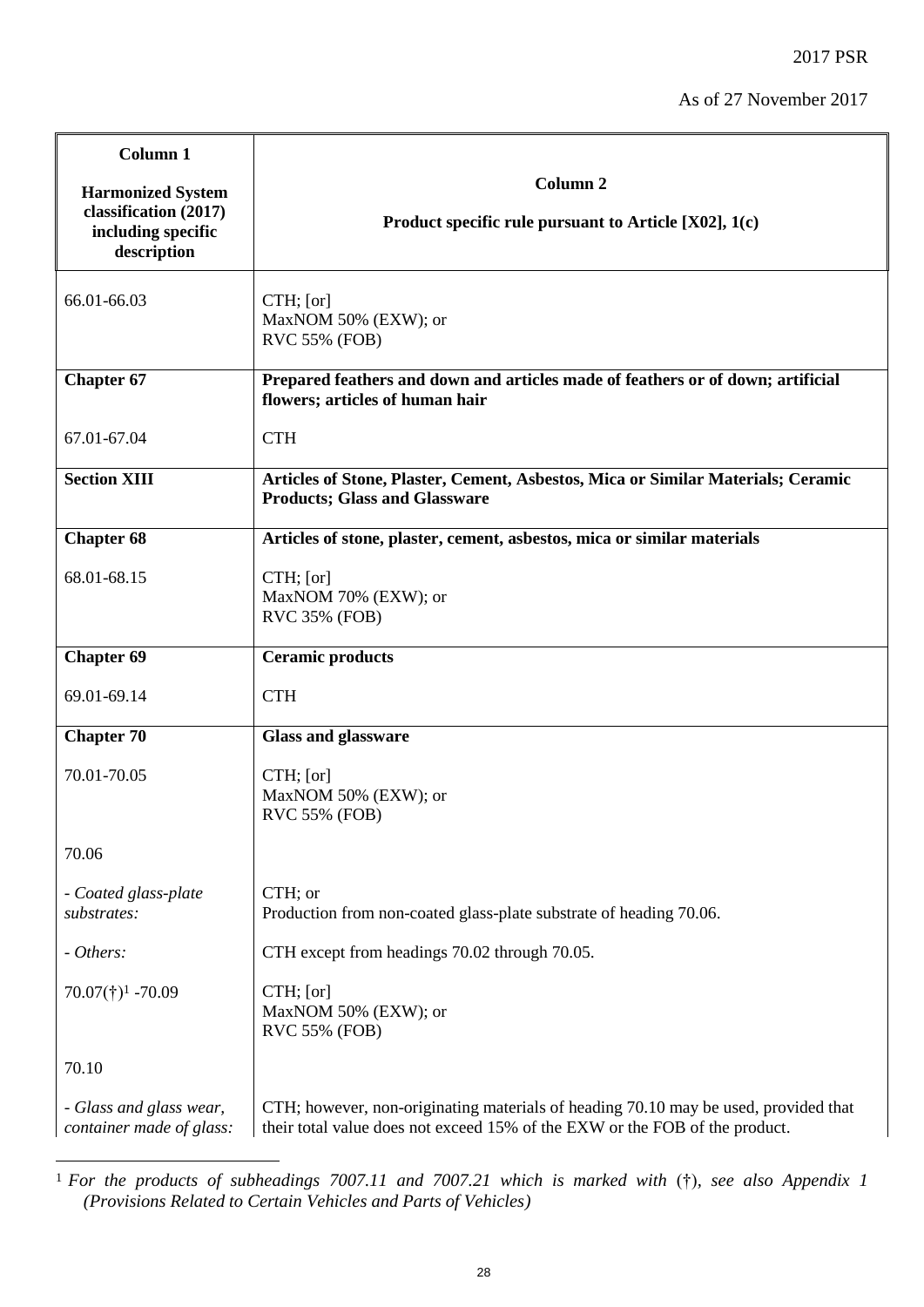| Column 1                                                                               |                                                                                                                                                                                                                                                                                                            |
|----------------------------------------------------------------------------------------|------------------------------------------------------------------------------------------------------------------------------------------------------------------------------------------------------------------------------------------------------------------------------------------------------------|
| <b>Harmonized System</b><br>classification (2017)<br>including specific<br>description | Column <sub>2</sub><br>Product specific rule pursuant to Article [X02], 1(c)                                                                                                                                                                                                                               |
| - Others:                                                                              | CTH; [or]<br>MaxNOM 50% (EXW); or<br><b>RVC 55% (FOB)</b>                                                                                                                                                                                                                                                  |
| 70.11                                                                                  | CTH; [or]<br>MaxNOM 50% (EXW); or<br>RVC 55% (FOB)                                                                                                                                                                                                                                                         |
| 70.13                                                                                  | CTH; however, non-originating materials of heading 70.13 may be used provided that<br>their total value does not exceed 15% of the EXW or the FOB of the product.                                                                                                                                          |
| 70.14-70.17                                                                            | CTH; [or]<br>MaxNOM 50% (EXW); or<br>RVC 55% (FOB)                                                                                                                                                                                                                                                         |
| 7018.10                                                                                | <b>CTH</b>                                                                                                                                                                                                                                                                                                 |
| 7018.20                                                                                | $CTH$ ; [or]<br>MaxNOM 50% (EXW); or<br>RVC 55% (FOB)                                                                                                                                                                                                                                                      |
| 7018.90                                                                                | <b>CTH</b>                                                                                                                                                                                                                                                                                                 |
| 70.19-70.20                                                                            | $CTH$ ; [or]<br>MaxNOM 50% (EXW); or<br>RVC 55% (FOB)                                                                                                                                                                                                                                                      |
| <b>Section XIV</b>                                                                     | Natural or Cultured Pearls, Precious or Semi-Precious Stones, Precious Metals,<br><b>Metals Clad with Precious Metal and Articles Thereof; Imitation Jewellery; Coin</b>                                                                                                                                   |
| <b>Chapter 71</b>                                                                      | Natural or cultured pearls, precious or semi-precious stones, precious metals, metals<br>clad with precious metal, and articles thereof; imitation jewellery; coin                                                                                                                                         |
| 71.01                                                                                  | CC                                                                                                                                                                                                                                                                                                         |
| 71.02-71.04                                                                            | <b>CTSH</b>                                                                                                                                                                                                                                                                                                |
| 71.05                                                                                  | <b>CTH</b>                                                                                                                                                                                                                                                                                                 |
| 71.06                                                                                  |                                                                                                                                                                                                                                                                                                            |
| $-$ Unwrought:                                                                         | CTH except from headings 71.06, 71.08 and 71.10; [or]<br>Electrolytic, thermal or chemical separation of precious metals of headings 71.06, 71.08<br>and 71.10; or<br>Fusion and/or alloying of precious metals of headings 71.06, 71.08 and 71.10 with each<br>other or with base metals or purification. |
| -Semi-manufactured or in                                                               | Production from unwrought precious metals.                                                                                                                                                                                                                                                                 |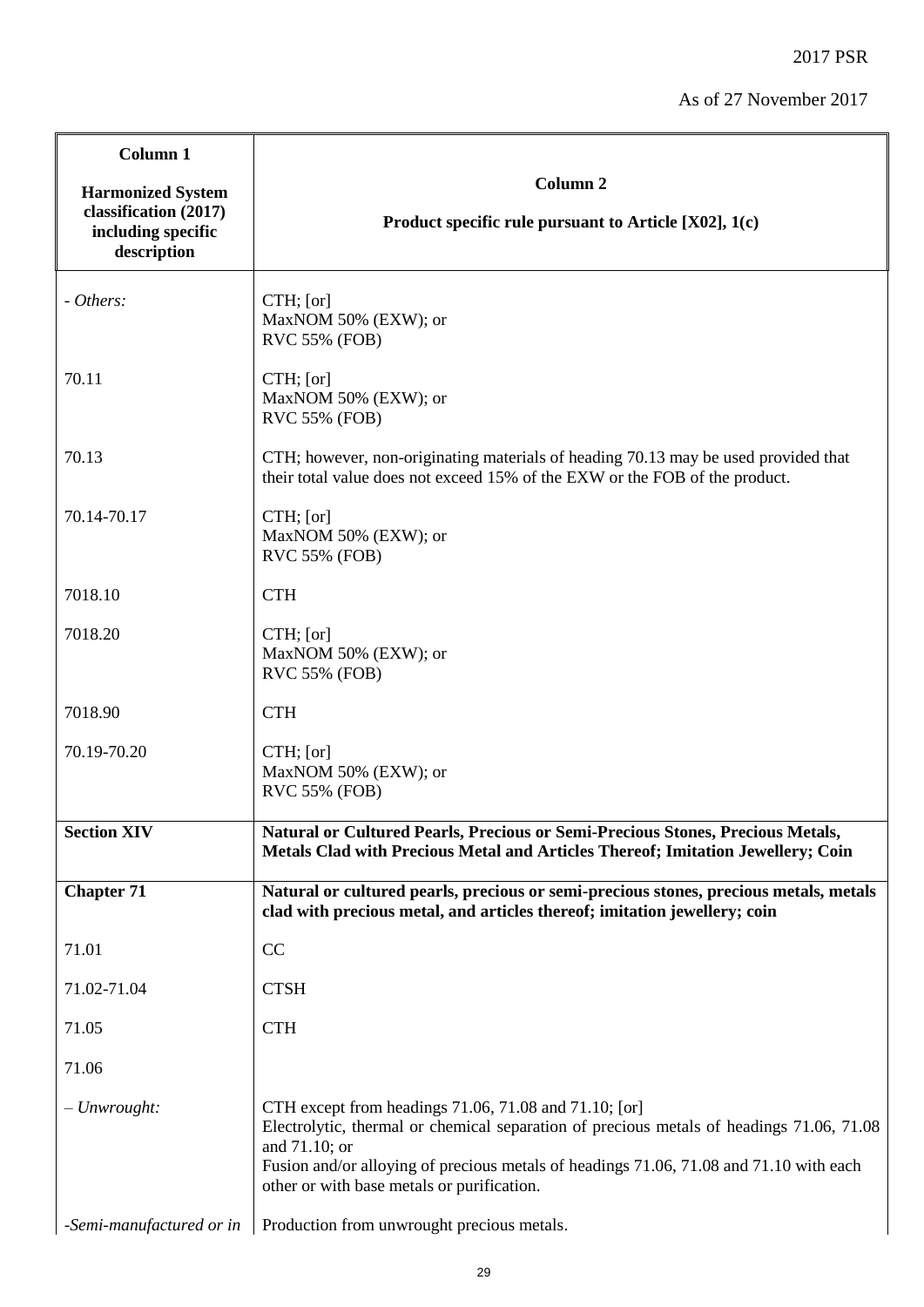| Column 1                                                                               |                                                                                                                                                                                                                                                                                                            |
|----------------------------------------------------------------------------------------|------------------------------------------------------------------------------------------------------------------------------------------------------------------------------------------------------------------------------------------------------------------------------------------------------------|
| <b>Harmonized System</b><br>classification (2017)<br>including specific<br>description | Column <sub>2</sub><br>Product specific rule pursuant to Article $[X02]$ , 1(c)                                                                                                                                                                                                                            |
| powder form:                                                                           |                                                                                                                                                                                                                                                                                                            |
| 71.07                                                                                  |                                                                                                                                                                                                                                                                                                            |
| - Metals clad with<br>precious metals, semi-<br>manufactured:                          | Production from metals clad with precious metals, unwrought.                                                                                                                                                                                                                                               |
| - Others:                                                                              | <b>CTH</b>                                                                                                                                                                                                                                                                                                 |
| 71.08                                                                                  |                                                                                                                                                                                                                                                                                                            |
| $-$ Unwrought:                                                                         | CTH except from headings 71.06, 71.08 and 71.10; [or]<br>Electrolytic, thermal or chemical separation of precious metals of headings 71.06, 71.08<br>and 71.10; or<br>Fusion and/or alloying of precious metals of headings 71.06, 71.08 and 71.10 with each<br>other or with base metals or purification. |
| - Semi-manufactured or in<br>powder form:                                              | Production from unwrought precious metals.                                                                                                                                                                                                                                                                 |
| 71.09                                                                                  |                                                                                                                                                                                                                                                                                                            |
| - Metals clad with<br>precious metals, semi-<br>manufactured:                          | Production from metals clad with precious metals, unwrought.                                                                                                                                                                                                                                               |
| - Others:                                                                              | <b>CTH</b>                                                                                                                                                                                                                                                                                                 |
| 71.10                                                                                  |                                                                                                                                                                                                                                                                                                            |
| $-$ Unwrought:                                                                         | CTH except from heading 71.06, 71.08 and 71.10; [or]<br>Electrolytic, thermal or chemical separation of precious metals of headings 71.06, 71.08<br>and 71.10; or<br>Fusion and/or alloying of precious metals of headings 71.06, 71.08 and 71.10 with each<br>other or with base metals or purification.  |
| - Semi-manufactured or in<br>powder form:                                              | Production from unwrought precious metals.                                                                                                                                                                                                                                                                 |
| 71.11                                                                                  |                                                                                                                                                                                                                                                                                                            |
| - Metals clad with<br>precious metals, semi-<br>manufactured:                          | Production from metals clad with precious metals, unwrought.                                                                                                                                                                                                                                               |
| - Others:                                                                              | <b>CTH</b>                                                                                                                                                                                                                                                                                                 |
| 71.12                                                                                  | <b>CTH</b>                                                                                                                                                                                                                                                                                                 |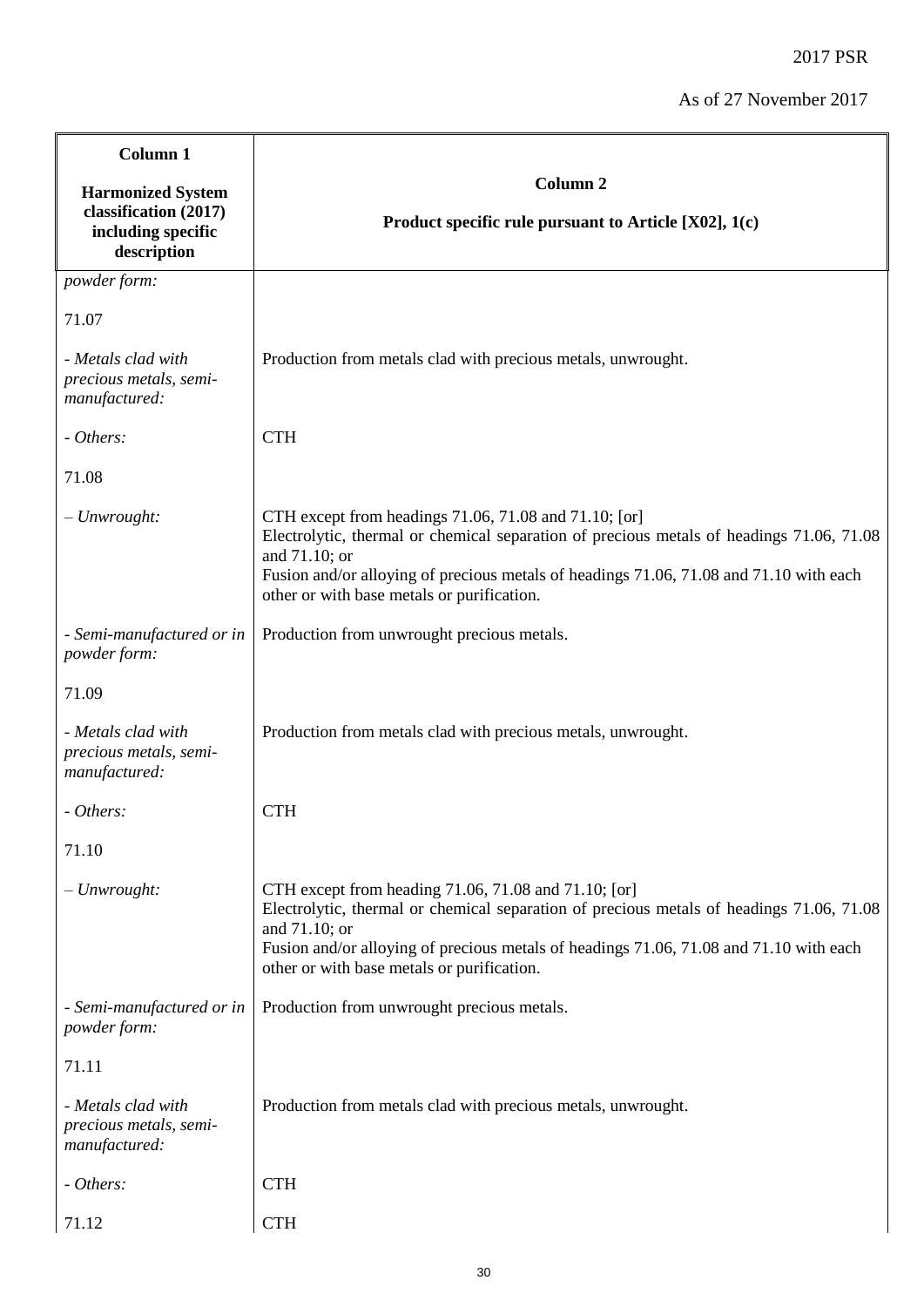| Column <sub>1</sub>                                                                    |                                                                                                                                                                                                                      |
|----------------------------------------------------------------------------------------|----------------------------------------------------------------------------------------------------------------------------------------------------------------------------------------------------------------------|
| <b>Harmonized System</b><br>classification (2017)<br>including specific<br>description | Column <sub>2</sub><br>Product specific rule pursuant to Article [X02], 1(c)                                                                                                                                         |
| 71.13-71.17                                                                            | CTH except from headings 71.13 through 71.17; [or]<br>MaxNOM 50% (EXW); or<br><b>RVC 55% (FOB)</b>                                                                                                                   |
| 71.18                                                                                  | <b>CTH</b>                                                                                                                                                                                                           |
| <b>Section XV</b>                                                                      | <b>Base Metals and Articles of Base Metal</b>                                                                                                                                                                        |
| <b>Chapter 72</b>                                                                      | <b>Iron and Steel</b>                                                                                                                                                                                                |
| 72.01-72.06                                                                            | <b>CTH</b>                                                                                                                                                                                                           |
| 72.07                                                                                  | CTH except from heading 72.06.                                                                                                                                                                                       |
| 72.08-72.17                                                                            | CTH except from headings 72.08 through 72.17.                                                                                                                                                                        |
| 7218.10                                                                                | <b>CTH</b>                                                                                                                                                                                                           |
| 7218.91-7218.99                                                                        | CTH except from heading 72.06.                                                                                                                                                                                       |
| 72.19-72.23                                                                            | CTH except from headings 72.19 through 72.23.                                                                                                                                                                        |
| 7224.10                                                                                | <b>CTH</b>                                                                                                                                                                                                           |
| 7224.90                                                                                | CTH except from heading 72.06.                                                                                                                                                                                       |
| 72.25-72.29                                                                            | CTH except from heading 72.25 through 72.29.                                                                                                                                                                         |
| <b>Chapter 73</b>                                                                      | Articles of iron or steel                                                                                                                                                                                            |
| 7301.10                                                                                | CC except from headings 72.08 through 72.17.                                                                                                                                                                         |
| 7301.20                                                                                | <b>CTH</b>                                                                                                                                                                                                           |
| 73.02                                                                                  | CC except from headings 72.08 through 72.17.                                                                                                                                                                         |
| 73.03                                                                                  | <b>CTH</b>                                                                                                                                                                                                           |
| 73.04-73.06                                                                            | CC except from headings 72.13 through 72.17, 72.21 through 72.23, 72.25 through 72.29.                                                                                                                               |
| 73.07                                                                                  |                                                                                                                                                                                                                      |
| - Tube or pipe fittings of<br>stainless steel:                                         | CTH except from forged blanks of heading 72.07; however, non-originating forged<br>blanks of heading 72.07 may be used provided that their value does not exceed 50% of<br>the EXW or 45% of the FOB of the product. |
| - Others:                                                                              | <b>CTH</b>                                                                                                                                                                                                           |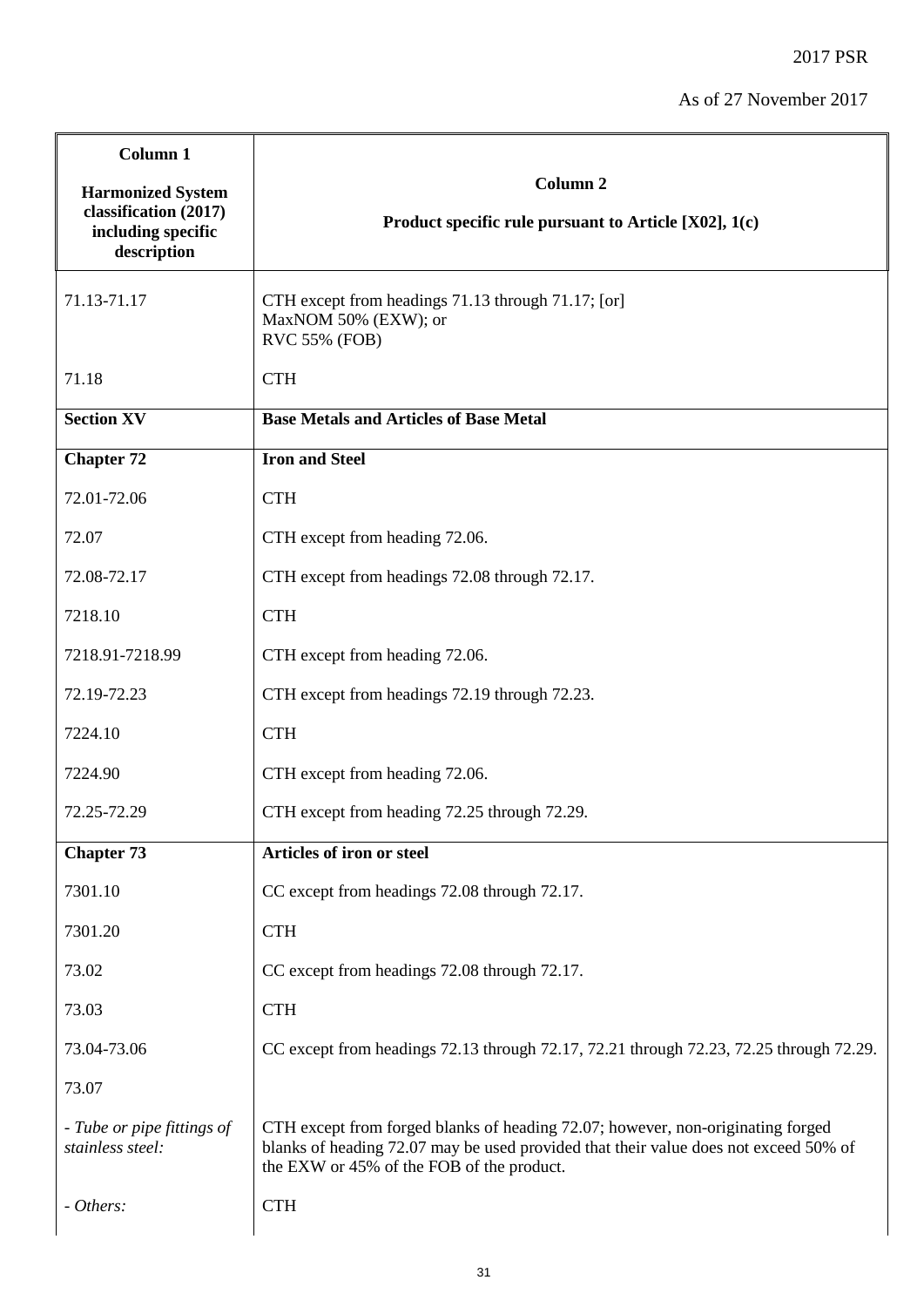| Column 1                                                                               |                                                                                   |
|----------------------------------------------------------------------------------------|-----------------------------------------------------------------------------------|
| <b>Harmonized System</b><br>classification (2017)<br>including specific<br>description | Column <sub>2</sub><br>Product specific rule pursuant to Article [X02], 1(c)      |
| 73.08                                                                                  | CTH except from subheading 7301.20; [or]<br>MaxNOM 50% (EXW); or<br>RVC 55% (FOB) |
| 7309.00-7315.19                                                                        | <b>CTH</b>                                                                        |
| 7315.20                                                                                | $CTH$ ; [or]<br>MaxNOM 50% (EXW); or<br>RVC 55% (FOB)                             |
| 7315.81-7319.90                                                                        | <b>CTH</b>                                                                        |
| 7320.10                                                                                | CTH; [or]<br>MaxNOM 50% (EXW); or<br>RVC 55% (FOB)                                |
| 7320.20-7326.90                                                                        | <b>CTH</b>                                                                        |
| <b>Chapter 74</b>                                                                      | Copper and articles thereof                                                       |
| 74.01-74.02                                                                            | <b>CTH</b>                                                                        |
| 74.03                                                                                  | <b>CTSH</b>                                                                       |
| 74.04-74.19                                                                            | <b>CTH</b>                                                                        |
| <b>Chapter 75</b>                                                                      | <b>Nickel and articles thereof</b>                                                |
| 75.01-75.04                                                                            | <b>CTSH</b>                                                                       |
| 75.05-75.08                                                                            | <b>CTH</b>                                                                        |
| <b>Chapter 76</b>                                                                      | <b>Aluminium and articles thereof</b>                                             |
| 76.01                                                                                  | <b>CTSH</b>                                                                       |
| 76.02-76.06                                                                            | CTH and MaxNOM 50% (EXW); or<br>CTH and RVC 55% (FOB)                             |
| 76.07                                                                                  | CTH except from heading 76.06.                                                    |
| 7608.10-7616.91                                                                        | CTH and MaxNOM 50% (EXW); or<br>CTH and RVC 55% (FOB)                             |
| 7616.99                                                                                | CTH; [or]<br>MaxNOM 50% (EXW); or<br><b>RVC 55% (FOB)</b>                         |
| <b>Chapter 78</b>                                                                      | Lead and articles thereof                                                         |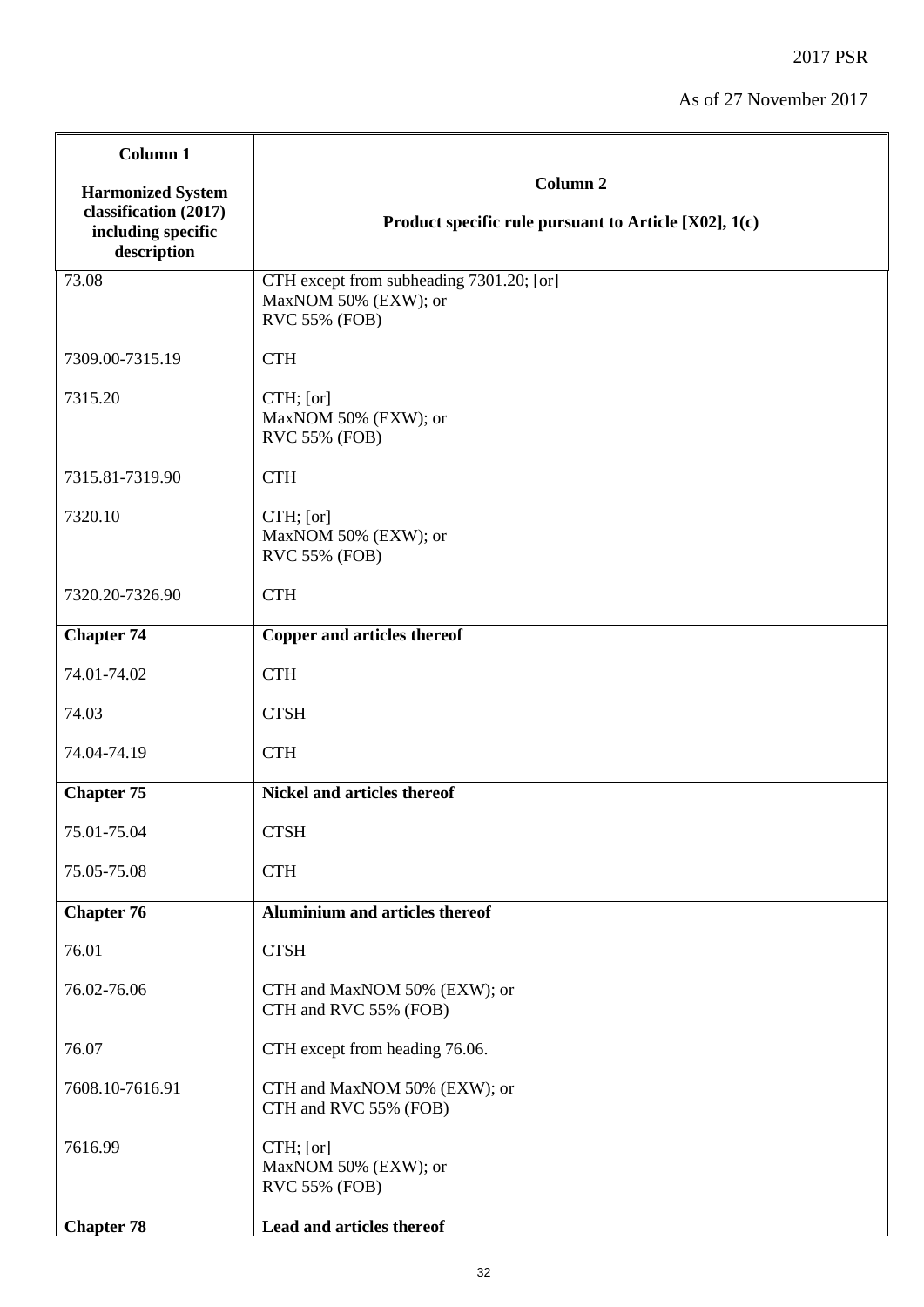| Column <sub>1</sub>                                                                    |                                                                                                                                                                                                                                            |
|----------------------------------------------------------------------------------------|--------------------------------------------------------------------------------------------------------------------------------------------------------------------------------------------------------------------------------------------|
| <b>Harmonized System</b><br>classification (2017)<br>including specific<br>description | Column <sub>2</sub><br>Product specific rule pursuant to Article $[X02]$ , 1(c)                                                                                                                                                            |
| 7801.10                                                                                | <b>CTSH</b>                                                                                                                                                                                                                                |
| 7801.91-7801.99                                                                        | CTH except from heading 78.02.                                                                                                                                                                                                             |
| 78.02-78.04                                                                            | <b>CTH</b>                                                                                                                                                                                                                                 |
| 78.06                                                                                  | $CTH$ ; [or]<br>MaxNOM 50% (EXW); or<br><b>RVC 55% (FOB)</b>                                                                                                                                                                               |
| <b>Chapter 79</b>                                                                      | Zinc and articles thereof                                                                                                                                                                                                                  |
| 79.01-79.07                                                                            | <b>CTH</b>                                                                                                                                                                                                                                 |
| <b>Chapter 80</b>                                                                      | Tin and articles thereof                                                                                                                                                                                                                   |
| 80.01-80.07                                                                            | <b>CTH</b>                                                                                                                                                                                                                                 |
| <b>Chapter 81</b>                                                                      | Other base metals; cermets; articles thereof                                                                                                                                                                                               |
| 81.01-81.13                                                                            | CTSH; or<br>Production from non-originating materials of any heading by the use of refining, smelting<br>or thermal metal forming.                                                                                                         |
| <b>Chapter 82</b>                                                                      | Tools, implements, cutlery, spoons and forks, of base metal; parts thereof of base<br>metal                                                                                                                                                |
| 8201.10-8205.70                                                                        | CTH; [or]<br>MaxNOM 50% (EXW); or<br>RVC 55% (FOB)                                                                                                                                                                                         |
| 8205.90                                                                                | CTH; however, non-originating tools of heading 82.05 may be incorporated into the set,<br>provided that their total value does not exceed 15% of the EXW or the FOB of the set.                                                            |
| 82.06                                                                                  | CTH except from headings 82.02 through 82.05; however, non-originating tools of<br>headings 82.02 through 82.05 may be incorporated into the set, provided that their total<br>value does not exceed 15% of the EXW or the FOB of the set. |
| 82.07-82.15                                                                            | $CTH$ ; [or]<br>MaxNOM 50% (EXW); or<br><b>RVC 55% (FOB)</b>                                                                                                                                                                               |
| <b>Chapter 83</b>                                                                      | <b>Miscellaneous articles of base metal</b>                                                                                                                                                                                                |
| 83.01-83.11                                                                            | $CTH$ ; [or]<br>MaxNOM 50% (EXW); or<br>RVC 55% (FOB)                                                                                                                                                                                      |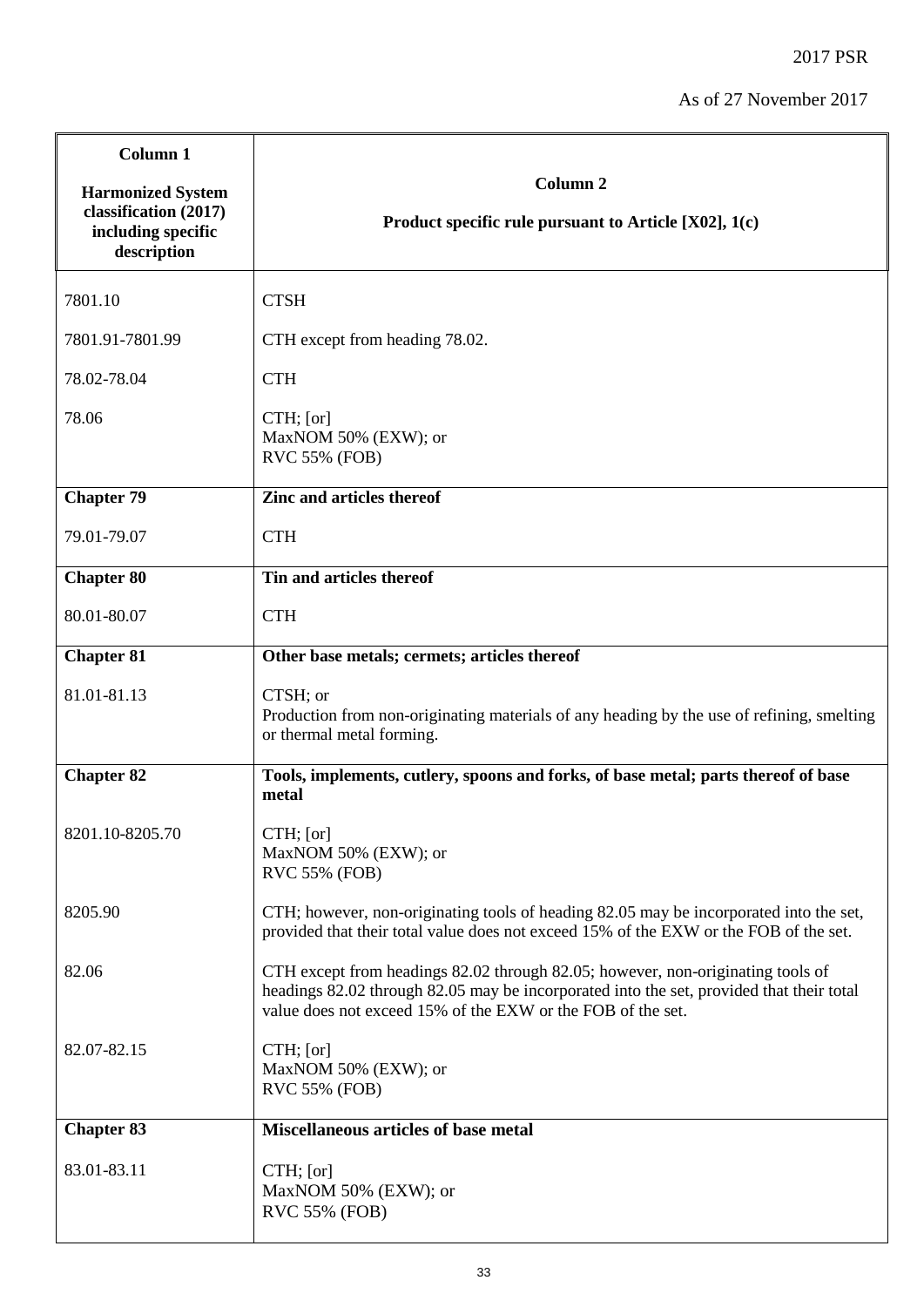| Column 1                                                                               |                                                                                                                                                                                                                          |
|----------------------------------------------------------------------------------------|--------------------------------------------------------------------------------------------------------------------------------------------------------------------------------------------------------------------------|
| <b>Harmonized System</b><br>classification (2017)<br>including specific<br>description | Column <sub>2</sub><br>Product specific rule pursuant to Article [X02], 1(c)                                                                                                                                             |
| <b>Section XVI</b>                                                                     | Machinery and Mechanical Appliances; Electrical Equipment; Parts Thereof;<br>Sound Recorders and Reproducers, Television Image and Sound Recorders and<br><b>Reproducers, and Parts and Accessories of Such Articles</b> |
| <b>Chapter 84</b>                                                                      | Nuclear reactors, boilers, machinery and mechanical appliances; parts thereof                                                                                                                                            |
| 84.01-84.06                                                                            | CTH; [or]MaxNOM 50% (EXW); or<br>RVC 55% (FOB)                                                                                                                                                                           |
| $84.07(\text{t}) - 84.08(\text{t})^2$                                                  | MaxNOM 50% (EXW); or<br><b>RVC 55% (FOB)</b>                                                                                                                                                                             |
| 84.09-84.24                                                                            | CTH; [or]<br>MaxNOM 50% (EXW); or<br>RVC 55% (FOB)                                                                                                                                                                       |
| 84.25-84.30                                                                            | CTH except from heading 84.31; [or]<br>MaxNOM 50% (EXW); or<br>RVC 55% (FOB)                                                                                                                                             |
| 84.31-84.43                                                                            | CTH; [or]<br>MaxNOM 50% (EXW); or<br>RVC 55% (FOB)                                                                                                                                                                       |
| 84.44-84.47                                                                            | CTH except from heading 84.48; [or]<br>MaxNOM 50% (EXW); or<br>RVC 55% (FOB)                                                                                                                                             |
| 84.48-84.55                                                                            | CTH; [or]<br>MaxNOM 50% (EXW); or<br><b>RVC 55% (FOB)</b>                                                                                                                                                                |
| 84.56-84.65                                                                            | CTH except from heading 84.66; [or]<br>MaxNOM 50% (EXW); or<br>RVC 55% (FOB)                                                                                                                                             |
| 84.66-84.68                                                                            | CTH; [or]<br>MaxNOM 50% (EXW); or<br><b>RVC 55% (FOB)</b>                                                                                                                                                                |
| 84.70-84.72                                                                            | CTH except from heading 84.73; [or]<br>MaxNOM 50% (EXW); or<br>RVC 55% (FOB)                                                                                                                                             |

1 <sup>2</sup> *For headings 84.07 through 84.08, which are marked with* (†)*, see also Appendix 1 (Provisions Related to Certain Vehicles and Parts of Vehicles).*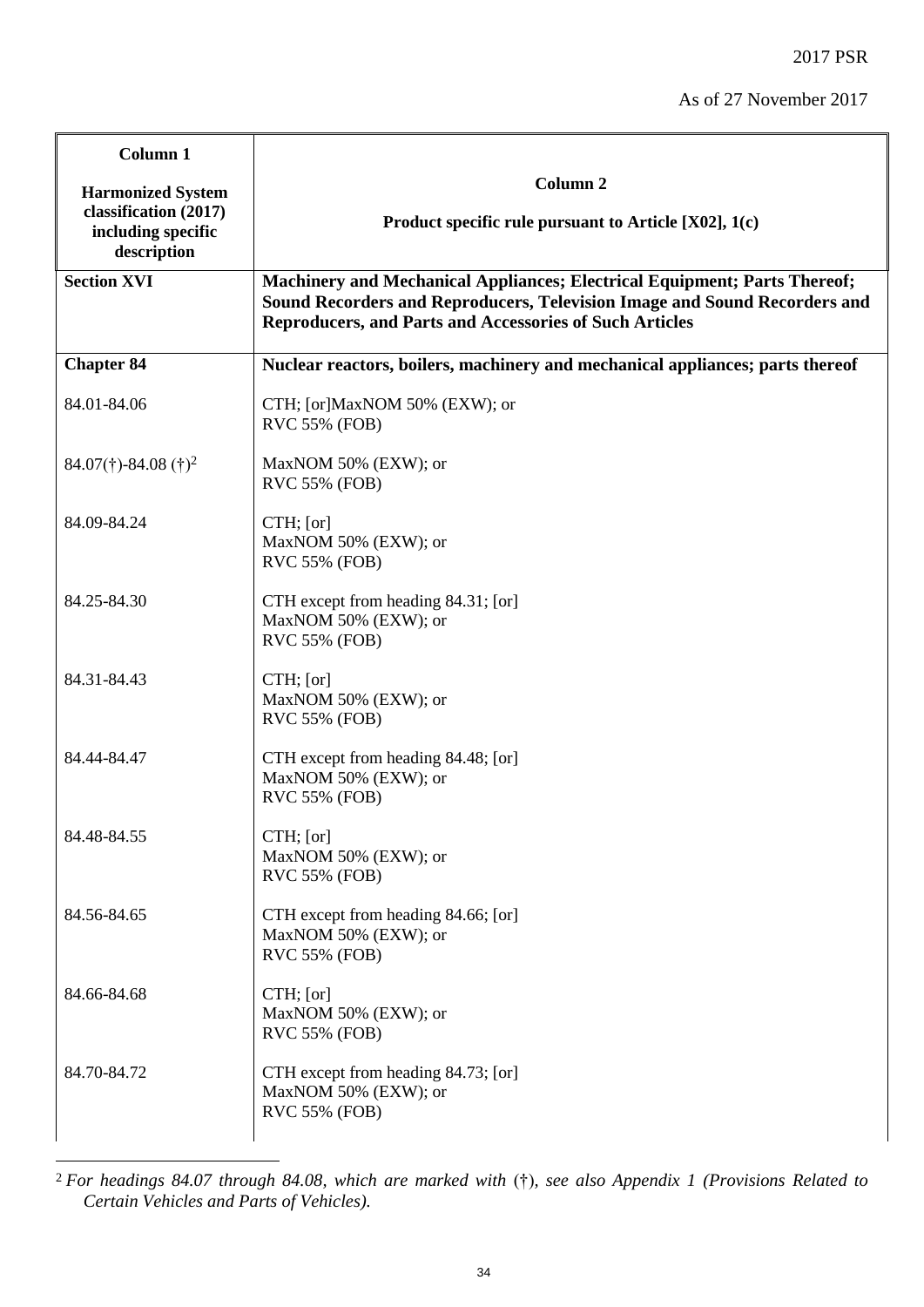| Column 1                                                                               |                                                                                                                                                                                               |
|----------------------------------------------------------------------------------------|-----------------------------------------------------------------------------------------------------------------------------------------------------------------------------------------------|
| <b>Harmonized System</b><br>classification (2017)<br>including specific<br>description | Column <sub>2</sub><br>Product specific rule pursuant to Article $[X02]$ , 1(c)                                                                                                               |
| 84.73-84.87                                                                            | CTH; [or]<br>MaxNOM 50% (EXW); or<br>RVC 55% (FOB)                                                                                                                                            |
| <b>Chapter 85</b>                                                                      | Electrical machinery and equipment and parts thereof; sound recorders and<br>reproducers, television image and sound recorders and reproducers, and parts and<br>accessories of such articles |
| 85.01-85.02                                                                            | CTH except from heading 85.03; [or]<br>MaxNOM 50% (EXW); or<br>RVC 55% (FOB)                                                                                                                  |
| 85.03-85.18                                                                            | CTH; [or]<br>MaxNOM 50% (EXW); or<br>RVC 55% (FOB)                                                                                                                                            |
| 85.19-85.21                                                                            | CTH except from heading 85.22; [or]<br>MaxNOM 50% (EXW); or<br>RVC 55% (FOB)                                                                                                                  |
| 85.22-85.23                                                                            | CTH; [or]<br>MaxNOM 50% (EXW); or<br>RVC 55% (FOB)                                                                                                                                            |
| 85.25-85.28                                                                            | CTH except from heading 85.29; [or]<br>MaxNOM 50% (EXW); or<br>RVC 55% (FOB)                                                                                                                  |
| 85.29-85.34                                                                            | CTH; [or]<br>MaxNOM 50% (EXW); or<br><b>RVC 55% (FOB)</b>                                                                                                                                     |
| 85.35-85.37                                                                            | CTH except from heading 85.38; [or]<br>MaxNOM 50% (EXW); or<br>RVC 55% (FOB)                                                                                                                  |
| 85.38-85.39                                                                            | CTH; [or]<br>MaxNOM 50% (EXW); or<br>RVC 55% (FOB)                                                                                                                                            |
| 8540.11-8540.12                                                                        | CTSH; [or]<br>MaxNOM 50% (EXW); or<br><b>RVC 55% (FOB)</b>                                                                                                                                    |
| 8540.20-8540.99                                                                        | CTH; [or]<br>MaxNOM 50% (EXW); or<br>RVC 55% (FOB)                                                                                                                                            |
| 8541.10-8541.60                                                                        | CTSH; [or]                                                                                                                                                                                    |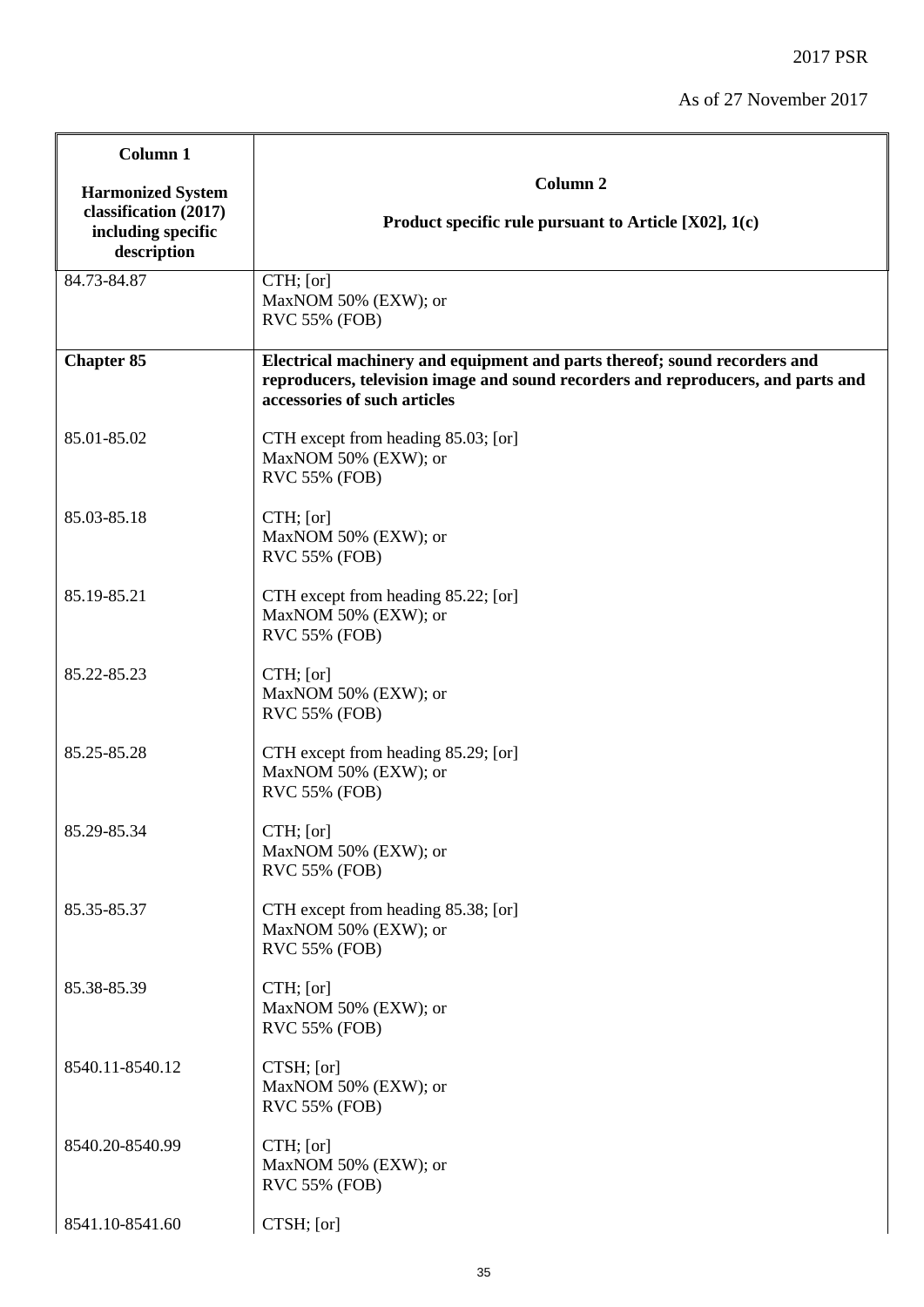| Column <sub>1</sub>                                                                    |                                                                                                                                                                                                                               |
|----------------------------------------------------------------------------------------|-------------------------------------------------------------------------------------------------------------------------------------------------------------------------------------------------------------------------------|
| <b>Harmonized System</b><br>classification (2017)<br>including specific<br>description | Column <sub>2</sub><br>Product specific rule pursuant to Article $[X02]$ , 1(c)                                                                                                                                               |
|                                                                                        | non-originating materials used undergo a diffusion;<br>MaxNOM 50% (EXW); or<br><b>RVC 55% (FOB)</b>                                                                                                                           |
| 8541.90                                                                                | $CTH$ ; [or]<br>MaxNOM 50% (EXW); or<br><b>RVC 55% (FOB)</b>                                                                                                                                                                  |
| 8542.31-8542.39                                                                        | CTSH; [or]<br>non-originating materials used undergo a diffusion;<br>MaxNOM 50% (EXW); or<br>RVC 55% (FOB)                                                                                                                    |
| 8542.90-8543.90                                                                        | $CTH$ ; [or]<br>MaxNOM 50% (EXW); or<br><b>RVC 55% (FOB)</b>                                                                                                                                                                  |
| 8544.11-8544.60                                                                        | CTH except from headings 74.08, 74.13, 76.05 and 76.14; [or]<br>MaxNOM 50% (EXW); or<br>RVC 55% (FOB)                                                                                                                         |
| 8544.70                                                                                | CTH except from headings 70.02 and 90.01; [or]<br>MaxNOM 50% (EXW); or<br><b>RVC 55% (FOB)</b>                                                                                                                                |
| 85.45-85.48                                                                            | $CTH$ ; [or]<br>MaxNOM 50% (EXW); or<br><b>RVC 55% (FOB)</b>                                                                                                                                                                  |
| <b>Section XVII</b>                                                                    | <b>Vehicles, Aircraft, Vessels and Associated Transport Equipment</b>                                                                                                                                                         |
| <b>Chapter 86</b>                                                                      | Railway or tramway locomotives, rolling-stock and parts thereof; railway or<br>tramway track fixtures and fittings and parts thereof; mechanical (including electro-<br>mechanical) traffic signalling equipment of all kinds |
| 86.01-86.09                                                                            | CTH except from heading 86.07; [or]<br>MaxNOM 50% (EXW); or<br><b>RVC 55% (FOB)</b>                                                                                                                                           |
| <b>Chapter 87</b>                                                                      | Vehicles other than railway or tramway rolling-stock, and parts and accessories<br>thereof                                                                                                                                    |
| 87.01 (†)-87.07 (†) <sup>3</sup>                                                       | MaxNOM 45% (EXW); or<br>RVC 60% (FOB)                                                                                                                                                                                         |

<sup>3</sup> *For headings 87.01 through 87.07, which are marked with* (†)*, see also Appendix 1 (Provisions Related to Certain Vehicles and Parts of Vehicles).*

1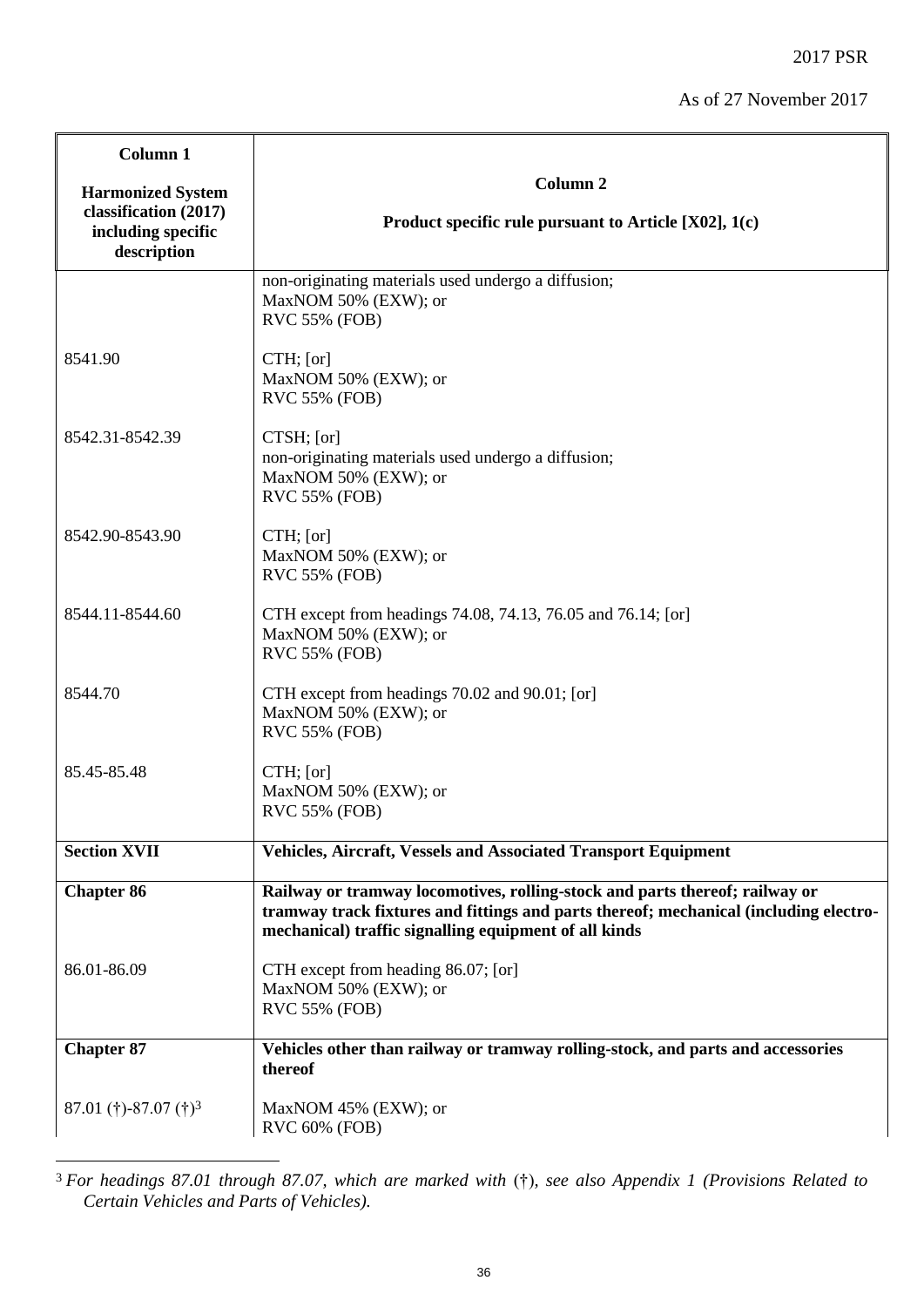| Column 1<br><b>Harmonized System</b>                       | Column <sub>2</sub>                                                                                                                                                                                                                                                                                                       |
|------------------------------------------------------------|---------------------------------------------------------------------------------------------------------------------------------------------------------------------------------------------------------------------------------------------------------------------------------------------------------------------------|
| classification (2017)<br>including specific<br>description | Product specific rule pursuant to Article $[X02]$ , 1(c)                                                                                                                                                                                                                                                                  |
| $87.08$ (†) <sup>4</sup>                                   | CTH; [or]<br>MaxNOM 50% (EXW); or<br><b>RVC 55% (FOB)</b>                                                                                                                                                                                                                                                                 |
| 87.09-87.11                                                | CTH; [or]<br>MaxNOM 50% (EXW); or<br><b>RVC 55% (FOB)</b>                                                                                                                                                                                                                                                                 |
| 87.12                                                      | MaxNOM 45% (EXW); or<br><b>RVC 60% (FOB)</b>                                                                                                                                                                                                                                                                              |
| 87.13-87.16                                                | $CTH$ ; [or]<br>MaxNOM 50% (EXW); or<br>RVC 55% (FOB)                                                                                                                                                                                                                                                                     |
| <b>Chapter 88</b>                                          | Aircraft, spacecraft, and parts thereof                                                                                                                                                                                                                                                                                   |
| 88.01-88.05                                                | $CTH$ ; [or]<br>MaxNOM 50% (EXW); or<br>RVC 55% (FOB)                                                                                                                                                                                                                                                                     |
| <b>Chapter 89</b>                                          | Ships, boats and floating structures                                                                                                                                                                                                                                                                                      |
| 89.01-89.08                                                | CTH except from $hull(s)$ of heading 89.06; [or]<br>MaxNOM 40% (EXW); or<br>RVC 65% (FOB)                                                                                                                                                                                                                                 |
| <b>Section XVIII</b>                                       | Optical, Photographic, Cinematographic, Measuring, Checking, Precision, Medical<br>or Surgical Instruments and Apparatus; Clocks and Watches; Musical Instruments;<br><b>Parts and Accessories Thereof</b>                                                                                                                |
| <b>Chapter 90</b>                                          | Optical, photographic, cinematographic, measuring, checking, precision, medical or<br>surgical instruments and apparatus; parts and accessories thereof                                                                                                                                                                   |
| 9001.10-9001.40                                            | CTH; [or]<br>MaxNOM 50% (EXW); or<br><b>RVC 55% (FOB)</b>                                                                                                                                                                                                                                                                 |
| 9001.50                                                    | CTH; [or]<br>Production in which one of the following operations is made:<br>- surfacing of the semi-finished lens into a finished ophthalmic lens with optical<br>corrective power meant to be mounted on a pair of spectacles; or<br>- coating of the lens through appropriated treatments to improve vision and ensure |

<sup>4</sup> *For heading 87.08, which is marked with* (†)*, see also Appendix 1 (Provisions Related to Certain Vehicles and Parts of Vehicles).*

1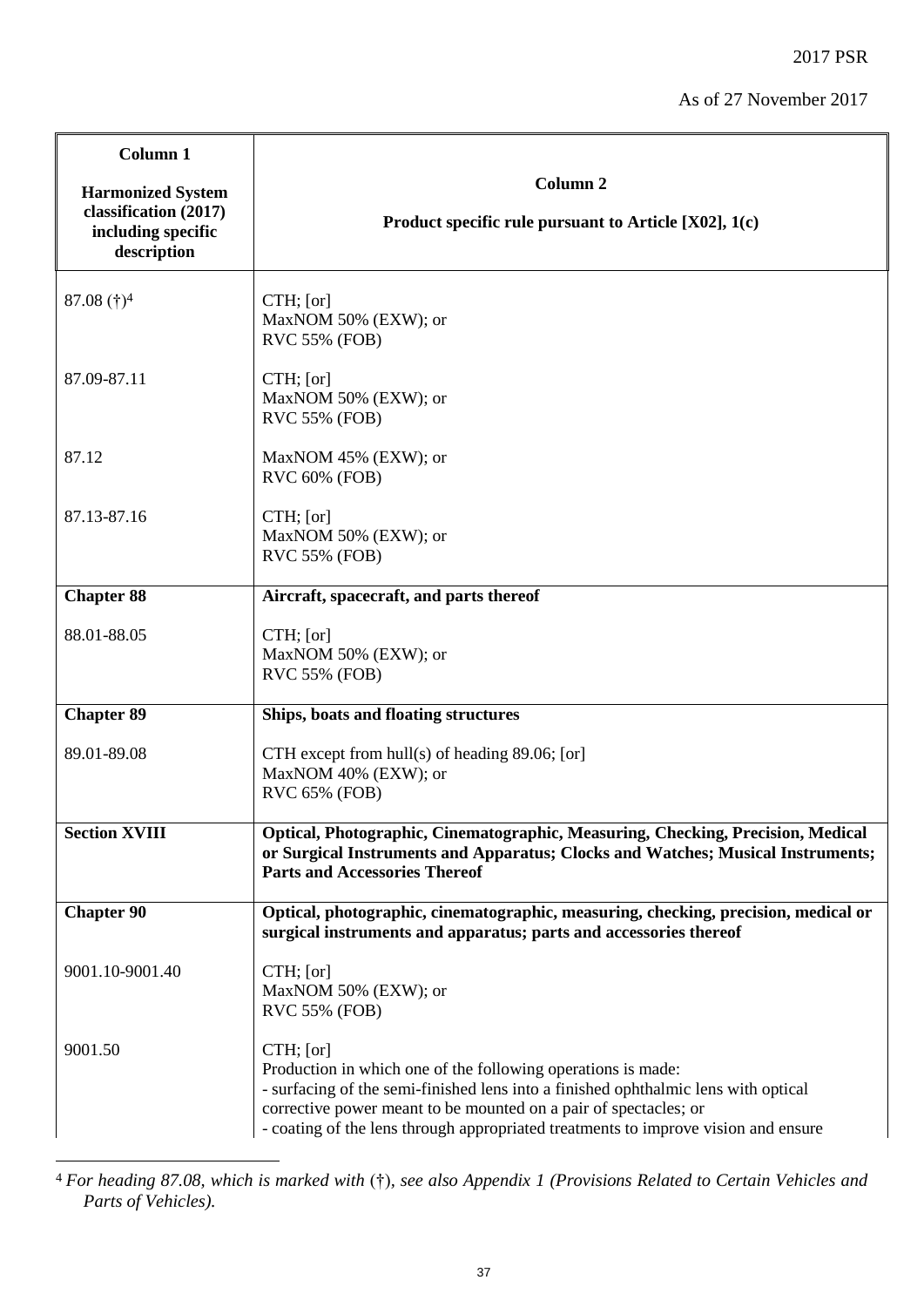| Column <sub>1</sub>                                        |                                                                                                                                                                                                                                                       |
|------------------------------------------------------------|-------------------------------------------------------------------------------------------------------------------------------------------------------------------------------------------------------------------------------------------------------|
| <b>Harmonized System</b>                                   | Column <sub>2</sub>                                                                                                                                                                                                                                   |
| classification (2017)<br>including specific<br>description | Product specific rule pursuant to Article $[X02]$ , 1(c)                                                                                                                                                                                              |
|                                                            | protection of the wearer; [or]<br>MaxNOM 50% (EXW); or<br><b>RVC 55% (FOB)</b>                                                                                                                                                                        |
| 9001.90-9033.00                                            | CTH except from heading 96.20; [or]<br>MaxNOM 50% (EXW); or<br>RVC 55% (FOB)                                                                                                                                                                          |
| <b>Chapter 91</b>                                          | Clocks and watches and parts thereof                                                                                                                                                                                                                  |
| 9101.11-9113.20                                            | CTH; [or]<br>MaxNOM 50% (EXW); or<br>RVC 55% (FOB)                                                                                                                                                                                                    |
| 9113.90                                                    | <b>CTH</b>                                                                                                                                                                                                                                            |
| 91.14                                                      | $CTH$ ; [or]<br>MaxNOM 50% (EXW); or<br>RVC 55% (FOB)                                                                                                                                                                                                 |
| <b>Chapter 92</b>                                          | Musical instruments; parts and accessories of such articles                                                                                                                                                                                           |
| 92.01-92.09                                                | MaxNOM 50% (EXW); or<br>RVC 55% (FOB)                                                                                                                                                                                                                 |
| <b>Section XIX</b>                                         | Arms and Ammunition; Parts and Accessories Thereof                                                                                                                                                                                                    |
| <b>Chapter 93</b>                                          | Arms and ammunition; parts and accessories thereof                                                                                                                                                                                                    |
| 93.01-93.07                                                | MaxNOM 50% (EXW); or<br><b>RVC 55% (FOB)</b>                                                                                                                                                                                                          |
| <b>Section XX</b>                                          | <b>Miscellaneous Manufactured Articles</b>                                                                                                                                                                                                            |
| <b>Chapter 94</b>                                          | Furniture; bedding, mattresses, mattress supports, cushions and similar stuffed<br>furnishings; lamps and lighting fittings, not elsewhere specified or included;<br>illuminated signs, illuminated name-plates and the like; prefabricated buildings |
| 9401.10-9401.80                                            | $CTH$ ; [or]<br>MaxNOM 50% (EXW); or<br>RVC 55% (FOB)                                                                                                                                                                                                 |
| 9401.90                                                    | CC                                                                                                                                                                                                                                                    |
| 94.02-94.06                                                | CTH; [or]<br>MaxNOM 50% (EXW); or<br>RVC 55% (FOB)                                                                                                                                                                                                    |
| <b>Chapter 95</b>                                          | Toys, games and sports requisites; parts and accessories thereof                                                                                                                                                                                      |